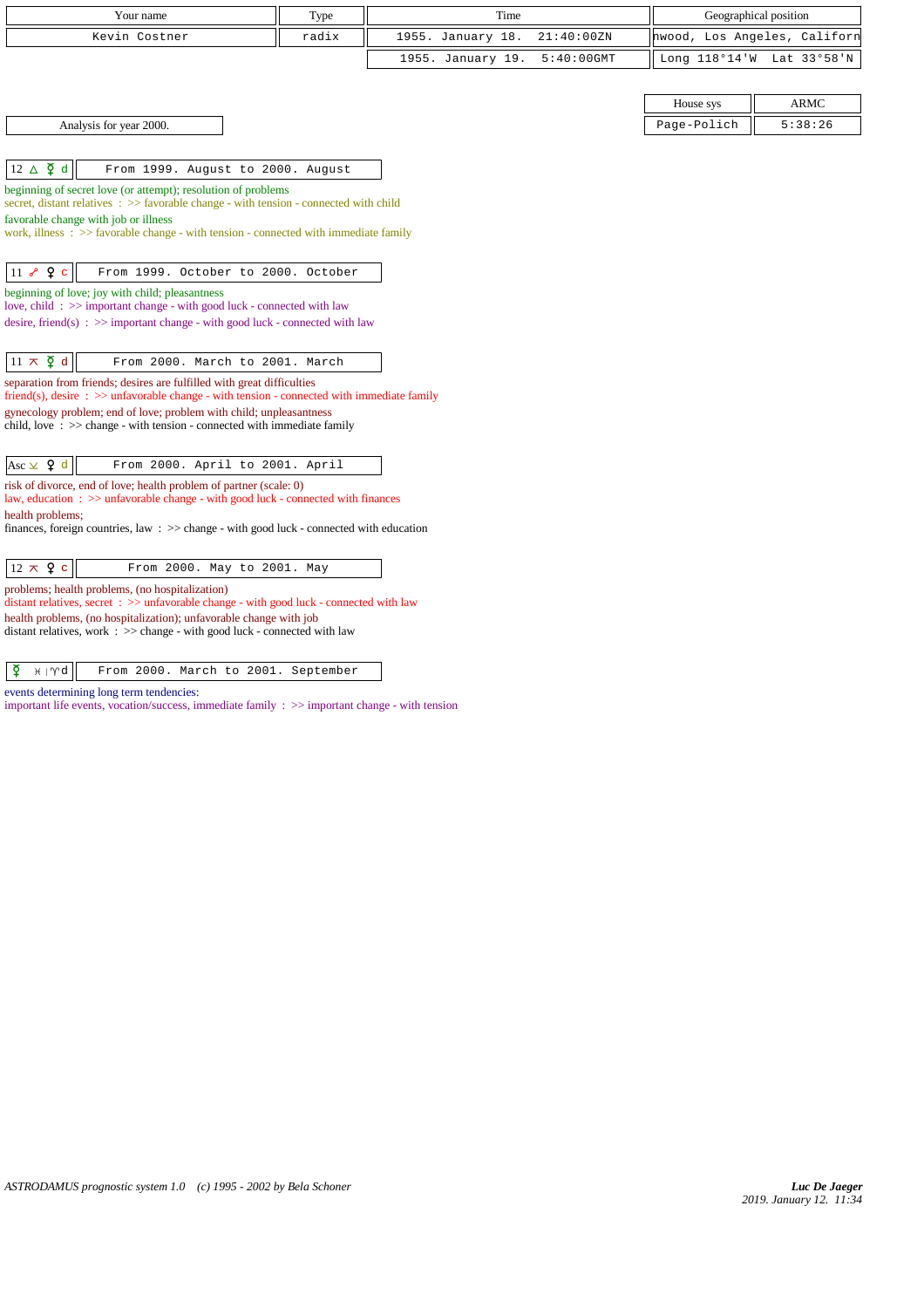| Your name     | T <sub>VDE</sub> | Time                         | Geographical position                       |
|---------------|------------------|------------------------------|---------------------------------------------|
| Kevin Costner | radix            | 1955. January 18. 21:40:00ZN | hwood, Los Angeles, Californ                |
|               |                  | 1955. January 19. 5:40:00GMT | Long $118^{\circ}14'W$ Lat $33^{\circ}58'W$ |

|                         | House sys<br>. | <b>ARMC</b><br>------ |
|-------------------------|----------------|-----------------------|
| Analysis for year 2001. | Page-Polich    | 5:38:26               |

 $MC \triangle$   $Q$  d From 2000. September to 2001. September

improvement in life style; favorable change with job

immediate family, authority : >> favorable change - with good luck - connected with law

favorable real-estate transaction or move; joy with family

immediate family, real-estate : >> favorable change - with good luck - connected with law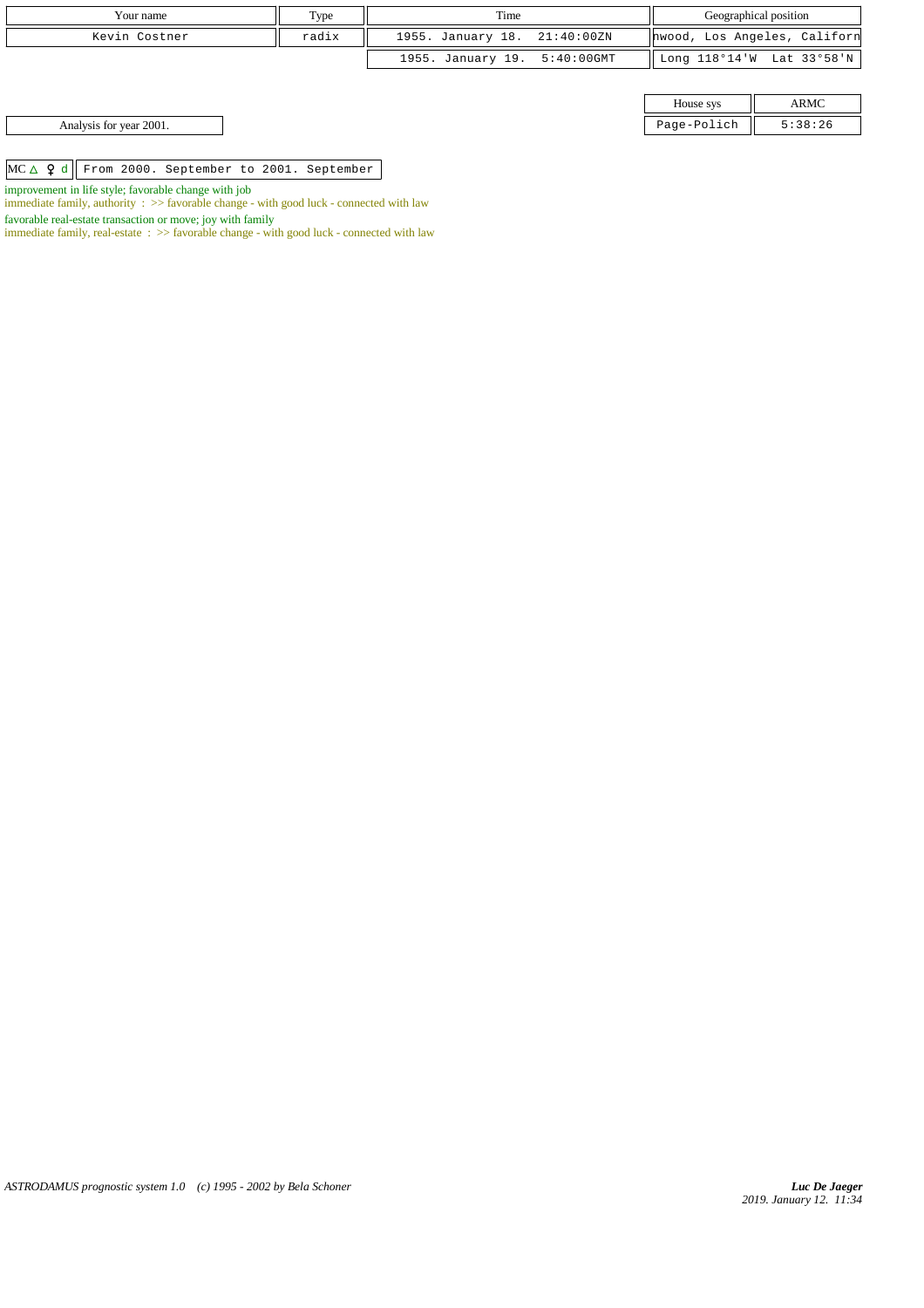| Your name                                                                                                                                   |       | Time                               |             | Geographical position        |  |  |  |
|---------------------------------------------------------------------------------------------------------------------------------------------|-------|------------------------------------|-------------|------------------------------|--|--|--|
|                                                                                                                                             | Type  |                                    |             |                              |  |  |  |
| Kevin Costner                                                                                                                               | radix | 1955. January 18.<br>21:40:00 ZN   |             | hwood, Los Angeles, Californ |  |  |  |
|                                                                                                                                             |       | 1955. January 19.<br>$5:40:00$ GMT |             | Long 118°14'W Lat 33°58'N    |  |  |  |
|                                                                                                                                             |       |                                    |             |                              |  |  |  |
|                                                                                                                                             |       |                                    | House sys   | <b>ARMC</b>                  |  |  |  |
| Analysis for year 2002.                                                                                                                     |       |                                    | Page-Polich | 5:38:26                      |  |  |  |
|                                                                                                                                             |       |                                    |             |                              |  |  |  |
| $2 \Box$ $\Box$ $\Box$<br>From 2001. November to 2003. May                                                                                  |       |                                    |             |                              |  |  |  |
| financial decline, incidental expenses<br>$finances : \gg$ unfavorable change - repeatedly - connected with travel                          |       |                                    |             |                              |  |  |  |
|                                                                                                                                             |       |                                    |             |                              |  |  |  |
| end of love, divorce:                                                                                                                       |       |                                    |             |                              |  |  |  |
| illness, sex/rarely childbirth $\Rightarrow$ > unfavorable change - repeatedly - connected with travel                                      |       |                                    |             |                              |  |  |  |
| Asc $\Box$ $\Phi$ d<br>From 2002. March to 2003. March                                                                                      |       |                                    |             |                              |  |  |  |
|                                                                                                                                             |       |                                    |             |                              |  |  |  |
| health problems;<br>important life events, vocation/success, immediate family : >> unfavorable change - with tension - connected with child |       |                                    |             |                              |  |  |  |
| risk of divorce, end of love; health problem of partner (scale: 1)                                                                          |       |                                    |             |                              |  |  |  |
| love, publicity : $\gg$ unfavorable change - with tension - connected with immediate family                                                 |       |                                    |             |                              |  |  |  |
|                                                                                                                                             |       |                                    |             |                              |  |  |  |
| From 2002. February to 2003. August<br>$\n  y_{\circ} \mid \mathfrak{m} d$<br>¥                                                             |       |                                    |             |                              |  |  |  |
| events determining long term tendencies:                                                                                                    |       |                                    |             |                              |  |  |  |
| finances, foreign countries, law $\Rightarrow$ important change - with good luck                                                            |       |                                    |             |                              |  |  |  |
|                                                                                                                                             |       |                                    |             |                              |  |  |  |
| $3 \times Dc$<br>From 2002. March to 2003. September                                                                                        |       |                                    |             |                              |  |  |  |

foreign travel; favorable law procedure

foreign countries, law : >> favorable change - repeatedly - connected with travel

joy with sibling; domestic travel or examination; favorable communication

travel, immediate family : >> favorable change - repeatedly - connected with administration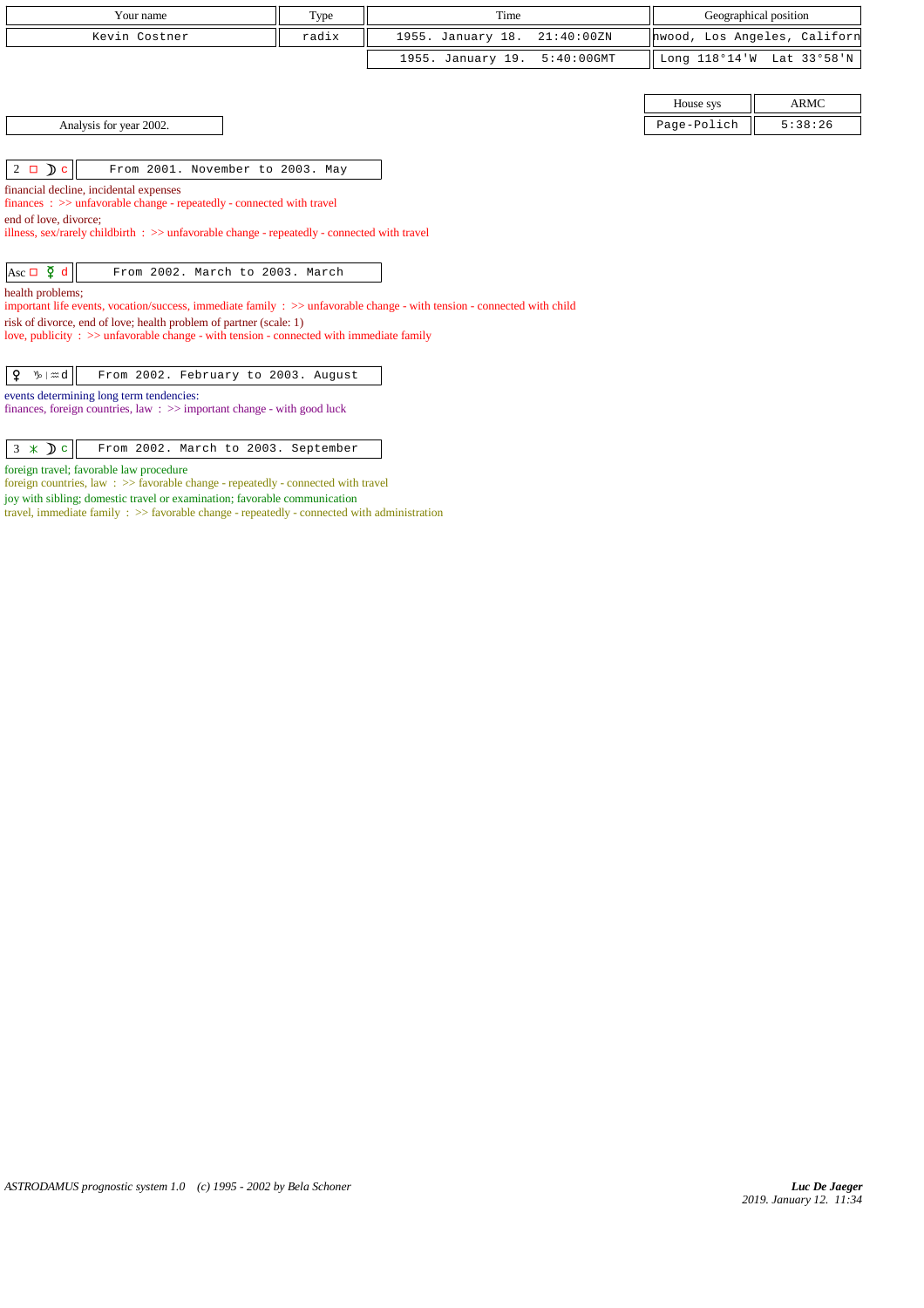| Your name                                                                                                                                                                                  |                                                                                                                                                                     | Time                               |             | Geographical position        |  |  |  |
|--------------------------------------------------------------------------------------------------------------------------------------------------------------------------------------------|---------------------------------------------------------------------------------------------------------------------------------------------------------------------|------------------------------------|-------------|------------------------------|--|--|--|
|                                                                                                                                                                                            | Type                                                                                                                                                                |                                    |             |                              |  |  |  |
| Kevin Costner                                                                                                                                                                              | radix                                                                                                                                                               | 1955. January 18.<br>21:40:00ZN    |             | hwood, Los Angeles, Californ |  |  |  |
|                                                                                                                                                                                            |                                                                                                                                                                     | 1955. January 19.<br>$5:40:00$ GMT |             | Long 118°14'W Lat 33°58'N    |  |  |  |
|                                                                                                                                                                                            |                                                                                                                                                                     |                                    |             |                              |  |  |  |
|                                                                                                                                                                                            |                                                                                                                                                                     |                                    | House sys   | <b>ARMC</b>                  |  |  |  |
| Analysis for year 2003.                                                                                                                                                                    |                                                                                                                                                                     |                                    | Page-Polich | 5:38:26                      |  |  |  |
|                                                                                                                                                                                            |                                                                                                                                                                     |                                    |             |                              |  |  |  |
| $MC \rightarrow \Phi d$<br>From 2002. August to 2003. August                                                                                                                               |                                                                                                                                                                     |                                    |             |                              |  |  |  |
| favorable real-estate transaction or move; joy with family<br>immediate family, real-estate: $\gg$ important change - with tension - connected with child                                  |                                                                                                                                                                     |                                    |             |                              |  |  |  |
| immediate family, vocation/success: $\gg$ important change - with tension - connected with child                                                                                           |                                                                                                                                                                     |                                    |             |                              |  |  |  |
|                                                                                                                                                                                            |                                                                                                                                                                     |                                    |             |                              |  |  |  |
| $3 \times 9d$<br>From 2003. January to 2004. January                                                                                                                                       |                                                                                                                                                                     |                                    |             |                              |  |  |  |
|                                                                                                                                                                                            | problem with law; unfavorable foreign travel; poor school test results<br>law, foreign countries : >> unfavorable change - with good luck - connected with finances |                                    |             |                              |  |  |  |
| problem with sibling; unfavorable travel; poor school test result; unfavorable communication<br>education, travel $\Rightarrow$ $\Rightarrow$ change - with good luck - connected with law |                                                                                                                                                                     |                                    |             |                              |  |  |  |
|                                                                                                                                                                                            |                                                                                                                                                                     |                                    |             |                              |  |  |  |
| $2$ of $9d$<br>From 2003. May to 2004. May                                                                                                                                                 |                                                                                                                                                                     |                                    |             |                              |  |  |  |
| improvement of financial situation<br>finances : $\gg$ important change - with good luck - connected with law                                                                              |                                                                                                                                                                     |                                    |             |                              |  |  |  |
| sex/rarely childbirth, illness: $\gg$ important change - with good luck - connected with law                                                                                               |                                                                                                                                                                     |                                    |             |                              |  |  |  |
|                                                                                                                                                                                            |                                                                                                                                                                     |                                    |             |                              |  |  |  |
| $2 \times d$ c<br>From 2003. June to 2004. June                                                                                                                                            |                                                                                                                                                                     |                                    |             |                              |  |  |  |

financial decline, incidental expenses

finances : >> change - with dynamics - connected with accident/damage

accident/damage, death/divorce : >> change - with dynamics - connected with principal

end of love, divorce; risk of accident or surgery, death/separation/divorce in immediate environment: (scale: 4)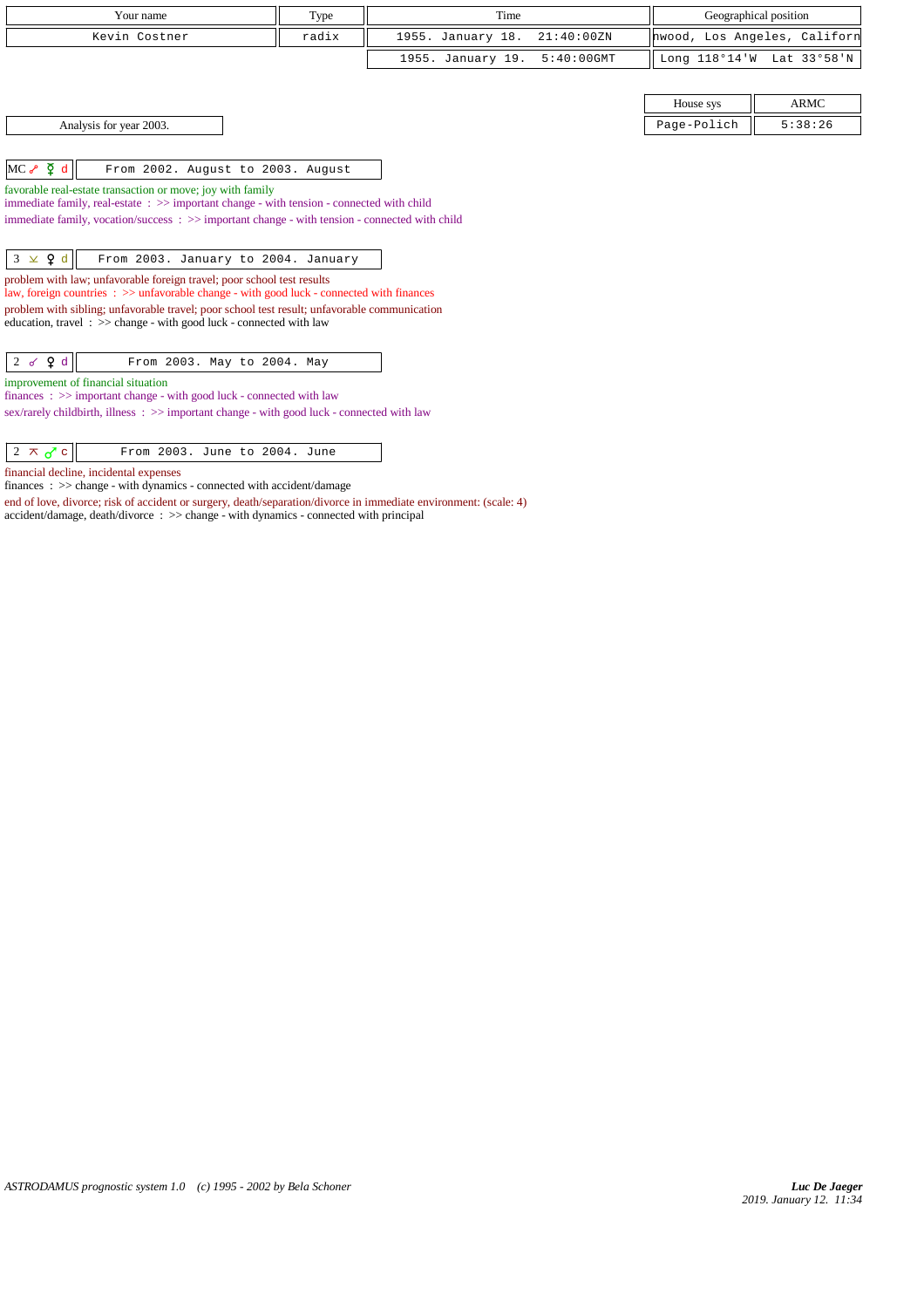|                                                                     | Your name                                                                                                              | Type  | Time                         | Geographical position        |         |
|---------------------------------------------------------------------|------------------------------------------------------------------------------------------------------------------------|-------|------------------------------|------------------------------|---------|
|                                                                     | Kevin Costner                                                                                                          | radix | 1955. January 18. 21:40:00ZN | hwood, Los Angeles, Californ |         |
|                                                                     |                                                                                                                        |       | 1955. January 19. 5:40:00GMT | Long 118°14'W Lat 33°58'N    |         |
|                                                                     |                                                                                                                        |       |                              |                              |         |
|                                                                     |                                                                                                                        |       |                              | House sys                    | ARMC    |
|                                                                     | Analysis for year 2004.                                                                                                |       |                              | Page-Polich                  | 5:38:26 |
|                                                                     |                                                                                                                        |       |                              |                              |         |
| ち<br>$\underline{\Omega}$   $\mathfrak{m}$ $\underline{\mathbf{C}}$ | From 2003. July to 2005. January                                                                                       |       |                              |                              |         |
|                                                                     | events determining long term tendencies:<br>love, child, work, illness $\Rightarrow$ important change - with obstacles |       |                              |                              |         |

 $3 \frac{\partial}{\partial s} \left| \right|$  From 2003. November to 2004. November

foreign travel; favorable law procedure

authority, law : >> important change - with dynamics - connected with accident/damage

education, immediate family :  $\gg$  important change - with dynamics - connected with accident/damage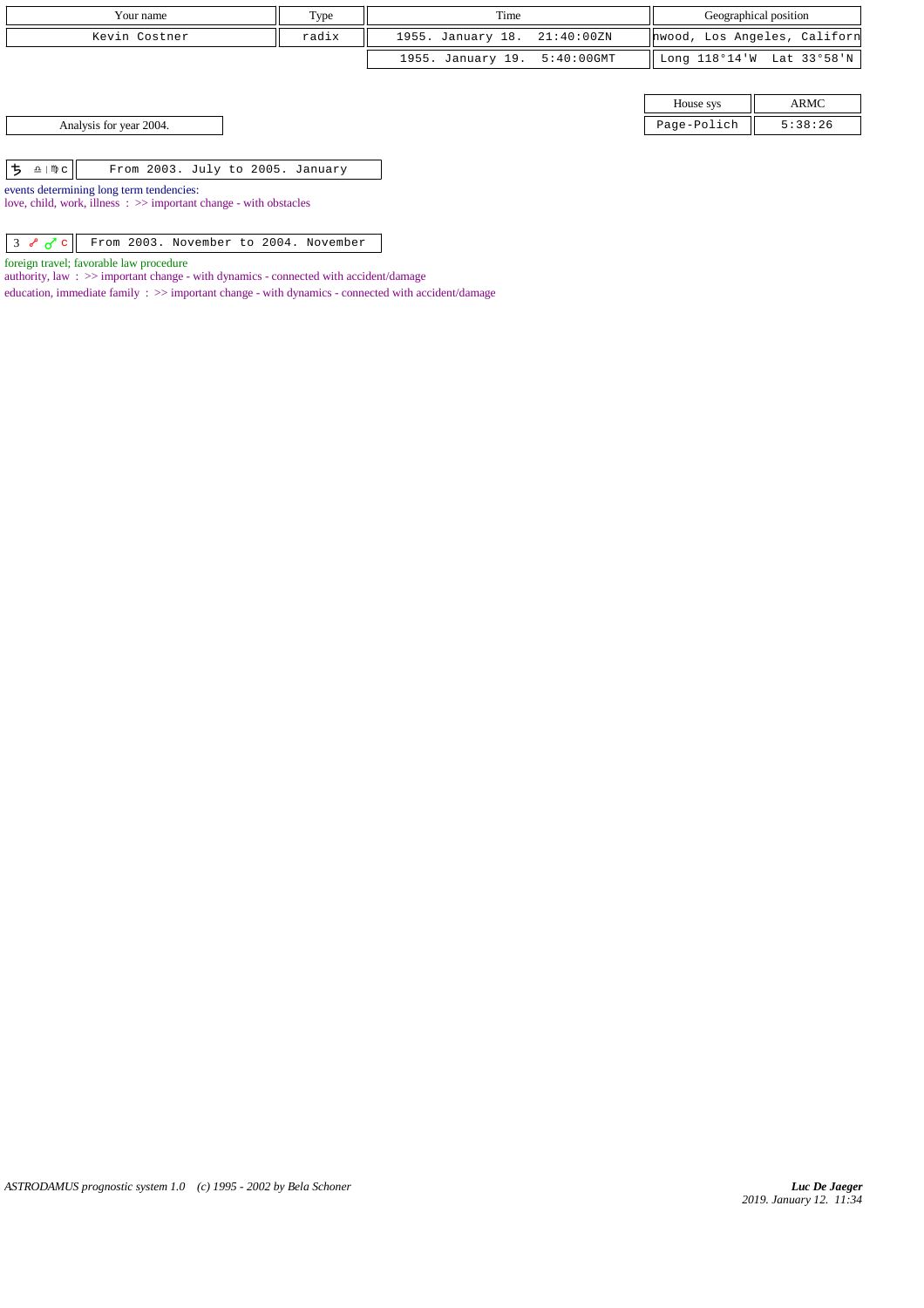| Your name                                                                                                                                                                | Type                                                                           | Time              |               | Geographical position        |             |  |  |
|--------------------------------------------------------------------------------------------------------------------------------------------------------------------------|--------------------------------------------------------------------------------|-------------------|---------------|------------------------------|-------------|--|--|
| Kevin Costner                                                                                                                                                            | radix                                                                          | 1955. January 18. | 21:40:00 ZN   | hwood, Los Angeles, Californ |             |  |  |
|                                                                                                                                                                          |                                                                                | 1955. January 19. | $5:40:00$ GMT | Long 118°14'W Lat 33°58'N    |             |  |  |
|                                                                                                                                                                          |                                                                                |                   |               |                              |             |  |  |
|                                                                                                                                                                          |                                                                                |                   |               | House sys                    | <b>ARMC</b> |  |  |
| Analysis for year 2005.                                                                                                                                                  |                                                                                |                   |               | Page-Polich                  | 5:38:26     |  |  |
|                                                                                                                                                                          |                                                                                |                   |               |                              |             |  |  |
| $MC \times D c$<br>From 2004. July to 2006. January                                                                                                                      |                                                                                |                   |               |                              |             |  |  |
| (public) assault affecting life style; end of job; illness of parents<br>immediate family, authority : >> unfavorable change - repeatedly - connected with travel        |                                                                                |                   |               |                              |             |  |  |
| unfavorable real-estate transaction or move; losses; problem with family                                                                                                 |                                                                                |                   |               |                              |             |  |  |
|                                                                                                                                                                          | immediate family, real-estate : >> change - repeatedly - connected with travel |                   |               |                              |             |  |  |
|                                                                                                                                                                          |                                                                                |                   |               |                              |             |  |  |
| $3 \times \xi$ d<br>From 2004. December to 2005. December                                                                                                                |                                                                                |                   |               |                              |             |  |  |
| problem with law; unfavorable foreign travel; poor school test results<br>foreign countries, law: >> unfavorable change - with tension - connected with immediate family |                                                                                |                   |               |                              |             |  |  |
| problem with sibling; unfavorable travel; poor school test result; unfavorable communication                                                                             |                                                                                |                   |               |                              |             |  |  |
| immediate family, communication $\Rightarrow$ $\Rightarrow$ change - with tension - connected with child                                                                 |                                                                                |                   |               |                              |             |  |  |
| Asc $\triangle$ D c<br>From 2004. December to 2006. June                                                                                                                 |                                                                                |                   |               |                              |             |  |  |
|                                                                                                                                                                          |                                                                                |                   |               |                              |             |  |  |
| favorable change related to self<br>desire, friend(s), immediate family, education $\Rightarrow$ favorable change - repeatedly - connected with travel                   |                                                                                |                   |               |                              |             |  |  |
| favorable change with marriage or partnership                                                                                                                            |                                                                                |                   |               |                              |             |  |  |
| education, partner/spouse: >> favorable change - repeatedly - connected with travel                                                                                      |                                                                                |                   |               |                              |             |  |  |

 $\begin{array}{|c|c|c|c|c|}\n\hline\n2 & \times & \mathfrak{F} & \mathbb{d} & \hline\n\end{array}$  From 2005. April to 2006. April

(if existed) end of risk of divorce; improvement of partner's financial situation

sex/rarely childbirth, illness :  $>>$  favorable change - with tension - connected with immediate family improvement of financial situation

finances : >> favorable change - with tension - connected with immediate family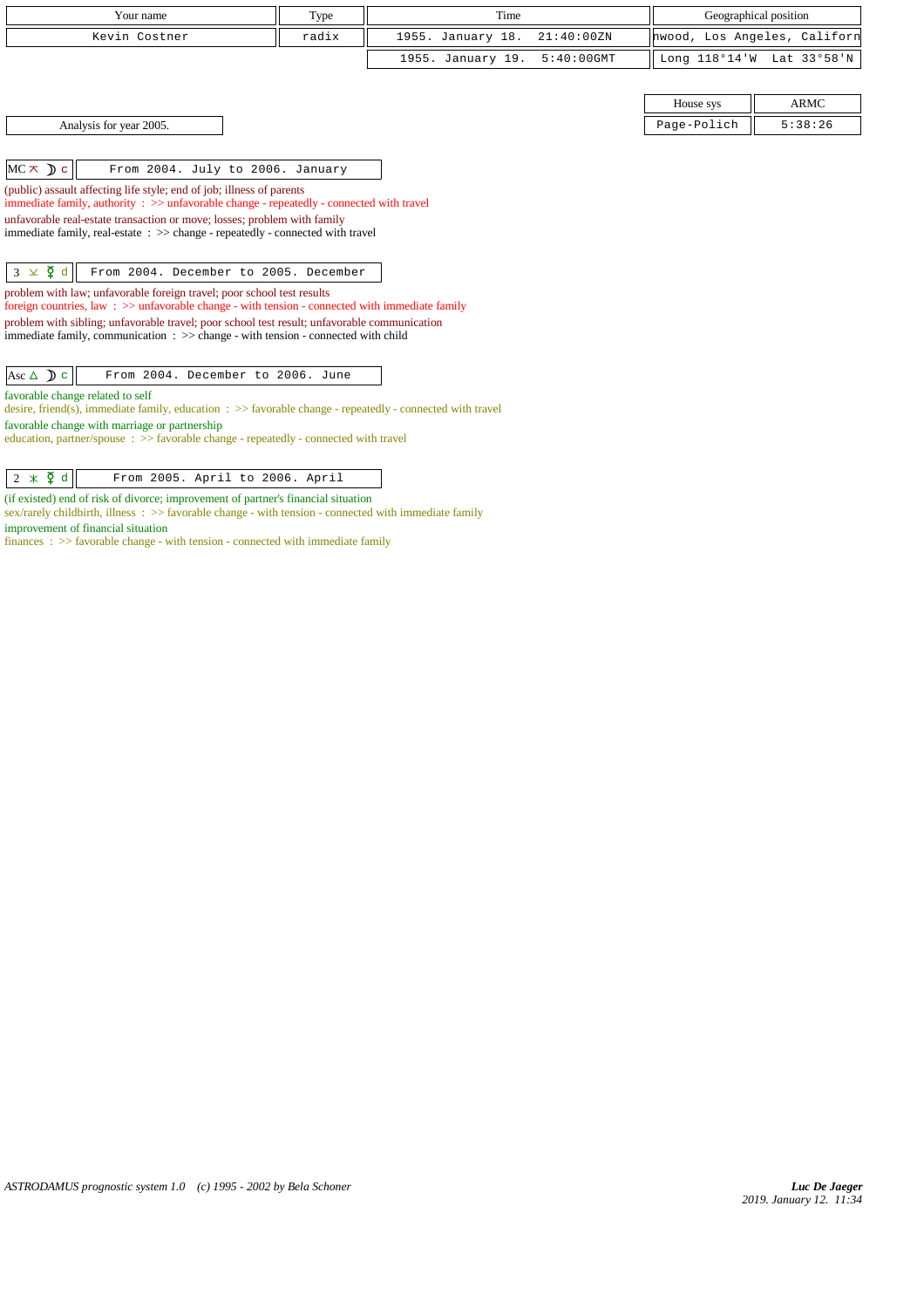| Your name     | Type  | Time                         | Geographical position        |
|---------------|-------|------------------------------|------------------------------|
| Kevin Costner | radix | 1955. January 18. 21:40:00ZN | hwood, Los Angeles, Californ |
|               |       | 1955. January 19. 5:40:00GMT | Long 118°14'W Lat 33°58'N    |
|               |       |                              |                              |

Analysis for year 2006.

 $\|12 \times \frac{1}{9}d\|$  From 2005. September to 2007. January

health problems, (possible hospitalization); unfavorable change with job illness, work : >> unfavorable change - with obstacles - connected with death/divorce

beginning of secret love (or attempt); problems; health problems, (possible hospitalization) death/divorce, accident/damage : >> change - with obstacles - connected with love

| $MC \times \sigma$ c |  | From 2006. March to 2007. March |  |  |
|----------------------|--|---------------------------------|--|--|
|----------------------|--|---------------------------------|--|--|

unfavorable real-estate transaction or move; losses; problem with family accident/damage, surgery : >> change - with dynamics - connected with principal (public) assault affecting life style; end of job; illness of parents

principal, authority :  $\gg$  change - with dynamics - connected with accident/damage

 $\boxed{11 \times 5d}$  From 2006. April to 2007. August

beginning of love; joy with child; pleasantness

sex/rarely childbirth, love : >> favorable change - with obstacles - connected with illness beginning of new friendship; desire(s), pleasantness

desire, friend(s) : >> favorable change - with obstacles - connected with illness

| House sys   |         |
|-------------|---------|
| Page-Polich | 5:38:26 |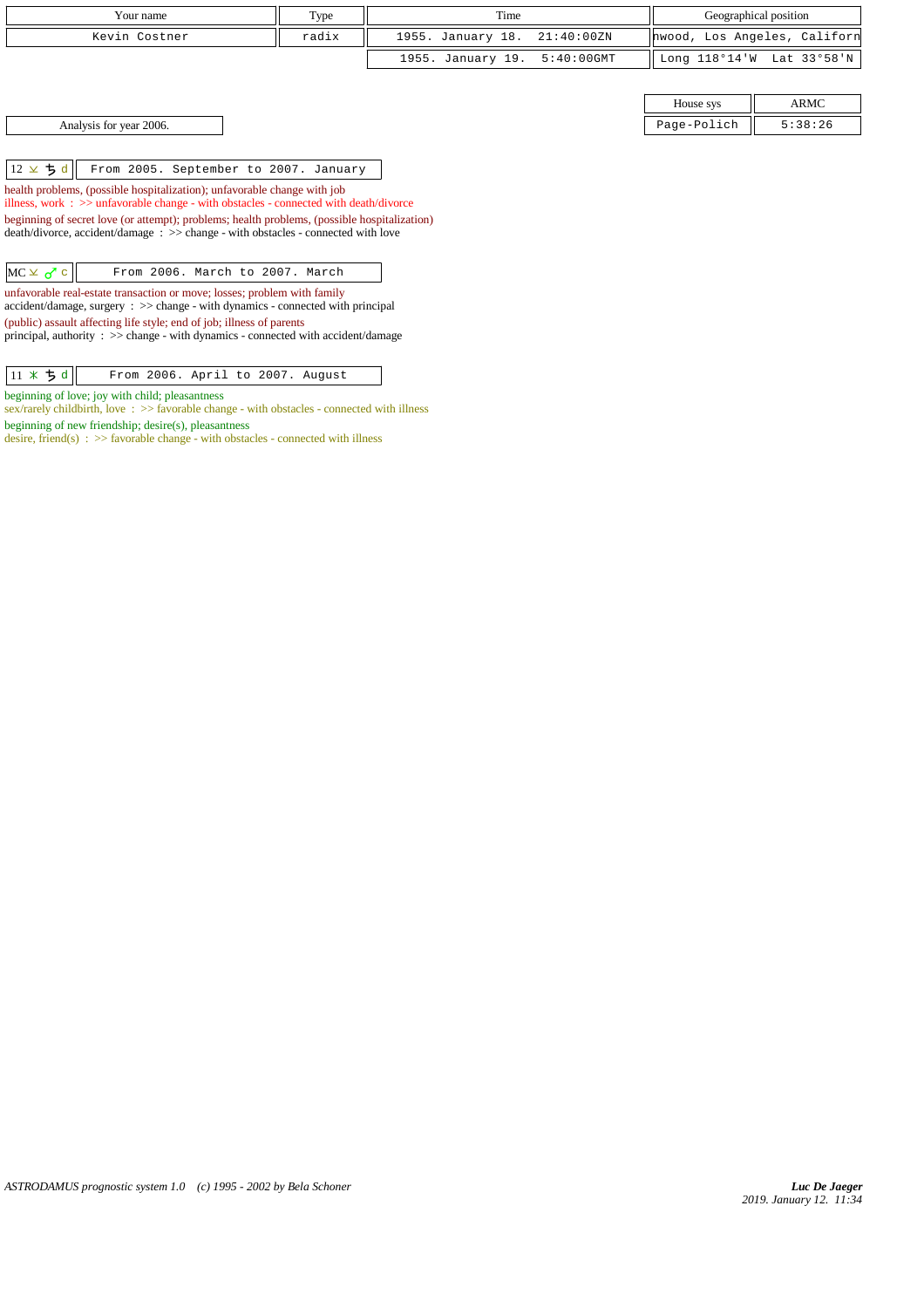| Your name                                                                                                                                             | Type  | Geographical position<br>Time |               |             |                              |
|-------------------------------------------------------------------------------------------------------------------------------------------------------|-------|-------------------------------|---------------|-------------|------------------------------|
| Kevin Costner                                                                                                                                         | radix | 1955. January 18.             | 21:40:00ZN    |             | hwood, Los Angeles, Californ |
|                                                                                                                                                       |       | 1955. January 19.             | $5:40:00$ GMT |             | Long 118°14'W Lat 33°58'N    |
|                                                                                                                                                       |       |                               |               |             |                              |
|                                                                                                                                                       |       |                               |               | House sys   | ARMC                         |
| Analysis for year 2007.                                                                                                                               |       |                               |               | Page-Polich | 5:38:26                      |
|                                                                                                                                                       |       |                               |               |             |                              |
| Asc $\triangle$ $\sigma$ <sup>7</sup> c<br>From 2006. August to 2007. August                                                                          |       |                               |               |             |                              |
| favorable change related to self<br>immediate family, education $\Rightarrow$ Savorable change - with dynamics - connected with sex/rarely childbirth |       |                               |               |             |                              |

favorable change with marriage or partnership

sex/rarely childbirth, love : >> favorable change - with dynamics - connected with principal

| $ 11 \times \mathbb{D}c $<br>From 2006. December to 2008. June |  |
|----------------------------------------------------------------|--|
|----------------------------------------------------------------|--|

beginning of love; joy with child; pleasantness

child, luck : >> important change - repeatedly - connected with travel

desire, friend(s) : >> important change - repeatedly - connected with travel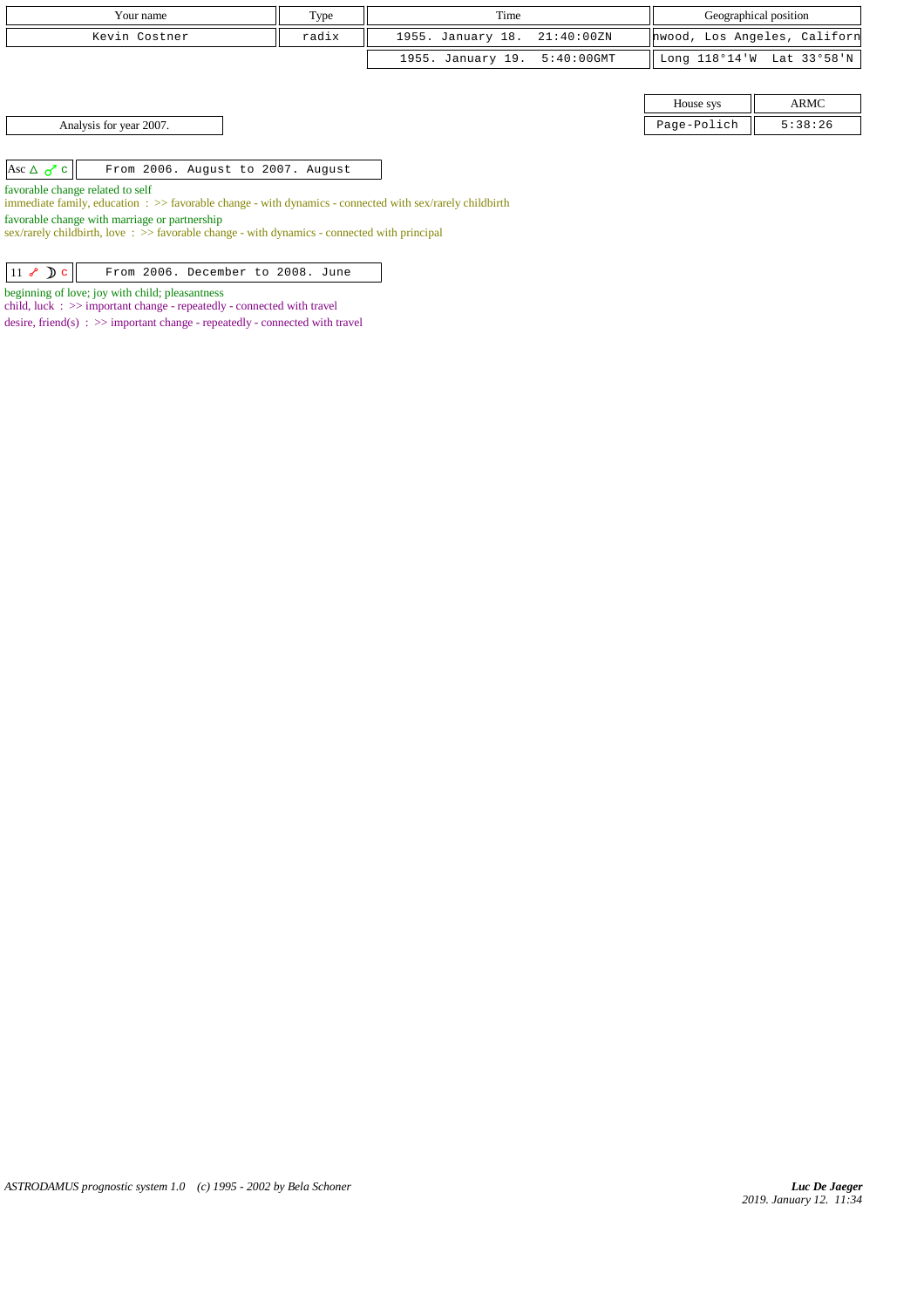| Your name                                                                                                                                                                                          | Type  | Time              |               |             | Geographical position        |
|----------------------------------------------------------------------------------------------------------------------------------------------------------------------------------------------------|-------|-------------------|---------------|-------------|------------------------------|
| Kevin Costner                                                                                                                                                                                      | radix | 1955. January 18. | 21:40:00ZN    |             | hwood, Los Angeles, Californ |
|                                                                                                                                                                                                    |       | 1955. January 19. | $5:40:00$ GMT |             | Long 118°14'W Lat 33°58'N    |
|                                                                                                                                                                                                    |       |                   |               |             |                              |
|                                                                                                                                                                                                    |       |                   |               | House sys   | <b>ARMC</b>                  |
| Analysis for year 2008.                                                                                                                                                                            |       |                   |               | Page-Polich | 5:38:26                      |
|                                                                                                                                                                                                    |       |                   |               |             |                              |
| $12 \times D c$<br>From 2007. July to 2009. January                                                                                                                                                |       |                   |               |             |                              |
| problems; health problems, (no hospitalization)<br>distant relatives, secret : >> unfavorable change - repeatedly - connected with travel                                                          |       |                   |               |             |                              |
| health problems, (no hospitalization); unfavorable change with job                                                                                                                                 |       |                   |               |             |                              |
| illness, work : >> change - repeatedly - connected with travel                                                                                                                                     |       |                   |               |             |                              |
|                                                                                                                                                                                                    |       |                   |               |             |                              |
| $2 \times 0c$<br>From 2007. October to 2009. April                                                                                                                                                 |       |                   |               |             |                              |
| financial decline, incidental expenses<br>$finances: \gg important change - with positive final result - connected with vocation/success$                                                          |       |                   |               |             |                              |
| end of love, divorce; risk of accident or surgery, death/separation/divorce in immediate environment: (scale: 6)                                                                                   |       |                   |               |             |                              |
| illness, sex/rarely childbirth $\Rightarrow$ > change - with positive final result - connected with vocation/success                                                                               |       |                   |               |             |                              |
| $2 * \Psi c$<br>From 2008. February to 2009. June                                                                                                                                                  |       |                   |               |             |                              |
| (if existed) end of risk of divorce; improvement of partner's financial situation<br>sex/rarely childbirth, illness : >> favorable change - with irregularity - connected with partner/spouse      |       |                   |               |             |                              |
| improvement of financial situation                                                                                                                                                                 |       |                   |               |             |                              |
| finances : $\gg$ favorable change - with irregularity - connected with partner/spouse                                                                                                              |       |                   |               |             |                              |
| Asc $\sigma$ $\frac{1}{2}$ d<br>From 2008. April to 2009. August                                                                                                                                   |       |                   |               |             |                              |
| unfavorable change related to self                                                                                                                                                                 |       |                   |               |             |                              |
| love, child, work, illness: >> important change - with obstacles - connected with death/divorce                                                                                                    |       |                   |               |             |                              |
| sex/rarely childbirth, love: $\gg$ important change - with obstacles - connected with illness                                                                                                      |       |                   |               |             |                              |
| $3 \triangle$ Oc<br>From 2008. February to 2009. August                                                                                                                                            |       |                   |               |             |                              |
| joy with sibling; domestic travel or examination; favorable communication<br>immediate family, administration : >> favorable change - with positive final result - connected with vocation/success |       |                   |               |             |                              |
| foreign travel; favorable law procedure                                                                                                                                                            |       |                   |               |             |                              |
| distant relatives, authority : $\gg$ favorable change - with positive final result - connected with vocation/success                                                                               |       |                   |               |             |                              |
| 118c<br>From 2008. March to 2009. September                                                                                                                                                        |       |                   |               |             |                              |

events determining long term tendencies:

real-estate, immediate family, partner/spouse, external environment : >> important change - with great luck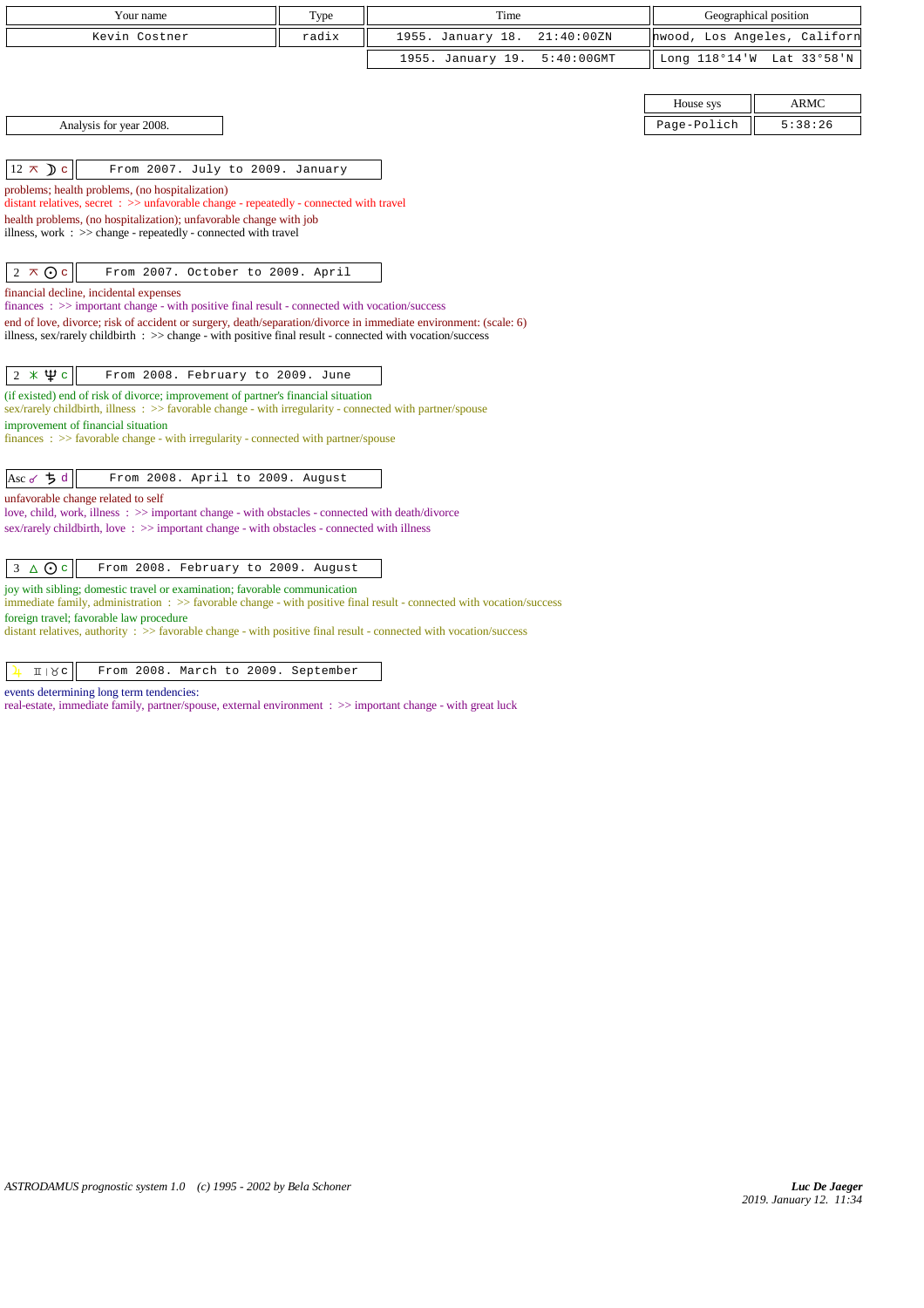| Your name                                                                                                                                                                | Type  | Time                               |             | Geographical position        |
|--------------------------------------------------------------------------------------------------------------------------------------------------------------------------|-------|------------------------------------|-------------|------------------------------|
| Kevin Costner                                                                                                                                                            | radix | 1955. January 18.<br>21:40:00 ZN   |             | hwood, Los Angeles, Californ |
|                                                                                                                                                                          |       | $5:40:00$ GMT<br>1955. January 19. |             | Long 118°14'W Lat 33°58'N    |
|                                                                                                                                                                          |       |                                    |             |                              |
|                                                                                                                                                                          |       |                                    | House sys   | <b>ARMC</b>                  |
| Analysis for year 2009.                                                                                                                                                  |       |                                    | Page-Polich | 5:38:26                      |
|                                                                                                                                                                          |       |                                    |             |                              |
| $11 \times \sigma$ c<br>From 2008. July to 2009. July                                                                                                                    |       |                                    |             |                              |
| beginning of love; joy with child; pleasantness<br>sex/rarely childbirth, love $\Rightarrow$ favorable change - with dynamics - connected with principal                 |       |                                    |             |                              |
| beginning of new friendship; desire(s), pleasantness                                                                                                                     |       |                                    |             |                              |
| desire, friend(s) : $\gg$ favorable change - with dynamics - connected with sex/rarely childbirth                                                                        |       |                                    |             |                              |
| $3 \times \Psi$ c<br>From 2008. June to 2009. October                                                                                                                    |       |                                    |             |                              |
| problem with law; unfavorable foreign travel; poor school test results<br>law, authority: >> unfavorable change - with irregularity - connected with partner/spouse      |       |                                    |             |                              |
| problem with sibling; unfavorable travel; poor school test result; unfavorable communication                                                                             |       |                                    |             |                              |
| communication, travel : >> change - with irregularity - connected with partner/spouse                                                                                    |       |                                    |             |                              |
| MCD5d<br>From 2008. September to 2010. January                                                                                                                           |       |                                    |             |                              |
| (public) assault affecting life style; end of job; illness of parents<br>vocation/success, influential: >> unfavorable change - with obstacles - connected with illness  |       |                                    |             |                              |
| unfavorable real-estate transaction or move; losses; problem with family<br>death/divorce, accident/damage: >> unfavorable change - with obstacles - connected with love |       |                                    |             |                              |

 $\boxed{12 \Box \sigma^2 c}$  From 2009. February to 2010. February

health problems, (possible hospitalization); unfavorable change with job

beginning of secret love (or attempt); problems; health problems, (possible hospitalization) accident/damage, surgery : >> important change - with dynamics - connected with principal

illness, work : >> important change - with dynamics - connected with accident/damage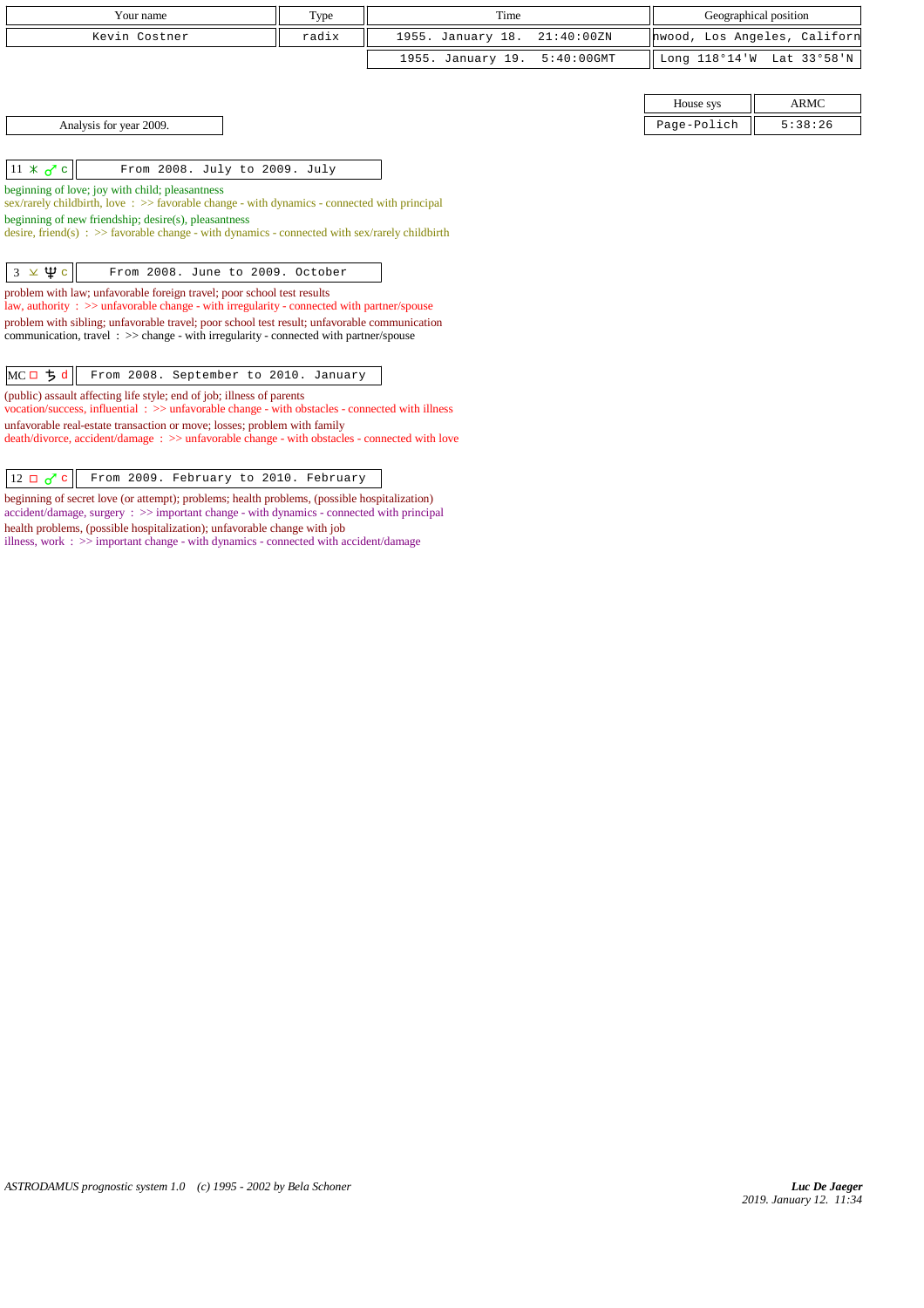| Your name     | T <sub>VDE</sub> | Time                         | Geographical position        |
|---------------|------------------|------------------------------|------------------------------|
| Kevin Costner | radix            | 1955. January 18. 21:40:00ZN | hwood, Los Angeles, Californ |
|               |                  | 1955. January 19. 5:40:00GMT | Long 118°14'W Lat 33°58'N    |

|  | Analysis for year 2010. |  |
|--|-------------------------|--|
|--|-------------------------|--|

House sys ARMC Page-Polich  $\parallel$  5:38:26

 $\begin{array}{|c|c|c|c|c|}\n\hline\n\texttt{M} & \texttt{II} & \texttt{Nc} \\
\hline\n\end{array}$  From 2009. May to 2010. November

events determining long term tendencies:

work, illness, desire, friend(s) : >> important change - unexpectedly

 $\normalsize \boxed{\left \}$   $\boxed{\ }$   $\boxed{\ }$  From 2009. April to 2011. April

events determining long term tendencies:

desire, friend(s), immediate family, education : >> important change - repeatedly

2 c From 2010. January to 2011. May

improvement of financial situation

finances : >> important change - in the extreme - connected with secret

death/divorce, accident/damage : >> important change - in the extreme - connected with immediate family

|  | $P \circ \mathbb{IC}$ |  |  | From 2009. December to 2011. June |  |  |  |  |
|--|-----------------------|--|--|-----------------------------------|--|--|--|--|
|--|-----------------------|--|--|-----------------------------------|--|--|--|--|

events determining long term tendencies:

immediate family, education, isolation, secret : >> important change - in the extreme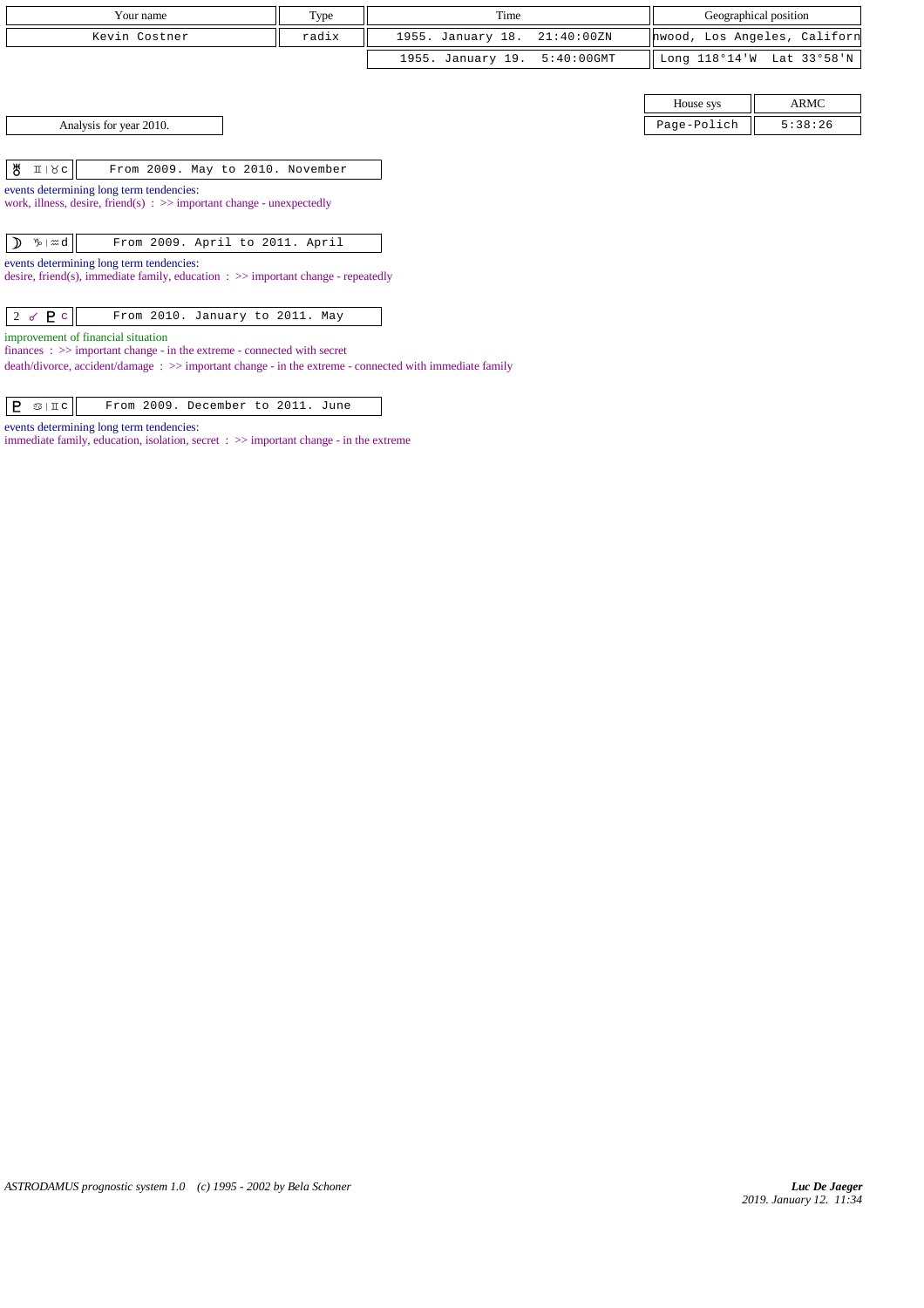| radix<br>1955. January 18.<br>21:40:00ZN<br>hwood, Los Angeles, Californ<br>Kevin Costner<br>1955. January 19.<br>$5:40:00$ GMT<br>Long 118°14'W Lat 33°58'N<br><b>ARMC</b><br>House sys<br>Analysis for year 2011.<br>Page-Polich<br>5:38:26<br>d<br>From 2010. July to 2011. July<br>$12 \square$<br>beginning of secret love (or attempt); problems; health problems, (possible hospitalization)<br>death/divorce, surgery : >> unfavorable change - with great luck - connected with immediate family<br>health problems, (possible hospitalization); unfavorable change with job<br>illness, work $\Rightarrow$ > unfavorable change - with great luck - connected with immediate family<br>$3 \times P c$<br>From 2010. June to 2011. October<br>problem with law; unfavorable foreign travel; poor school test results<br>distant relatives, authority $\Rightarrow$ > unfavorable change - in the extreme - connected with death/divorce<br>problem with sibling; unfavorable travel; poor school test result; unfavorable communication<br>administration, immediate family $\Rightarrow$ change - in the extreme - connected with death/divorce<br>$MC \Box$ $\odot$ c<br>From 2010. June to 2011. December<br>(public) assault affecting life style; end of job; illness of parents<br>vocation/success, influential : >> important change - with positive final result - connected with love<br>unfavorable real-estate transaction or move; losses; problem with family<br>immediate family, accident/damage : >> important change - with positive final result - connected with vocation/success<br>∦ с<br>From 2010. November to 2011. November<br>2 $\times$<br>end of love, divorce; risk of accident or surgery, death/separation/divorce in immediate environment: (scale: 6)<br>illness, death/divorce $\therefore$ >> unfavorable change - unexpectedly - connected with friend(s)<br>financial decline, incidental expenses<br>finances : $\gg$ change - unexpectedly - connected with friend(s)<br>$MC \rightarrow \Psi c$<br>From 2010. October to 2012. February<br>accident/damage, death/divorce: >> important change - with irregularity - connected with partner/spouse<br>authority, vocation/success: >> important change - with irregularity - connected with partner/spouse<br>d<br>$11 \times$<br>From 2011. February to 2012. February<br>beginning of love; joy with child; pleasantness<br>child, love $\Rightarrow$ s $\Rightarrow$ favorable change - with great luck - connected with immediate family<br>$friend(s)$ , desire : $\gg$ favorable change - with great luck - connected with immediate family<br>$3 * 5d$<br>From 2011. January to 2012. May<br>distant relatives, law $\Rightarrow$ >> favorable change - with obstacles - connected with illness<br>joy with sibling; domestic travel or examination; favorable communication<br>education, immediate family : >> favorable change - with obstacles - connected with illness<br>From 2010. November to 2012. May<br>favorable change with marriage or partnership<br>love, sex/rarely childbirth : >> important change - with positive final result - connected with vocation/success<br>isolation, secret, love, child: >> important change - with positive final result - connected with vocation/success<br>$\lambda$   II q<br>ರ<br>From 2010. November to 2012. May<br>immediate family, education, accident/damage, surgery, death/divorce : >> important change - with dynamics<br>$3 * 8c$<br>From 2011. March to 2012. March<br>foreign travel; favorable law procedure<br>distant relatives, law : $\gg$ favorable change - unexpectedly - connected with friend(s)<br>joy with sibling; domestic travel or examination; favorable communication<br>immediate family, transportation $\Rightarrow$ > favorable change - unexpectedly - connected with friend(s)<br>$ {\rm Ass}\sqcup\mathfrak{P} $ c<br>From 2011. March to 2012. July<br>health problems; risk of accident or surgery in immediate environment: (scale: 3)<br>partner/spouse, external environment, finances $\cdot \geq$ unfavorable change - with irregularity - connected with publicity ASTROLAMUS prognostic system 1.0 (c) 1995 - 2002 by Bela Schoner<br>The Gallachy of the context of the<br>2019. January 12. 11:34<br>partner/spouse, publicity: >> unfavorable change - with irregularity - connected with law<br>$2 \times 5d$<br>From 2011. May to 2012. September<br>end of love, divorce; risk of accident or surgery, death/separation/divorce in immediate environment: (scale: 5)<br>death/divorce, illness: >> unfavorable change - with obstacles - connected with love | Your name                                                  | Type | Time | Geographical position |
|---------------------------------------------------------------------------------------------------------------------------------------------------------------------------------------------------------------------------------------------------------------------------------------------------------------------------------------------------------------------------------------------------------------------------------------------------------------------------------------------------------------------------------------------------------------------------------------------------------------------------------------------------------------------------------------------------------------------------------------------------------------------------------------------------------------------------------------------------------------------------------------------------------------------------------------------------------------------------------------------------------------------------------------------------------------------------------------------------------------------------------------------------------------------------------------------------------------------------------------------------------------------------------------------------------------------------------------------------------------------------------------------------------------------------------------------------------------------------------------------------------------------------------------------------------------------------------------------------------------------------------------------------------------------------------------------------------------------------------------------------------------------------------------------------------------------------------------------------------------------------------------------------------------------------------------------------------------------------------------------------------------------------------------------------------------------------------------------------------------------------------------------------------------------------------------------------------------------------------------------------------------------------------------------------------------------------------------------------------------------------------------------------------------------------------------------------------------------------------------------------------------------------------------------------------------------------------------------------------------------------------------------------------------------------------------------------------------------------------------------------------------------------------------------------------------------------------------------------------------------------------------------------------------------------------------------------------------------------------------------------------------------------------------------------------------------------------------------------------------------------------------------------------------------------------------------------------------------------------------------------------------------------------------------------------------------------------------------------------------------------------------------------------------------------------------------------------------------------------------------------------------------------------------------------------------------------------------------------------------------------------------------------------------------------------------------------------------------------------------------------------------------------------------------------------------------------------------------------------------------------------------------------------------------------------------------------------------------------------------------------------------------------------------------------------------------------------------------------------------------------------------------------------------------------------------------------------------------------------------------------------------------------------------------------------------------------------------------------------------------------------------------------------------------------------------------------------------------------------------------------------------------------------------------------------------------------------------------------------------------------------------------------------------------------------|------------------------------------------------------------|------|------|-----------------------|
|                                                                                                                                                                                                                                                                                                                                                                                                                                                                                                                                                                                                                                                                                                                                                                                                                                                                                                                                                                                                                                                                                                                                                                                                                                                                                                                                                                                                                                                                                                                                                                                                                                                                                                                                                                                                                                                                                                                                                                                                                                                                                                                                                                                                                                                                                                                                                                                                                                                                                                                                                                                                                                                                                                                                                                                                                                                                                                                                                                                                                                                                                                                                                                                                                                                                                                                                                                                                                                                                                                                                                                                                                                                                                                                                                                                                                                                                                                                                                                                                                                                                                                                                                                                                                                                                                                                                                                                                                                                                                                                                                                                                                                                                                 |                                                            |      |      |                       |
|                                                                                                                                                                                                                                                                                                                                                                                                                                                                                                                                                                                                                                                                                                                                                                                                                                                                                                                                                                                                                                                                                                                                                                                                                                                                                                                                                                                                                                                                                                                                                                                                                                                                                                                                                                                                                                                                                                                                                                                                                                                                                                                                                                                                                                                                                                                                                                                                                                                                                                                                                                                                                                                                                                                                                                                                                                                                                                                                                                                                                                                                                                                                                                                                                                                                                                                                                                                                                                                                                                                                                                                                                                                                                                                                                                                                                                                                                                                                                                                                                                                                                                                                                                                                                                                                                                                                                                                                                                                                                                                                                                                                                                                                                 |                                                            |      |      |                       |
|                                                                                                                                                                                                                                                                                                                                                                                                                                                                                                                                                                                                                                                                                                                                                                                                                                                                                                                                                                                                                                                                                                                                                                                                                                                                                                                                                                                                                                                                                                                                                                                                                                                                                                                                                                                                                                                                                                                                                                                                                                                                                                                                                                                                                                                                                                                                                                                                                                                                                                                                                                                                                                                                                                                                                                                                                                                                                                                                                                                                                                                                                                                                                                                                                                                                                                                                                                                                                                                                                                                                                                                                                                                                                                                                                                                                                                                                                                                                                                                                                                                                                                                                                                                                                                                                                                                                                                                                                                                                                                                                                                                                                                                                                 |                                                            |      |      |                       |
|                                                                                                                                                                                                                                                                                                                                                                                                                                                                                                                                                                                                                                                                                                                                                                                                                                                                                                                                                                                                                                                                                                                                                                                                                                                                                                                                                                                                                                                                                                                                                                                                                                                                                                                                                                                                                                                                                                                                                                                                                                                                                                                                                                                                                                                                                                                                                                                                                                                                                                                                                                                                                                                                                                                                                                                                                                                                                                                                                                                                                                                                                                                                                                                                                                                                                                                                                                                                                                                                                                                                                                                                                                                                                                                                                                                                                                                                                                                                                                                                                                                                                                                                                                                                                                                                                                                                                                                                                                                                                                                                                                                                                                                                                 |                                                            |      |      |                       |
|                                                                                                                                                                                                                                                                                                                                                                                                                                                                                                                                                                                                                                                                                                                                                                                                                                                                                                                                                                                                                                                                                                                                                                                                                                                                                                                                                                                                                                                                                                                                                                                                                                                                                                                                                                                                                                                                                                                                                                                                                                                                                                                                                                                                                                                                                                                                                                                                                                                                                                                                                                                                                                                                                                                                                                                                                                                                                                                                                                                                                                                                                                                                                                                                                                                                                                                                                                                                                                                                                                                                                                                                                                                                                                                                                                                                                                                                                                                                                                                                                                                                                                                                                                                                                                                                                                                                                                                                                                                                                                                                                                                                                                                                                 |                                                            |      |      |                       |
|                                                                                                                                                                                                                                                                                                                                                                                                                                                                                                                                                                                                                                                                                                                                                                                                                                                                                                                                                                                                                                                                                                                                                                                                                                                                                                                                                                                                                                                                                                                                                                                                                                                                                                                                                                                                                                                                                                                                                                                                                                                                                                                                                                                                                                                                                                                                                                                                                                                                                                                                                                                                                                                                                                                                                                                                                                                                                                                                                                                                                                                                                                                                                                                                                                                                                                                                                                                                                                                                                                                                                                                                                                                                                                                                                                                                                                                                                                                                                                                                                                                                                                                                                                                                                                                                                                                                                                                                                                                                                                                                                                                                                                                                                 |                                                            |      |      |                       |
|                                                                                                                                                                                                                                                                                                                                                                                                                                                                                                                                                                                                                                                                                                                                                                                                                                                                                                                                                                                                                                                                                                                                                                                                                                                                                                                                                                                                                                                                                                                                                                                                                                                                                                                                                                                                                                                                                                                                                                                                                                                                                                                                                                                                                                                                                                                                                                                                                                                                                                                                                                                                                                                                                                                                                                                                                                                                                                                                                                                                                                                                                                                                                                                                                                                                                                                                                                                                                                                                                                                                                                                                                                                                                                                                                                                                                                                                                                                                                                                                                                                                                                                                                                                                                                                                                                                                                                                                                                                                                                                                                                                                                                                                                 |                                                            |      |      |                       |
|                                                                                                                                                                                                                                                                                                                                                                                                                                                                                                                                                                                                                                                                                                                                                                                                                                                                                                                                                                                                                                                                                                                                                                                                                                                                                                                                                                                                                                                                                                                                                                                                                                                                                                                                                                                                                                                                                                                                                                                                                                                                                                                                                                                                                                                                                                                                                                                                                                                                                                                                                                                                                                                                                                                                                                                                                                                                                                                                                                                                                                                                                                                                                                                                                                                                                                                                                                                                                                                                                                                                                                                                                                                                                                                                                                                                                                                                                                                                                                                                                                                                                                                                                                                                                                                                                                                                                                                                                                                                                                                                                                                                                                                                                 |                                                            |      |      |                       |
|                                                                                                                                                                                                                                                                                                                                                                                                                                                                                                                                                                                                                                                                                                                                                                                                                                                                                                                                                                                                                                                                                                                                                                                                                                                                                                                                                                                                                                                                                                                                                                                                                                                                                                                                                                                                                                                                                                                                                                                                                                                                                                                                                                                                                                                                                                                                                                                                                                                                                                                                                                                                                                                                                                                                                                                                                                                                                                                                                                                                                                                                                                                                                                                                                                                                                                                                                                                                                                                                                                                                                                                                                                                                                                                                                                                                                                                                                                                                                                                                                                                                                                                                                                                                                                                                                                                                                                                                                                                                                                                                                                                                                                                                                 |                                                            |      |      |                       |
|                                                                                                                                                                                                                                                                                                                                                                                                                                                                                                                                                                                                                                                                                                                                                                                                                                                                                                                                                                                                                                                                                                                                                                                                                                                                                                                                                                                                                                                                                                                                                                                                                                                                                                                                                                                                                                                                                                                                                                                                                                                                                                                                                                                                                                                                                                                                                                                                                                                                                                                                                                                                                                                                                                                                                                                                                                                                                                                                                                                                                                                                                                                                                                                                                                                                                                                                                                                                                                                                                                                                                                                                                                                                                                                                                                                                                                                                                                                                                                                                                                                                                                                                                                                                                                                                                                                                                                                                                                                                                                                                                                                                                                                                                 |                                                            |      |      |                       |
|                                                                                                                                                                                                                                                                                                                                                                                                                                                                                                                                                                                                                                                                                                                                                                                                                                                                                                                                                                                                                                                                                                                                                                                                                                                                                                                                                                                                                                                                                                                                                                                                                                                                                                                                                                                                                                                                                                                                                                                                                                                                                                                                                                                                                                                                                                                                                                                                                                                                                                                                                                                                                                                                                                                                                                                                                                                                                                                                                                                                                                                                                                                                                                                                                                                                                                                                                                                                                                                                                                                                                                                                                                                                                                                                                                                                                                                                                                                                                                                                                                                                                                                                                                                                                                                                                                                                                                                                                                                                                                                                                                                                                                                                                 |                                                            |      |      |                       |
|                                                                                                                                                                                                                                                                                                                                                                                                                                                                                                                                                                                                                                                                                                                                                                                                                                                                                                                                                                                                                                                                                                                                                                                                                                                                                                                                                                                                                                                                                                                                                                                                                                                                                                                                                                                                                                                                                                                                                                                                                                                                                                                                                                                                                                                                                                                                                                                                                                                                                                                                                                                                                                                                                                                                                                                                                                                                                                                                                                                                                                                                                                                                                                                                                                                                                                                                                                                                                                                                                                                                                                                                                                                                                                                                                                                                                                                                                                                                                                                                                                                                                                                                                                                                                                                                                                                                                                                                                                                                                                                                                                                                                                                                                 |                                                            |      |      |                       |
|                                                                                                                                                                                                                                                                                                                                                                                                                                                                                                                                                                                                                                                                                                                                                                                                                                                                                                                                                                                                                                                                                                                                                                                                                                                                                                                                                                                                                                                                                                                                                                                                                                                                                                                                                                                                                                                                                                                                                                                                                                                                                                                                                                                                                                                                                                                                                                                                                                                                                                                                                                                                                                                                                                                                                                                                                                                                                                                                                                                                                                                                                                                                                                                                                                                                                                                                                                                                                                                                                                                                                                                                                                                                                                                                                                                                                                                                                                                                                                                                                                                                                                                                                                                                                                                                                                                                                                                                                                                                                                                                                                                                                                                                                 |                                                            |      |      |                       |
|                                                                                                                                                                                                                                                                                                                                                                                                                                                                                                                                                                                                                                                                                                                                                                                                                                                                                                                                                                                                                                                                                                                                                                                                                                                                                                                                                                                                                                                                                                                                                                                                                                                                                                                                                                                                                                                                                                                                                                                                                                                                                                                                                                                                                                                                                                                                                                                                                                                                                                                                                                                                                                                                                                                                                                                                                                                                                                                                                                                                                                                                                                                                                                                                                                                                                                                                                                                                                                                                                                                                                                                                                                                                                                                                                                                                                                                                                                                                                                                                                                                                                                                                                                                                                                                                                                                                                                                                                                                                                                                                                                                                                                                                                 |                                                            |      |      |                       |
|                                                                                                                                                                                                                                                                                                                                                                                                                                                                                                                                                                                                                                                                                                                                                                                                                                                                                                                                                                                                                                                                                                                                                                                                                                                                                                                                                                                                                                                                                                                                                                                                                                                                                                                                                                                                                                                                                                                                                                                                                                                                                                                                                                                                                                                                                                                                                                                                                                                                                                                                                                                                                                                                                                                                                                                                                                                                                                                                                                                                                                                                                                                                                                                                                                                                                                                                                                                                                                                                                                                                                                                                                                                                                                                                                                                                                                                                                                                                                                                                                                                                                                                                                                                                                                                                                                                                                                                                                                                                                                                                                                                                                                                                                 |                                                            |      |      |                       |
|                                                                                                                                                                                                                                                                                                                                                                                                                                                                                                                                                                                                                                                                                                                                                                                                                                                                                                                                                                                                                                                                                                                                                                                                                                                                                                                                                                                                                                                                                                                                                                                                                                                                                                                                                                                                                                                                                                                                                                                                                                                                                                                                                                                                                                                                                                                                                                                                                                                                                                                                                                                                                                                                                                                                                                                                                                                                                                                                                                                                                                                                                                                                                                                                                                                                                                                                                                                                                                                                                                                                                                                                                                                                                                                                                                                                                                                                                                                                                                                                                                                                                                                                                                                                                                                                                                                                                                                                                                                                                                                                                                                                                                                                                 |                                                            |      |      |                       |
|                                                                                                                                                                                                                                                                                                                                                                                                                                                                                                                                                                                                                                                                                                                                                                                                                                                                                                                                                                                                                                                                                                                                                                                                                                                                                                                                                                                                                                                                                                                                                                                                                                                                                                                                                                                                                                                                                                                                                                                                                                                                                                                                                                                                                                                                                                                                                                                                                                                                                                                                                                                                                                                                                                                                                                                                                                                                                                                                                                                                                                                                                                                                                                                                                                                                                                                                                                                                                                                                                                                                                                                                                                                                                                                                                                                                                                                                                                                                                                                                                                                                                                                                                                                                                                                                                                                                                                                                                                                                                                                                                                                                                                                                                 |                                                            |      |      |                       |
|                                                                                                                                                                                                                                                                                                                                                                                                                                                                                                                                                                                                                                                                                                                                                                                                                                                                                                                                                                                                                                                                                                                                                                                                                                                                                                                                                                                                                                                                                                                                                                                                                                                                                                                                                                                                                                                                                                                                                                                                                                                                                                                                                                                                                                                                                                                                                                                                                                                                                                                                                                                                                                                                                                                                                                                                                                                                                                                                                                                                                                                                                                                                                                                                                                                                                                                                                                                                                                                                                                                                                                                                                                                                                                                                                                                                                                                                                                                                                                                                                                                                                                                                                                                                                                                                                                                                                                                                                                                                                                                                                                                                                                                                                 |                                                            |      |      |                       |
|                                                                                                                                                                                                                                                                                                                                                                                                                                                                                                                                                                                                                                                                                                                                                                                                                                                                                                                                                                                                                                                                                                                                                                                                                                                                                                                                                                                                                                                                                                                                                                                                                                                                                                                                                                                                                                                                                                                                                                                                                                                                                                                                                                                                                                                                                                                                                                                                                                                                                                                                                                                                                                                                                                                                                                                                                                                                                                                                                                                                                                                                                                                                                                                                                                                                                                                                                                                                                                                                                                                                                                                                                                                                                                                                                                                                                                                                                                                                                                                                                                                                                                                                                                                                                                                                                                                                                                                                                                                                                                                                                                                                                                                                                 |                                                            |      |      |                       |
|                                                                                                                                                                                                                                                                                                                                                                                                                                                                                                                                                                                                                                                                                                                                                                                                                                                                                                                                                                                                                                                                                                                                                                                                                                                                                                                                                                                                                                                                                                                                                                                                                                                                                                                                                                                                                                                                                                                                                                                                                                                                                                                                                                                                                                                                                                                                                                                                                                                                                                                                                                                                                                                                                                                                                                                                                                                                                                                                                                                                                                                                                                                                                                                                                                                                                                                                                                                                                                                                                                                                                                                                                                                                                                                                                                                                                                                                                                                                                                                                                                                                                                                                                                                                                                                                                                                                                                                                                                                                                                                                                                                                                                                                                 |                                                            |      |      |                       |
|                                                                                                                                                                                                                                                                                                                                                                                                                                                                                                                                                                                                                                                                                                                                                                                                                                                                                                                                                                                                                                                                                                                                                                                                                                                                                                                                                                                                                                                                                                                                                                                                                                                                                                                                                                                                                                                                                                                                                                                                                                                                                                                                                                                                                                                                                                                                                                                                                                                                                                                                                                                                                                                                                                                                                                                                                                                                                                                                                                                                                                                                                                                                                                                                                                                                                                                                                                                                                                                                                                                                                                                                                                                                                                                                                                                                                                                                                                                                                                                                                                                                                                                                                                                                                                                                                                                                                                                                                                                                                                                                                                                                                                                                                 |                                                            |      |      |                       |
|                                                                                                                                                                                                                                                                                                                                                                                                                                                                                                                                                                                                                                                                                                                                                                                                                                                                                                                                                                                                                                                                                                                                                                                                                                                                                                                                                                                                                                                                                                                                                                                                                                                                                                                                                                                                                                                                                                                                                                                                                                                                                                                                                                                                                                                                                                                                                                                                                                                                                                                                                                                                                                                                                                                                                                                                                                                                                                                                                                                                                                                                                                                                                                                                                                                                                                                                                                                                                                                                                                                                                                                                                                                                                                                                                                                                                                                                                                                                                                                                                                                                                                                                                                                                                                                                                                                                                                                                                                                                                                                                                                                                                                                                                 |                                                            |      |      |                       |
|                                                                                                                                                                                                                                                                                                                                                                                                                                                                                                                                                                                                                                                                                                                                                                                                                                                                                                                                                                                                                                                                                                                                                                                                                                                                                                                                                                                                                                                                                                                                                                                                                                                                                                                                                                                                                                                                                                                                                                                                                                                                                                                                                                                                                                                                                                                                                                                                                                                                                                                                                                                                                                                                                                                                                                                                                                                                                                                                                                                                                                                                                                                                                                                                                                                                                                                                                                                                                                                                                                                                                                                                                                                                                                                                                                                                                                                                                                                                                                                                                                                                                                                                                                                                                                                                                                                                                                                                                                                                                                                                                                                                                                                                                 |                                                            |      |      |                       |
|                                                                                                                                                                                                                                                                                                                                                                                                                                                                                                                                                                                                                                                                                                                                                                                                                                                                                                                                                                                                                                                                                                                                                                                                                                                                                                                                                                                                                                                                                                                                                                                                                                                                                                                                                                                                                                                                                                                                                                                                                                                                                                                                                                                                                                                                                                                                                                                                                                                                                                                                                                                                                                                                                                                                                                                                                                                                                                                                                                                                                                                                                                                                                                                                                                                                                                                                                                                                                                                                                                                                                                                                                                                                                                                                                                                                                                                                                                                                                                                                                                                                                                                                                                                                                                                                                                                                                                                                                                                                                                                                                                                                                                                                                 |                                                            |      |      |                       |
|                                                                                                                                                                                                                                                                                                                                                                                                                                                                                                                                                                                                                                                                                                                                                                                                                                                                                                                                                                                                                                                                                                                                                                                                                                                                                                                                                                                                                                                                                                                                                                                                                                                                                                                                                                                                                                                                                                                                                                                                                                                                                                                                                                                                                                                                                                                                                                                                                                                                                                                                                                                                                                                                                                                                                                                                                                                                                                                                                                                                                                                                                                                                                                                                                                                                                                                                                                                                                                                                                                                                                                                                                                                                                                                                                                                                                                                                                                                                                                                                                                                                                                                                                                                                                                                                                                                                                                                                                                                                                                                                                                                                                                                                                 |                                                            |      |      |                       |
|                                                                                                                                                                                                                                                                                                                                                                                                                                                                                                                                                                                                                                                                                                                                                                                                                                                                                                                                                                                                                                                                                                                                                                                                                                                                                                                                                                                                                                                                                                                                                                                                                                                                                                                                                                                                                                                                                                                                                                                                                                                                                                                                                                                                                                                                                                                                                                                                                                                                                                                                                                                                                                                                                                                                                                                                                                                                                                                                                                                                                                                                                                                                                                                                                                                                                                                                                                                                                                                                                                                                                                                                                                                                                                                                                                                                                                                                                                                                                                                                                                                                                                                                                                                                                                                                                                                                                                                                                                                                                                                                                                                                                                                                                 |                                                            |      |      |                       |
|                                                                                                                                                                                                                                                                                                                                                                                                                                                                                                                                                                                                                                                                                                                                                                                                                                                                                                                                                                                                                                                                                                                                                                                                                                                                                                                                                                                                                                                                                                                                                                                                                                                                                                                                                                                                                                                                                                                                                                                                                                                                                                                                                                                                                                                                                                                                                                                                                                                                                                                                                                                                                                                                                                                                                                                                                                                                                                                                                                                                                                                                                                                                                                                                                                                                                                                                                                                                                                                                                                                                                                                                                                                                                                                                                                                                                                                                                                                                                                                                                                                                                                                                                                                                                                                                                                                                                                                                                                                                                                                                                                                                                                                                                 |                                                            |      |      |                       |
|                                                                                                                                                                                                                                                                                                                                                                                                                                                                                                                                                                                                                                                                                                                                                                                                                                                                                                                                                                                                                                                                                                                                                                                                                                                                                                                                                                                                                                                                                                                                                                                                                                                                                                                                                                                                                                                                                                                                                                                                                                                                                                                                                                                                                                                                                                                                                                                                                                                                                                                                                                                                                                                                                                                                                                                                                                                                                                                                                                                                                                                                                                                                                                                                                                                                                                                                                                                                                                                                                                                                                                                                                                                                                                                                                                                                                                                                                                                                                                                                                                                                                                                                                                                                                                                                                                                                                                                                                                                                                                                                                                                                                                                                                 |                                                            |      |      |                       |
|                                                                                                                                                                                                                                                                                                                                                                                                                                                                                                                                                                                                                                                                                                                                                                                                                                                                                                                                                                                                                                                                                                                                                                                                                                                                                                                                                                                                                                                                                                                                                                                                                                                                                                                                                                                                                                                                                                                                                                                                                                                                                                                                                                                                                                                                                                                                                                                                                                                                                                                                                                                                                                                                                                                                                                                                                                                                                                                                                                                                                                                                                                                                                                                                                                                                                                                                                                                                                                                                                                                                                                                                                                                                                                                                                                                                                                                                                                                                                                                                                                                                                                                                                                                                                                                                                                                                                                                                                                                                                                                                                                                                                                                                                 |                                                            |      |      |                       |
|                                                                                                                                                                                                                                                                                                                                                                                                                                                                                                                                                                                                                                                                                                                                                                                                                                                                                                                                                                                                                                                                                                                                                                                                                                                                                                                                                                                                                                                                                                                                                                                                                                                                                                                                                                                                                                                                                                                                                                                                                                                                                                                                                                                                                                                                                                                                                                                                                                                                                                                                                                                                                                                                                                                                                                                                                                                                                                                                                                                                                                                                                                                                                                                                                                                                                                                                                                                                                                                                                                                                                                                                                                                                                                                                                                                                                                                                                                                                                                                                                                                                                                                                                                                                                                                                                                                                                                                                                                                                                                                                                                                                                                                                                 | favorable real-estate transaction or move; joy with family |      |      |                       |
|                                                                                                                                                                                                                                                                                                                                                                                                                                                                                                                                                                                                                                                                                                                                                                                                                                                                                                                                                                                                                                                                                                                                                                                                                                                                                                                                                                                                                                                                                                                                                                                                                                                                                                                                                                                                                                                                                                                                                                                                                                                                                                                                                                                                                                                                                                                                                                                                                                                                                                                                                                                                                                                                                                                                                                                                                                                                                                                                                                                                                                                                                                                                                                                                                                                                                                                                                                                                                                                                                                                                                                                                                                                                                                                                                                                                                                                                                                                                                                                                                                                                                                                                                                                                                                                                                                                                                                                                                                                                                                                                                                                                                                                                                 |                                                            |      |      |                       |
|                                                                                                                                                                                                                                                                                                                                                                                                                                                                                                                                                                                                                                                                                                                                                                                                                                                                                                                                                                                                                                                                                                                                                                                                                                                                                                                                                                                                                                                                                                                                                                                                                                                                                                                                                                                                                                                                                                                                                                                                                                                                                                                                                                                                                                                                                                                                                                                                                                                                                                                                                                                                                                                                                                                                                                                                                                                                                                                                                                                                                                                                                                                                                                                                                                                                                                                                                                                                                                                                                                                                                                                                                                                                                                                                                                                                                                                                                                                                                                                                                                                                                                                                                                                                                                                                                                                                                                                                                                                                                                                                                                                                                                                                                 |                                                            |      |      |                       |
|                                                                                                                                                                                                                                                                                                                                                                                                                                                                                                                                                                                                                                                                                                                                                                                                                                                                                                                                                                                                                                                                                                                                                                                                                                                                                                                                                                                                                                                                                                                                                                                                                                                                                                                                                                                                                                                                                                                                                                                                                                                                                                                                                                                                                                                                                                                                                                                                                                                                                                                                                                                                                                                                                                                                                                                                                                                                                                                                                                                                                                                                                                                                                                                                                                                                                                                                                                                                                                                                                                                                                                                                                                                                                                                                                                                                                                                                                                                                                                                                                                                                                                                                                                                                                                                                                                                                                                                                                                                                                                                                                                                                                                                                                 |                                                            |      |      |                       |
|                                                                                                                                                                                                                                                                                                                                                                                                                                                                                                                                                                                                                                                                                                                                                                                                                                                                                                                                                                                                                                                                                                                                                                                                                                                                                                                                                                                                                                                                                                                                                                                                                                                                                                                                                                                                                                                                                                                                                                                                                                                                                                                                                                                                                                                                                                                                                                                                                                                                                                                                                                                                                                                                                                                                                                                                                                                                                                                                                                                                                                                                                                                                                                                                                                                                                                                                                                                                                                                                                                                                                                                                                                                                                                                                                                                                                                                                                                                                                                                                                                                                                                                                                                                                                                                                                                                                                                                                                                                                                                                                                                                                                                                                                 |                                                            |      |      |                       |
|                                                                                                                                                                                                                                                                                                                                                                                                                                                                                                                                                                                                                                                                                                                                                                                                                                                                                                                                                                                                                                                                                                                                                                                                                                                                                                                                                                                                                                                                                                                                                                                                                                                                                                                                                                                                                                                                                                                                                                                                                                                                                                                                                                                                                                                                                                                                                                                                                                                                                                                                                                                                                                                                                                                                                                                                                                                                                                                                                                                                                                                                                                                                                                                                                                                                                                                                                                                                                                                                                                                                                                                                                                                                                                                                                                                                                                                                                                                                                                                                                                                                                                                                                                                                                                                                                                                                                                                                                                                                                                                                                                                                                                                                                 |                                                            |      |      |                       |
|                                                                                                                                                                                                                                                                                                                                                                                                                                                                                                                                                                                                                                                                                                                                                                                                                                                                                                                                                                                                                                                                                                                                                                                                                                                                                                                                                                                                                                                                                                                                                                                                                                                                                                                                                                                                                                                                                                                                                                                                                                                                                                                                                                                                                                                                                                                                                                                                                                                                                                                                                                                                                                                                                                                                                                                                                                                                                                                                                                                                                                                                                                                                                                                                                                                                                                                                                                                                                                                                                                                                                                                                                                                                                                                                                                                                                                                                                                                                                                                                                                                                                                                                                                                                                                                                                                                                                                                                                                                                                                                                                                                                                                                                                 | beginning of new friendship; desire(s), pleasantness       |      |      |                       |
|                                                                                                                                                                                                                                                                                                                                                                                                                                                                                                                                                                                                                                                                                                                                                                                                                                                                                                                                                                                                                                                                                                                                                                                                                                                                                                                                                                                                                                                                                                                                                                                                                                                                                                                                                                                                                                                                                                                                                                                                                                                                                                                                                                                                                                                                                                                                                                                                                                                                                                                                                                                                                                                                                                                                                                                                                                                                                                                                                                                                                                                                                                                                                                                                                                                                                                                                                                                                                                                                                                                                                                                                                                                                                                                                                                                                                                                                                                                                                                                                                                                                                                                                                                                                                                                                                                                                                                                                                                                                                                                                                                                                                                                                                 |                                                            |      |      |                       |
|                                                                                                                                                                                                                                                                                                                                                                                                                                                                                                                                                                                                                                                                                                                                                                                                                                                                                                                                                                                                                                                                                                                                                                                                                                                                                                                                                                                                                                                                                                                                                                                                                                                                                                                                                                                                                                                                                                                                                                                                                                                                                                                                                                                                                                                                                                                                                                                                                                                                                                                                                                                                                                                                                                                                                                                                                                                                                                                                                                                                                                                                                                                                                                                                                                                                                                                                                                                                                                                                                                                                                                                                                                                                                                                                                                                                                                                                                                                                                                                                                                                                                                                                                                                                                                                                                                                                                                                                                                                                                                                                                                                                                                                                                 |                                                            |      |      |                       |
|                                                                                                                                                                                                                                                                                                                                                                                                                                                                                                                                                                                                                                                                                                                                                                                                                                                                                                                                                                                                                                                                                                                                                                                                                                                                                                                                                                                                                                                                                                                                                                                                                                                                                                                                                                                                                                                                                                                                                                                                                                                                                                                                                                                                                                                                                                                                                                                                                                                                                                                                                                                                                                                                                                                                                                                                                                                                                                                                                                                                                                                                                                                                                                                                                                                                                                                                                                                                                                                                                                                                                                                                                                                                                                                                                                                                                                                                                                                                                                                                                                                                                                                                                                                                                                                                                                                                                                                                                                                                                                                                                                                                                                                                                 |                                                            |      |      |                       |
|                                                                                                                                                                                                                                                                                                                                                                                                                                                                                                                                                                                                                                                                                                                                                                                                                                                                                                                                                                                                                                                                                                                                                                                                                                                                                                                                                                                                                                                                                                                                                                                                                                                                                                                                                                                                                                                                                                                                                                                                                                                                                                                                                                                                                                                                                                                                                                                                                                                                                                                                                                                                                                                                                                                                                                                                                                                                                                                                                                                                                                                                                                                                                                                                                                                                                                                                                                                                                                                                                                                                                                                                                                                                                                                                                                                                                                                                                                                                                                                                                                                                                                                                                                                                                                                                                                                                                                                                                                                                                                                                                                                                                                                                                 | foreign travel; favorable law procedure                    |      |      |                       |
|                                                                                                                                                                                                                                                                                                                                                                                                                                                                                                                                                                                                                                                                                                                                                                                                                                                                                                                                                                                                                                                                                                                                                                                                                                                                                                                                                                                                                                                                                                                                                                                                                                                                                                                                                                                                                                                                                                                                                                                                                                                                                                                                                                                                                                                                                                                                                                                                                                                                                                                                                                                                                                                                                                                                                                                                                                                                                                                                                                                                                                                                                                                                                                                                                                                                                                                                                                                                                                                                                                                                                                                                                                                                                                                                                                                                                                                                                                                                                                                                                                                                                                                                                                                                                                                                                                                                                                                                                                                                                                                                                                                                                                                                                 |                                                            |      |      |                       |
|                                                                                                                                                                                                                                                                                                                                                                                                                                                                                                                                                                                                                                                                                                                                                                                                                                                                                                                                                                                                                                                                                                                                                                                                                                                                                                                                                                                                                                                                                                                                                                                                                                                                                                                                                                                                                                                                                                                                                                                                                                                                                                                                                                                                                                                                                                                                                                                                                                                                                                                                                                                                                                                                                                                                                                                                                                                                                                                                                                                                                                                                                                                                                                                                                                                                                                                                                                                                                                                                                                                                                                                                                                                                                                                                                                                                                                                                                                                                                                                                                                                                                                                                                                                                                                                                                                                                                                                                                                                                                                                                                                                                                                                                                 |                                                            |      |      |                       |
|                                                                                                                                                                                                                                                                                                                                                                                                                                                                                                                                                                                                                                                                                                                                                                                                                                                                                                                                                                                                                                                                                                                                                                                                                                                                                                                                                                                                                                                                                                                                                                                                                                                                                                                                                                                                                                                                                                                                                                                                                                                                                                                                                                                                                                                                                                                                                                                                                                                                                                                                                                                                                                                                                                                                                                                                                                                                                                                                                                                                                                                                                                                                                                                                                                                                                                                                                                                                                                                                                                                                                                                                                                                                                                                                                                                                                                                                                                                                                                                                                                                                                                                                                                                                                                                                                                                                                                                                                                                                                                                                                                                                                                                                                 |                                                            |      |      |                       |
|                                                                                                                                                                                                                                                                                                                                                                                                                                                                                                                                                                                                                                                                                                                                                                                                                                                                                                                                                                                                                                                                                                                                                                                                                                                                                                                                                                                                                                                                                                                                                                                                                                                                                                                                                                                                                                                                                                                                                                                                                                                                                                                                                                                                                                                                                                                                                                                                                                                                                                                                                                                                                                                                                                                                                                                                                                                                                                                                                                                                                                                                                                                                                                                                                                                                                                                                                                                                                                                                                                                                                                                                                                                                                                                                                                                                                                                                                                                                                                                                                                                                                                                                                                                                                                                                                                                                                                                                                                                                                                                                                                                                                                                                                 | Asc $\curvearrowright$ O c                                 |      |      |                       |
|                                                                                                                                                                                                                                                                                                                                                                                                                                                                                                                                                                                                                                                                                                                                                                                                                                                                                                                                                                                                                                                                                                                                                                                                                                                                                                                                                                                                                                                                                                                                                                                                                                                                                                                                                                                                                                                                                                                                                                                                                                                                                                                                                                                                                                                                                                                                                                                                                                                                                                                                                                                                                                                                                                                                                                                                                                                                                                                                                                                                                                                                                                                                                                                                                                                                                                                                                                                                                                                                                                                                                                                                                                                                                                                                                                                                                                                                                                                                                                                                                                                                                                                                                                                                                                                                                                                                                                                                                                                                                                                                                                                                                                                                                 |                                                            |      |      |                       |
|                                                                                                                                                                                                                                                                                                                                                                                                                                                                                                                                                                                                                                                                                                                                                                                                                                                                                                                                                                                                                                                                                                                                                                                                                                                                                                                                                                                                                                                                                                                                                                                                                                                                                                                                                                                                                                                                                                                                                                                                                                                                                                                                                                                                                                                                                                                                                                                                                                                                                                                                                                                                                                                                                                                                                                                                                                                                                                                                                                                                                                                                                                                                                                                                                                                                                                                                                                                                                                                                                                                                                                                                                                                                                                                                                                                                                                                                                                                                                                                                                                                                                                                                                                                                                                                                                                                                                                                                                                                                                                                                                                                                                                                                                 |                                                            |      |      |                       |
|                                                                                                                                                                                                                                                                                                                                                                                                                                                                                                                                                                                                                                                                                                                                                                                                                                                                                                                                                                                                                                                                                                                                                                                                                                                                                                                                                                                                                                                                                                                                                                                                                                                                                                                                                                                                                                                                                                                                                                                                                                                                                                                                                                                                                                                                                                                                                                                                                                                                                                                                                                                                                                                                                                                                                                                                                                                                                                                                                                                                                                                                                                                                                                                                                                                                                                                                                                                                                                                                                                                                                                                                                                                                                                                                                                                                                                                                                                                                                                                                                                                                                                                                                                                                                                                                                                                                                                                                                                                                                                                                                                                                                                                                                 |                                                            |      |      |                       |
|                                                                                                                                                                                                                                                                                                                                                                                                                                                                                                                                                                                                                                                                                                                                                                                                                                                                                                                                                                                                                                                                                                                                                                                                                                                                                                                                                                                                                                                                                                                                                                                                                                                                                                                                                                                                                                                                                                                                                                                                                                                                                                                                                                                                                                                                                                                                                                                                                                                                                                                                                                                                                                                                                                                                                                                                                                                                                                                                                                                                                                                                                                                                                                                                                                                                                                                                                                                                                                                                                                                                                                                                                                                                                                                                                                                                                                                                                                                                                                                                                                                                                                                                                                                                                                                                                                                                                                                                                                                                                                                                                                                                                                                                                 |                                                            |      |      |                       |
|                                                                                                                                                                                                                                                                                                                                                                                                                                                                                                                                                                                                                                                                                                                                                                                                                                                                                                                                                                                                                                                                                                                                                                                                                                                                                                                                                                                                                                                                                                                                                                                                                                                                                                                                                                                                                                                                                                                                                                                                                                                                                                                                                                                                                                                                                                                                                                                                                                                                                                                                                                                                                                                                                                                                                                                                                                                                                                                                                                                                                                                                                                                                                                                                                                                                                                                                                                                                                                                                                                                                                                                                                                                                                                                                                                                                                                                                                                                                                                                                                                                                                                                                                                                                                                                                                                                                                                                                                                                                                                                                                                                                                                                                                 |                                                            |      |      |                       |
|                                                                                                                                                                                                                                                                                                                                                                                                                                                                                                                                                                                                                                                                                                                                                                                                                                                                                                                                                                                                                                                                                                                                                                                                                                                                                                                                                                                                                                                                                                                                                                                                                                                                                                                                                                                                                                                                                                                                                                                                                                                                                                                                                                                                                                                                                                                                                                                                                                                                                                                                                                                                                                                                                                                                                                                                                                                                                                                                                                                                                                                                                                                                                                                                                                                                                                                                                                                                                                                                                                                                                                                                                                                                                                                                                                                                                                                                                                                                                                                                                                                                                                                                                                                                                                                                                                                                                                                                                                                                                                                                                                                                                                                                                 | events determining long term tendencies:                   |      |      |                       |
|                                                                                                                                                                                                                                                                                                                                                                                                                                                                                                                                                                                                                                                                                                                                                                                                                                                                                                                                                                                                                                                                                                                                                                                                                                                                                                                                                                                                                                                                                                                                                                                                                                                                                                                                                                                                                                                                                                                                                                                                                                                                                                                                                                                                                                                                                                                                                                                                                                                                                                                                                                                                                                                                                                                                                                                                                                                                                                                                                                                                                                                                                                                                                                                                                                                                                                                                                                                                                                                                                                                                                                                                                                                                                                                                                                                                                                                                                                                                                                                                                                                                                                                                                                                                                                                                                                                                                                                                                                                                                                                                                                                                                                                                                 |                                                            |      |      |                       |
|                                                                                                                                                                                                                                                                                                                                                                                                                                                                                                                                                                                                                                                                                                                                                                                                                                                                                                                                                                                                                                                                                                                                                                                                                                                                                                                                                                                                                                                                                                                                                                                                                                                                                                                                                                                                                                                                                                                                                                                                                                                                                                                                                                                                                                                                                                                                                                                                                                                                                                                                                                                                                                                                                                                                                                                                                                                                                                                                                                                                                                                                                                                                                                                                                                                                                                                                                                                                                                                                                                                                                                                                                                                                                                                                                                                                                                                                                                                                                                                                                                                                                                                                                                                                                                                                                                                                                                                                                                                                                                                                                                                                                                                                                 |                                                            |      |      |                       |
|                                                                                                                                                                                                                                                                                                                                                                                                                                                                                                                                                                                                                                                                                                                                                                                                                                                                                                                                                                                                                                                                                                                                                                                                                                                                                                                                                                                                                                                                                                                                                                                                                                                                                                                                                                                                                                                                                                                                                                                                                                                                                                                                                                                                                                                                                                                                                                                                                                                                                                                                                                                                                                                                                                                                                                                                                                                                                                                                                                                                                                                                                                                                                                                                                                                                                                                                                                                                                                                                                                                                                                                                                                                                                                                                                                                                                                                                                                                                                                                                                                                                                                                                                                                                                                                                                                                                                                                                                                                                                                                                                                                                                                                                                 |                                                            |      |      |                       |
|                                                                                                                                                                                                                                                                                                                                                                                                                                                                                                                                                                                                                                                                                                                                                                                                                                                                                                                                                                                                                                                                                                                                                                                                                                                                                                                                                                                                                                                                                                                                                                                                                                                                                                                                                                                                                                                                                                                                                                                                                                                                                                                                                                                                                                                                                                                                                                                                                                                                                                                                                                                                                                                                                                                                                                                                                                                                                                                                                                                                                                                                                                                                                                                                                                                                                                                                                                                                                                                                                                                                                                                                                                                                                                                                                                                                                                                                                                                                                                                                                                                                                                                                                                                                                                                                                                                                                                                                                                                                                                                                                                                                                                                                                 |                                                            |      |      |                       |
|                                                                                                                                                                                                                                                                                                                                                                                                                                                                                                                                                                                                                                                                                                                                                                                                                                                                                                                                                                                                                                                                                                                                                                                                                                                                                                                                                                                                                                                                                                                                                                                                                                                                                                                                                                                                                                                                                                                                                                                                                                                                                                                                                                                                                                                                                                                                                                                                                                                                                                                                                                                                                                                                                                                                                                                                                                                                                                                                                                                                                                                                                                                                                                                                                                                                                                                                                                                                                                                                                                                                                                                                                                                                                                                                                                                                                                                                                                                                                                                                                                                                                                                                                                                                                                                                                                                                                                                                                                                                                                                                                                                                                                                                                 |                                                            |      |      |                       |
|                                                                                                                                                                                                                                                                                                                                                                                                                                                                                                                                                                                                                                                                                                                                                                                                                                                                                                                                                                                                                                                                                                                                                                                                                                                                                                                                                                                                                                                                                                                                                                                                                                                                                                                                                                                                                                                                                                                                                                                                                                                                                                                                                                                                                                                                                                                                                                                                                                                                                                                                                                                                                                                                                                                                                                                                                                                                                                                                                                                                                                                                                                                                                                                                                                                                                                                                                                                                                                                                                                                                                                                                                                                                                                                                                                                                                                                                                                                                                                                                                                                                                                                                                                                                                                                                                                                                                                                                                                                                                                                                                                                                                                                                                 |                                                            |      |      |                       |
|                                                                                                                                                                                                                                                                                                                                                                                                                                                                                                                                                                                                                                                                                                                                                                                                                                                                                                                                                                                                                                                                                                                                                                                                                                                                                                                                                                                                                                                                                                                                                                                                                                                                                                                                                                                                                                                                                                                                                                                                                                                                                                                                                                                                                                                                                                                                                                                                                                                                                                                                                                                                                                                                                                                                                                                                                                                                                                                                                                                                                                                                                                                                                                                                                                                                                                                                                                                                                                                                                                                                                                                                                                                                                                                                                                                                                                                                                                                                                                                                                                                                                                                                                                                                                                                                                                                                                                                                                                                                                                                                                                                                                                                                                 |                                                            |      |      |                       |
|                                                                                                                                                                                                                                                                                                                                                                                                                                                                                                                                                                                                                                                                                                                                                                                                                                                                                                                                                                                                                                                                                                                                                                                                                                                                                                                                                                                                                                                                                                                                                                                                                                                                                                                                                                                                                                                                                                                                                                                                                                                                                                                                                                                                                                                                                                                                                                                                                                                                                                                                                                                                                                                                                                                                                                                                                                                                                                                                                                                                                                                                                                                                                                                                                                                                                                                                                                                                                                                                                                                                                                                                                                                                                                                                                                                                                                                                                                                                                                                                                                                                                                                                                                                                                                                                                                                                                                                                                                                                                                                                                                                                                                                                                 |                                                            |      |      |                       |
|                                                                                                                                                                                                                                                                                                                                                                                                                                                                                                                                                                                                                                                                                                                                                                                                                                                                                                                                                                                                                                                                                                                                                                                                                                                                                                                                                                                                                                                                                                                                                                                                                                                                                                                                                                                                                                                                                                                                                                                                                                                                                                                                                                                                                                                                                                                                                                                                                                                                                                                                                                                                                                                                                                                                                                                                                                                                                                                                                                                                                                                                                                                                                                                                                                                                                                                                                                                                                                                                                                                                                                                                                                                                                                                                                                                                                                                                                                                                                                                                                                                                                                                                                                                                                                                                                                                                                                                                                                                                                                                                                                                                                                                                                 |                                                            |      |      |                       |
|                                                                                                                                                                                                                                                                                                                                                                                                                                                                                                                                                                                                                                                                                                                                                                                                                                                                                                                                                                                                                                                                                                                                                                                                                                                                                                                                                                                                                                                                                                                                                                                                                                                                                                                                                                                                                                                                                                                                                                                                                                                                                                                                                                                                                                                                                                                                                                                                                                                                                                                                                                                                                                                                                                                                                                                                                                                                                                                                                                                                                                                                                                                                                                                                                                                                                                                                                                                                                                                                                                                                                                                                                                                                                                                                                                                                                                                                                                                                                                                                                                                                                                                                                                                                                                                                                                                                                                                                                                                                                                                                                                                                                                                                                 |                                                            |      |      | Luc De Jaeger         |
|                                                                                                                                                                                                                                                                                                                                                                                                                                                                                                                                                                                                                                                                                                                                                                                                                                                                                                                                                                                                                                                                                                                                                                                                                                                                                                                                                                                                                                                                                                                                                                                                                                                                                                                                                                                                                                                                                                                                                                                                                                                                                                                                                                                                                                                                                                                                                                                                                                                                                                                                                                                                                                                                                                                                                                                                                                                                                                                                                                                                                                                                                                                                                                                                                                                                                                                                                                                                                                                                                                                                                                                                                                                                                                                                                                                                                                                                                                                                                                                                                                                                                                                                                                                                                                                                                                                                                                                                                                                                                                                                                                                                                                                                                 |                                                            |      |      |                       |
|                                                                                                                                                                                                                                                                                                                                                                                                                                                                                                                                                                                                                                                                                                                                                                                                                                                                                                                                                                                                                                                                                                                                                                                                                                                                                                                                                                                                                                                                                                                                                                                                                                                                                                                                                                                                                                                                                                                                                                                                                                                                                                                                                                                                                                                                                                                                                                                                                                                                                                                                                                                                                                                                                                                                                                                                                                                                                                                                                                                                                                                                                                                                                                                                                                                                                                                                                                                                                                                                                                                                                                                                                                                                                                                                                                                                                                                                                                                                                                                                                                                                                                                                                                                                                                                                                                                                                                                                                                                                                                                                                                                                                                                                                 |                                                            |      |      |                       |
|                                                                                                                                                                                                                                                                                                                                                                                                                                                                                                                                                                                                                                                                                                                                                                                                                                                                                                                                                                                                                                                                                                                                                                                                                                                                                                                                                                                                                                                                                                                                                                                                                                                                                                                                                                                                                                                                                                                                                                                                                                                                                                                                                                                                                                                                                                                                                                                                                                                                                                                                                                                                                                                                                                                                                                                                                                                                                                                                                                                                                                                                                                                                                                                                                                                                                                                                                                                                                                                                                                                                                                                                                                                                                                                                                                                                                                                                                                                                                                                                                                                                                                                                                                                                                                                                                                                                                                                                                                                                                                                                                                                                                                                                                 |                                                            |      |      |                       |
|                                                                                                                                                                                                                                                                                                                                                                                                                                                                                                                                                                                                                                                                                                                                                                                                                                                                                                                                                                                                                                                                                                                                                                                                                                                                                                                                                                                                                                                                                                                                                                                                                                                                                                                                                                                                                                                                                                                                                                                                                                                                                                                                                                                                                                                                                                                                                                                                                                                                                                                                                                                                                                                                                                                                                                                                                                                                                                                                                                                                                                                                                                                                                                                                                                                                                                                                                                                                                                                                                                                                                                                                                                                                                                                                                                                                                                                                                                                                                                                                                                                                                                                                                                                                                                                                                                                                                                                                                                                                                                                                                                                                                                                                                 |                                                            |      |      |                       |
|                                                                                                                                                                                                                                                                                                                                                                                                                                                                                                                                                                                                                                                                                                                                                                                                                                                                                                                                                                                                                                                                                                                                                                                                                                                                                                                                                                                                                                                                                                                                                                                                                                                                                                                                                                                                                                                                                                                                                                                                                                                                                                                                                                                                                                                                                                                                                                                                                                                                                                                                                                                                                                                                                                                                                                                                                                                                                                                                                                                                                                                                                                                                                                                                                                                                                                                                                                                                                                                                                                                                                                                                                                                                                                                                                                                                                                                                                                                                                                                                                                                                                                                                                                                                                                                                                                                                                                                                                                                                                                                                                                                                                                                                                 | financial decline, incidental expenses                     |      |      |                       |

finances : >> change - with obstacles - connected with death/divorce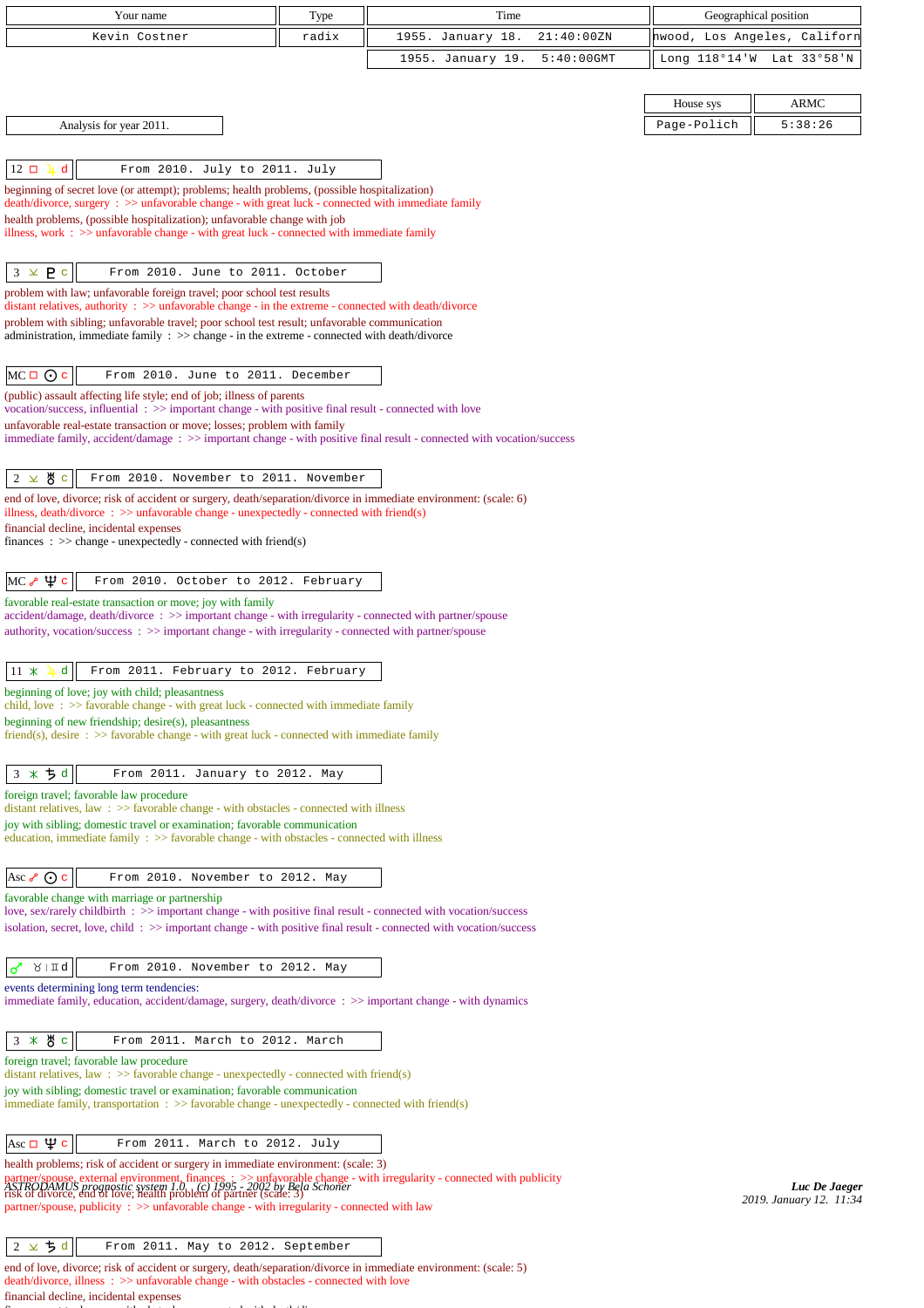| radix<br>1955. January 18.<br>21:40:00ZN<br>Kevin Costner<br>nwood,<br>Los Angeles, Californ<br>1955. January 19.<br>$5:40:00$ GMT<br>Long 118°14'W<br>Lat 33°58'N<br>House sys<br><b>ARMC</b><br>Page-Polich<br>5:38:26<br>Analysis for year 2012.<br>12 口 5<br>d<br>From 2011. August to 2012. August<br>problems; health problems, (possible hospitalization)<br>death/divorce, distant relatives : >> unfavorable change - unexpectedly - connected with illness<br>health problems, (possible hospitalization); unfavorable change with job<br>illness, work $\Rightarrow$ unfavorable change - unexpectedly - connected with death/divorce<br>From 2011. December to 2012. December<br>$2 \times$<br>$\mathbf C$<br>end of love, divorce; risk of accident or surgery, death/separation/divorce in immediate environment: (scale: 5)<br>death/divorce, surgery : >> unfavorable change - with great luck - connected with immediate family<br>financial decline, incidental expenses<br>$finances : \gg change - with great luck - connected with immediate family$<br>11 * 5 d<br>From 2012. March to 2013. March<br>beginning of love; joy with child; pleasantness<br>child, love: $\gg$ favorable change - unexpectedly - connected with friend(s)<br>beginning of new friendship; desire(s), pleasantness<br>friend(s), desire $\Rightarrow$ Savorable change - unexpectedly - connected with illness<br>$12 \times P d$<br>From 2012. February to 2013. June<br>favorable change with job or illness<br>distant relatives, illness $\Rightarrow$ > favorable change - in the extreme - connected with secret<br>resolution of problems<br>secret, isolation : >> favorable change - in the extreme - connected with administration<br>Ψ<br>$m \mid \partial_c c$<br>From 2012. January to 2013. July<br>events determining long term tendencies:<br>partner/spouse, external environment, finances $\Rightarrow$ important change - with irregularity<br>$\mathbf C$<br>From 2012. May to 2013. May<br>$3 *$<br>4<br>foreign travel; favorable law procedure<br>law, authority : $\gg$ favorable change - with great luck - connected with immediate family<br>joy with sibling; domestic travel or examination; favorable communication<br>immediate family, education $\Rightarrow$ > favorable change - with great luck - connected with real-estate | Your name | Type | Time | Geographical position |  |
|---------------------------------------------------------------------------------------------------------------------------------------------------------------------------------------------------------------------------------------------------------------------------------------------------------------------------------------------------------------------------------------------------------------------------------------------------------------------------------------------------------------------------------------------------------------------------------------------------------------------------------------------------------------------------------------------------------------------------------------------------------------------------------------------------------------------------------------------------------------------------------------------------------------------------------------------------------------------------------------------------------------------------------------------------------------------------------------------------------------------------------------------------------------------------------------------------------------------------------------------------------------------------------------------------------------------------------------------------------------------------------------------------------------------------------------------------------------------------------------------------------------------------------------------------------------------------------------------------------------------------------------------------------------------------------------------------------------------------------------------------------------------------------------------------------------------------------------------------------------------------------------------------------------------------------------------------------------------------------------------------------------------------------------------------------------------------------------------------------------------------------------------------------------------------------------------------------------------------------------------------------------------------------------------------------------------------------------------------------------------|-----------|------|------|-----------------------|--|
|                                                                                                                                                                                                                                                                                                                                                                                                                                                                                                                                                                                                                                                                                                                                                                                                                                                                                                                                                                                                                                                                                                                                                                                                                                                                                                                                                                                                                                                                                                                                                                                                                                                                                                                                                                                                                                                                                                                                                                                                                                                                                                                                                                                                                                                                                                                                                                     |           |      |      |                       |  |
|                                                                                                                                                                                                                                                                                                                                                                                                                                                                                                                                                                                                                                                                                                                                                                                                                                                                                                                                                                                                                                                                                                                                                                                                                                                                                                                                                                                                                                                                                                                                                                                                                                                                                                                                                                                                                                                                                                                                                                                                                                                                                                                                                                                                                                                                                                                                                                     |           |      |      |                       |  |
|                                                                                                                                                                                                                                                                                                                                                                                                                                                                                                                                                                                                                                                                                                                                                                                                                                                                                                                                                                                                                                                                                                                                                                                                                                                                                                                                                                                                                                                                                                                                                                                                                                                                                                                                                                                                                                                                                                                                                                                                                                                                                                                                                                                                                                                                                                                                                                     |           |      |      |                       |  |
|                                                                                                                                                                                                                                                                                                                                                                                                                                                                                                                                                                                                                                                                                                                                                                                                                                                                                                                                                                                                                                                                                                                                                                                                                                                                                                                                                                                                                                                                                                                                                                                                                                                                                                                                                                                                                                                                                                                                                                                                                                                                                                                                                                                                                                                                                                                                                                     |           |      |      |                       |  |
|                                                                                                                                                                                                                                                                                                                                                                                                                                                                                                                                                                                                                                                                                                                                                                                                                                                                                                                                                                                                                                                                                                                                                                                                                                                                                                                                                                                                                                                                                                                                                                                                                                                                                                                                                                                                                                                                                                                                                                                                                                                                                                                                                                                                                                                                                                                                                                     |           |      |      |                       |  |
|                                                                                                                                                                                                                                                                                                                                                                                                                                                                                                                                                                                                                                                                                                                                                                                                                                                                                                                                                                                                                                                                                                                                                                                                                                                                                                                                                                                                                                                                                                                                                                                                                                                                                                                                                                                                                                                                                                                                                                                                                                                                                                                                                                                                                                                                                                                                                                     |           |      |      |                       |  |
|                                                                                                                                                                                                                                                                                                                                                                                                                                                                                                                                                                                                                                                                                                                                                                                                                                                                                                                                                                                                                                                                                                                                                                                                                                                                                                                                                                                                                                                                                                                                                                                                                                                                                                                                                                                                                                                                                                                                                                                                                                                                                                                                                                                                                                                                                                                                                                     |           |      |      |                       |  |
|                                                                                                                                                                                                                                                                                                                                                                                                                                                                                                                                                                                                                                                                                                                                                                                                                                                                                                                                                                                                                                                                                                                                                                                                                                                                                                                                                                                                                                                                                                                                                                                                                                                                                                                                                                                                                                                                                                                                                                                                                                                                                                                                                                                                                                                                                                                                                                     |           |      |      |                       |  |
|                                                                                                                                                                                                                                                                                                                                                                                                                                                                                                                                                                                                                                                                                                                                                                                                                                                                                                                                                                                                                                                                                                                                                                                                                                                                                                                                                                                                                                                                                                                                                                                                                                                                                                                                                                                                                                                                                                                                                                                                                                                                                                                                                                                                                                                                                                                                                                     |           |      |      |                       |  |
|                                                                                                                                                                                                                                                                                                                                                                                                                                                                                                                                                                                                                                                                                                                                                                                                                                                                                                                                                                                                                                                                                                                                                                                                                                                                                                                                                                                                                                                                                                                                                                                                                                                                                                                                                                                                                                                                                                                                                                                                                                                                                                                                                                                                                                                                                                                                                                     |           |      |      |                       |  |
|                                                                                                                                                                                                                                                                                                                                                                                                                                                                                                                                                                                                                                                                                                                                                                                                                                                                                                                                                                                                                                                                                                                                                                                                                                                                                                                                                                                                                                                                                                                                                                                                                                                                                                                                                                                                                                                                                                                                                                                                                                                                                                                                                                                                                                                                                                                                                                     |           |      |      |                       |  |
|                                                                                                                                                                                                                                                                                                                                                                                                                                                                                                                                                                                                                                                                                                                                                                                                                                                                                                                                                                                                                                                                                                                                                                                                                                                                                                                                                                                                                                                                                                                                                                                                                                                                                                                                                                                                                                                                                                                                                                                                                                                                                                                                                                                                                                                                                                                                                                     |           |      |      |                       |  |
|                                                                                                                                                                                                                                                                                                                                                                                                                                                                                                                                                                                                                                                                                                                                                                                                                                                                                                                                                                                                                                                                                                                                                                                                                                                                                                                                                                                                                                                                                                                                                                                                                                                                                                                                                                                                                                                                                                                                                                                                                                                                                                                                                                                                                                                                                                                                                                     |           |      |      |                       |  |
|                                                                                                                                                                                                                                                                                                                                                                                                                                                                                                                                                                                                                                                                                                                                                                                                                                                                                                                                                                                                                                                                                                                                                                                                                                                                                                                                                                                                                                                                                                                                                                                                                                                                                                                                                                                                                                                                                                                                                                                                                                                                                                                                                                                                                                                                                                                                                                     |           |      |      |                       |  |
|                                                                                                                                                                                                                                                                                                                                                                                                                                                                                                                                                                                                                                                                                                                                                                                                                                                                                                                                                                                                                                                                                                                                                                                                                                                                                                                                                                                                                                                                                                                                                                                                                                                                                                                                                                                                                                                                                                                                                                                                                                                                                                                                                                                                                                                                                                                                                                     |           |      |      |                       |  |
|                                                                                                                                                                                                                                                                                                                                                                                                                                                                                                                                                                                                                                                                                                                                                                                                                                                                                                                                                                                                                                                                                                                                                                                                                                                                                                                                                                                                                                                                                                                                                                                                                                                                                                                                                                                                                                                                                                                                                                                                                                                                                                                                                                                                                                                                                                                                                                     |           |      |      |                       |  |
|                                                                                                                                                                                                                                                                                                                                                                                                                                                                                                                                                                                                                                                                                                                                                                                                                                                                                                                                                                                                                                                                                                                                                                                                                                                                                                                                                                                                                                                                                                                                                                                                                                                                                                                                                                                                                                                                                                                                                                                                                                                                                                                                                                                                                                                                                                                                                                     |           |      |      |                       |  |
|                                                                                                                                                                                                                                                                                                                                                                                                                                                                                                                                                                                                                                                                                                                                                                                                                                                                                                                                                                                                                                                                                                                                                                                                                                                                                                                                                                                                                                                                                                                                                                                                                                                                                                                                                                                                                                                                                                                                                                                                                                                                                                                                                                                                                                                                                                                                                                     |           |      |      |                       |  |
|                                                                                                                                                                                                                                                                                                                                                                                                                                                                                                                                                                                                                                                                                                                                                                                                                                                                                                                                                                                                                                                                                                                                                                                                                                                                                                                                                                                                                                                                                                                                                                                                                                                                                                                                                                                                                                                                                                                                                                                                                                                                                                                                                                                                                                                                                                                                                                     |           |      |      |                       |  |
|                                                                                                                                                                                                                                                                                                                                                                                                                                                                                                                                                                                                                                                                                                                                                                                                                                                                                                                                                                                                                                                                                                                                                                                                                                                                                                                                                                                                                                                                                                                                                                                                                                                                                                                                                                                                                                                                                                                                                                                                                                                                                                                                                                                                                                                                                                                                                                     |           |      |      |                       |  |
|                                                                                                                                                                                                                                                                                                                                                                                                                                                                                                                                                                                                                                                                                                                                                                                                                                                                                                                                                                                                                                                                                                                                                                                                                                                                                                                                                                                                                                                                                                                                                                                                                                                                                                                                                                                                                                                                                                                                                                                                                                                                                                                                                                                                                                                                                                                                                                     |           |      |      |                       |  |
|                                                                                                                                                                                                                                                                                                                                                                                                                                                                                                                                                                                                                                                                                                                                                                                                                                                                                                                                                                                                                                                                                                                                                                                                                                                                                                                                                                                                                                                                                                                                                                                                                                                                                                                                                                                                                                                                                                                                                                                                                                                                                                                                                                                                                                                                                                                                                                     |           |      |      |                       |  |
|                                                                                                                                                                                                                                                                                                                                                                                                                                                                                                                                                                                                                                                                                                                                                                                                                                                                                                                                                                                                                                                                                                                                                                                                                                                                                                                                                                                                                                                                                                                                                                                                                                                                                                                                                                                                                                                                                                                                                                                                                                                                                                                                                                                                                                                                                                                                                                     |           |      |      |                       |  |
|                                                                                                                                                                                                                                                                                                                                                                                                                                                                                                                                                                                                                                                                                                                                                                                                                                                                                                                                                                                                                                                                                                                                                                                                                                                                                                                                                                                                                                                                                                                                                                                                                                                                                                                                                                                                                                                                                                                                                                                                                                                                                                                                                                                                                                                                                                                                                                     |           |      |      |                       |  |
|                                                                                                                                                                                                                                                                                                                                                                                                                                                                                                                                                                                                                                                                                                                                                                                                                                                                                                                                                                                                                                                                                                                                                                                                                                                                                                                                                                                                                                                                                                                                                                                                                                                                                                                                                                                                                                                                                                                                                                                                                                                                                                                                                                                                                                                                                                                                                                     |           |      |      |                       |  |
|                                                                                                                                                                                                                                                                                                                                                                                                                                                                                                                                                                                                                                                                                                                                                                                                                                                                                                                                                                                                                                                                                                                                                                                                                                                                                                                                                                                                                                                                                                                                                                                                                                                                                                                                                                                                                                                                                                                                                                                                                                                                                                                                                                                                                                                                                                                                                                     |           |      |      |                       |  |
|                                                                                                                                                                                                                                                                                                                                                                                                                                                                                                                                                                                                                                                                                                                                                                                                                                                                                                                                                                                                                                                                                                                                                                                                                                                                                                                                                                                                                                                                                                                                                                                                                                                                                                                                                                                                                                                                                                                                                                                                                                                                                                                                                                                                                                                                                                                                                                     |           |      |      |                       |  |
|                                                                                                                                                                                                                                                                                                                                                                                                                                                                                                                                                                                                                                                                                                                                                                                                                                                                                                                                                                                                                                                                                                                                                                                                                                                                                                                                                                                                                                                                                                                                                                                                                                                                                                                                                                                                                                                                                                                                                                                                                                                                                                                                                                                                                                                                                                                                                                     |           |      |      |                       |  |
|                                                                                                                                                                                                                                                                                                                                                                                                                                                                                                                                                                                                                                                                                                                                                                                                                                                                                                                                                                                                                                                                                                                                                                                                                                                                                                                                                                                                                                                                                                                                                                                                                                                                                                                                                                                                                                                                                                                                                                                                                                                                                                                                                                                                                                                                                                                                                                     |           |      |      |                       |  |
|                                                                                                                                                                                                                                                                                                                                                                                                                                                                                                                                                                                                                                                                                                                                                                                                                                                                                                                                                                                                                                                                                                                                                                                                                                                                                                                                                                                                                                                                                                                                                                                                                                                                                                                                                                                                                                                                                                                                                                                                                                                                                                                                                                                                                                                                                                                                                                     |           |      |      |                       |  |
|                                                                                                                                                                                                                                                                                                                                                                                                                                                                                                                                                                                                                                                                                                                                                                                                                                                                                                                                                                                                                                                                                                                                                                                                                                                                                                                                                                                                                                                                                                                                                                                                                                                                                                                                                                                                                                                                                                                                                                                                                                                                                                                                                                                                                                                                                                                                                                     |           |      |      |                       |  |
|                                                                                                                                                                                                                                                                                                                                                                                                                                                                                                                                                                                                                                                                                                                                                                                                                                                                                                                                                                                                                                                                                                                                                                                                                                                                                                                                                                                                                                                                                                                                                                                                                                                                                                                                                                                                                                                                                                                                                                                                                                                                                                                                                                                                                                                                                                                                                                     |           |      |      |                       |  |
|                                                                                                                                                                                                                                                                                                                                                                                                                                                                                                                                                                                                                                                                                                                                                                                                                                                                                                                                                                                                                                                                                                                                                                                                                                                                                                                                                                                                                                                                                                                                                                                                                                                                                                                                                                                                                                                                                                                                                                                                                                                                                                                                                                                                                                                                                                                                                                     |           |      |      |                       |  |
| $\odot$ $\mathbb{R}$ $\mathbb{R}$ c<br>From 2011. December to 2013. December                                                                                                                                                                                                                                                                                                                                                                                                                                                                                                                                                                                                                                                                                                                                                                                                                                                                                                                                                                                                                                                                                                                                                                                                                                                                                                                                                                                                                                                                                                                                                                                                                                                                                                                                                                                                                                                                                                                                                                                                                                                                                                                                                                                                                                                                                        |           |      |      |                       |  |

events determining long term tendencies:

isolation, secret, love, child : >> important change - with positive final result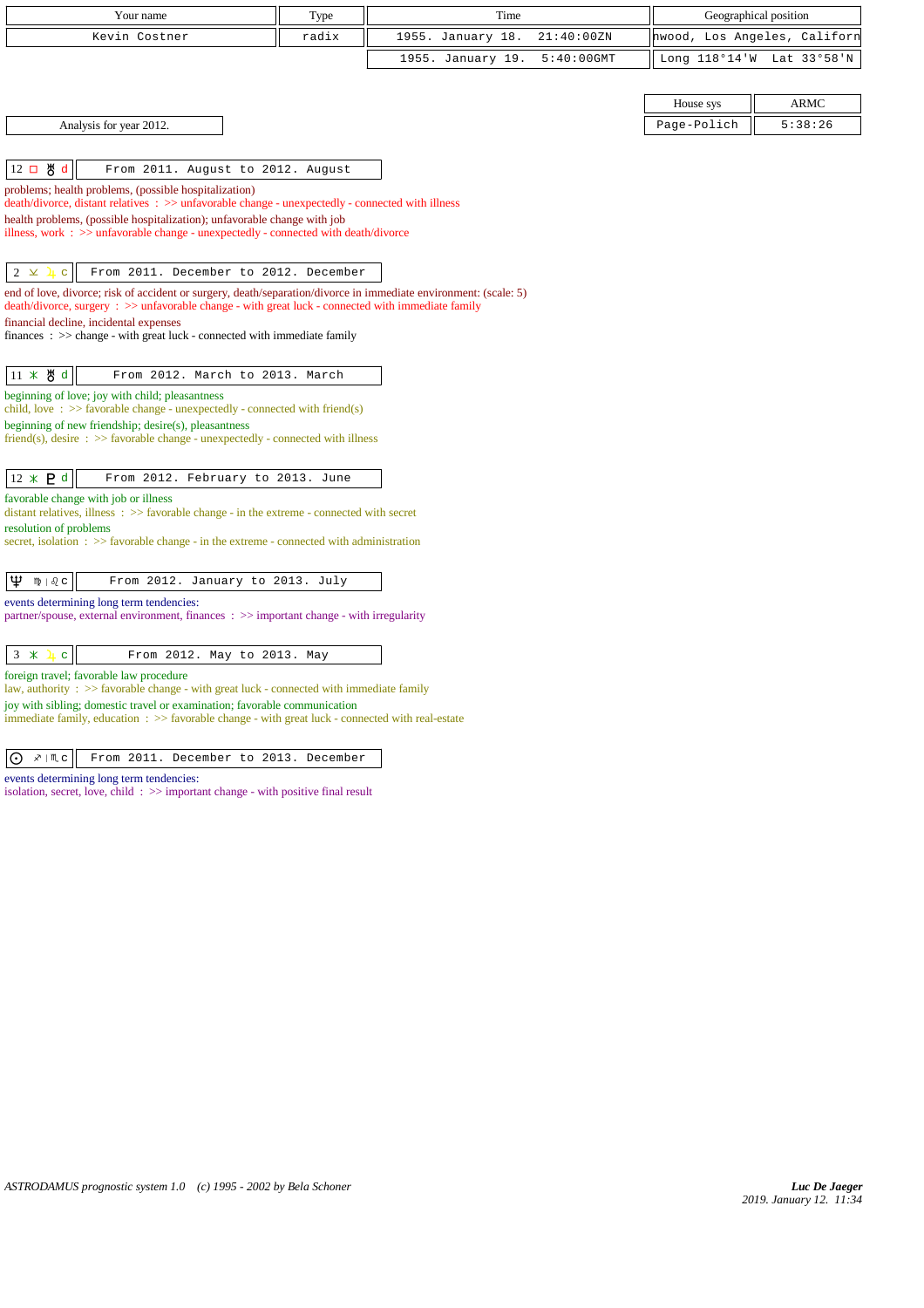| Your name                                                                                                                                                                                                                                         | Type  | Time                               |             | Geographical position        |
|---------------------------------------------------------------------------------------------------------------------------------------------------------------------------------------------------------------------------------------------------|-------|------------------------------------|-------------|------------------------------|
| Kevin Costner                                                                                                                                                                                                                                     | radix | 1955. January 18.<br>21:40:00ZN    |             | hwood, Los Angeles, Californ |
|                                                                                                                                                                                                                                                   |       | 1955. January 19.<br>$5:40:00$ GMT |             | Long 118°14'W Lat 33°58'N    |
|                                                                                                                                                                                                                                                   |       |                                    |             |                              |
|                                                                                                                                                                                                                                                   |       |                                    | House sys   | <b>ARMC</b>                  |
| Analysis for year 2013.                                                                                                                                                                                                                           |       |                                    | Page-Polich | 5:38:26                      |
|                                                                                                                                                                                                                                                   |       |                                    |             |                              |
| $11 \times P d$<br>From 2012. September to 2014. January                                                                                                                                                                                          |       |                                    |             |                              |
| gynecology problem; end of love; problem with child; unpleasantness<br>love, sex/rarely childbirth : >> unfavorable change - in the extreme - connected with secret                                                                               |       |                                    |             |                              |
| separation from friends; desires are fulfilled with great difficulties                                                                                                                                                                            |       |                                    |             |                              |
| desire, friend(s) : $\gg$ change - in the extreme - connected with secret                                                                                                                                                                         |       |                                    |             |                              |
| $MC \triangle P c$<br>From 2012. October to 2014. February                                                                                                                                                                                        |       |                                    |             |                              |
| improvement in life style; favorable change with job<br>immediate family, influential $\Rightarrow$ favorable change - in the extreme - connected with secret                                                                                     |       |                                    |             |                              |
| favorable real-estate transaction or move; joy with family                                                                                                                                                                                        |       |                                    |             |                              |
| immediate family, real-estate $\Rightarrow$ favorable change - in the extreme - connected with secret                                                                                                                                             |       |                                    |             |                              |
| d<br>From 2013. January to 2014. January<br>Asc $\triangle$                                                                                                                                                                                       |       |                                    |             |                              |
| favorable change related to self                                                                                                                                                                                                                  |       |                                    |             |                              |
| real-estate, immediate family, partner/spouse, external environment : >> favorable change - with great luck - connected with law                                                                                                                  |       |                                    |             |                              |
| favorable change with marriage or partnership<br>law, partner/spouse : >> favorable change - with great luck - connected with immediate family                                                                                                    |       |                                    |             |                              |
|                                                                                                                                                                                                                                                   |       |                                    |             |                              |
| $11 \triangle$ $\odot$ c<br>From 2012. November to 2014. May                                                                                                                                                                                      |       |                                    |             |                              |
| beginning of new friendship; desire(s), pleasantness<br>desire, friend(s) : $\gg$ favorable change - with positive final result - connected with vocation/success                                                                                 |       |                                    |             |                              |
| beginning of love; joy with child; pleasantness                                                                                                                                                                                                   |       |                                    |             |                              |
| love, luck $\div$ $>$ favorable change - with positive final result - connected with vocation/success                                                                                                                                             |       |                                    |             |                              |
| $11 \times \Psi$ c<br>From 2013. March to 2014. July                                                                                                                                                                                              |       |                                    |             |                              |
| separation from friends; desires are fulfilled with great difficulties                                                                                                                                                                            |       |                                    |             |                              |
| desire, friend(s) : $\gg$ unfavorable change - with irregularity - connected with partner/spouse                                                                                                                                                  |       |                                    |             |                              |
| gynecology problem; end of love; problem with child; unpleasantness<br>love, sex/rarely childbirth $\Rightarrow$ change - with irregularity - connected with partner/spouse                                                                       |       |                                    |             |                              |
|                                                                                                                                                                                                                                                   |       |                                    |             |                              |
| Asc $\times$ <b>P</b> c<br>From 2013. March to 2014. July                                                                                                                                                                                         |       |                                    |             |                              |
| risk of divorce, end of love; health problem of partner (scale: 5)<br>education, love: $\gg$ unfavorable change - in the extreme - connected with secret                                                                                          |       |                                    |             |                              |
| health problems; risk of accident or surgery, death/separation/divorce in immediate environment: (scale: 5)<br>immediate family, education, isolation, secret $\Rightarrow$ $\Rightarrow$ change - in the extreme - connected with administration |       |                                    |             |                              |
| $\mathbf d$<br>$MC \times$<br>From 2013. June to 2014. June                                                                                                                                                                                       |       |                                    |             |                              |
| unfavorable real-estate transaction or move; losses; problem with family                                                                                                                                                                          |       |                                    |             |                              |
| immediate family, real-estate: >> unfavorable change - with great luck - connected with death/divorce                                                                                                                                             |       |                                    |             |                              |

(public) assault affecting life style; end of job; illness of parents immediate family, vocation/success : >> change - with great luck - connected with real-estate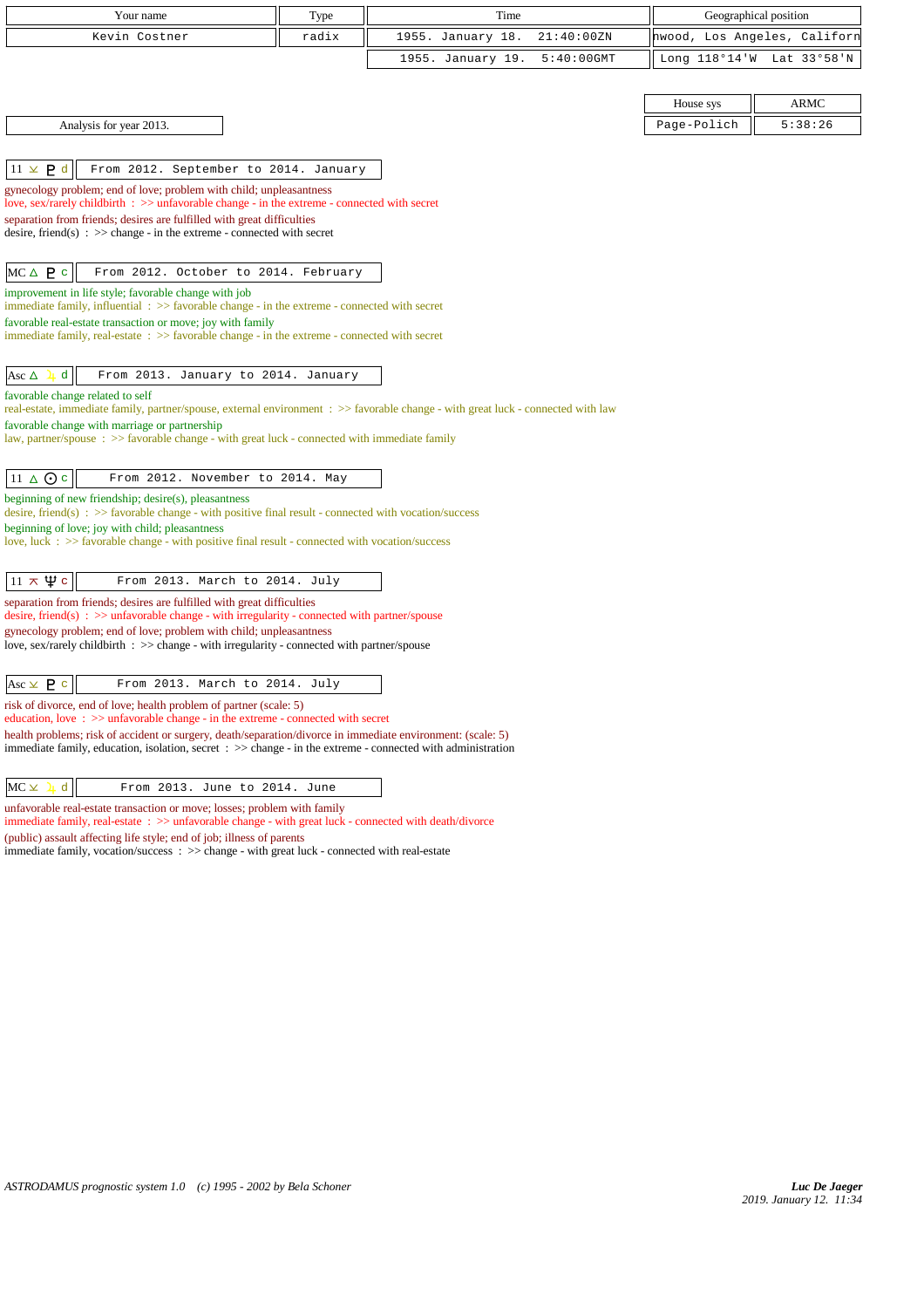| Your name                                                                                                                                                                                           | Type  | Time                               | Geographical position        |
|-----------------------------------------------------------------------------------------------------------------------------------------------------------------------------------------------------|-------|------------------------------------|------------------------------|
| Kevin Costner                                                                                                                                                                                       | radix | 1955. January 18.<br>21:40:00ZN    | hwood, Los Angeles, Californ |
|                                                                                                                                                                                                     |       | 1955. January 19.<br>$5:40:00$ GMT | Long 118°14'W<br>Lat 33°58'N |
|                                                                                                                                                                                                     |       |                                    |                              |
|                                                                                                                                                                                                     |       |                                    | <b>ARMC</b><br>House sys     |
| Analysis for year 2014.                                                                                                                                                                             |       |                                    | Page-Polich<br>5:38:26       |
|                                                                                                                                                                                                     |       |                                    |                              |
| $MC \Box$ # $c$<br>From 2013. August to 2014. August                                                                                                                                                |       |                                    |                              |
| (public) assault affecting life style; end of job; illness of parents                                                                                                                               |       |                                    |                              |
| immediate family, vocation/success : >> unfavorable change - unexpectedly - connected with friend(s)<br>unfavorable real-estate transaction or move; losses; problem with family                    |       |                                    |                              |
| death/divorce, real-estate: >> unfavorable change - unexpectedly - connected with friend(s)                                                                                                         |       |                                    |                              |
|                                                                                                                                                                                                     |       |                                    |                              |
| $12 \times Qc$<br>From 2013. June to 2014. December                                                                                                                                                 |       |                                    |                              |
| beginning of secret love (or attempt); problems; health problems, (possible hospitalization)                                                                                                        |       |                                    |                              |
| death/divorce, isolation: >> important change - with positive final result - connected with love<br>health problems, (possible hospitalization); unfavorable change with job                        |       |                                    |                              |
| work, distant relatives $\therefore$ > change - with positive final result - connected with vocation/success                                                                                        |       |                                    |                              |
|                                                                                                                                                                                                     |       |                                    |                              |
| $12 \triangle \Psi c$<br>From 2013. October to 2015. February                                                                                                                                       |       |                                    |                              |
| beginning of secret love (or attempt); resolution of problems<br>secret, isolation: >> favorable change - with irregularity - connected with partner/spouse                                         |       |                                    |                              |
| favorable change with job or illness                                                                                                                                                                |       |                                    |                              |
| work, illness: >> favorable change - with irregularity - connected with partner/spouse                                                                                                              |       |                                    |                              |
|                                                                                                                                                                                                     |       |                                    |                              |
| Ж∖с<br>From 2013. December to 2014. December<br>Asc $\sigma$                                                                                                                                        |       |                                    |                              |
| favorable change related to self<br>work, illness, desire, friend(s) : $\gg$ important change - unexpectedly - connected with death/divorce                                                         |       |                                    |                              |
| love, partner/spouse $\Rightarrow$ important change - unexpectedly - connected with friend(s)                                                                                                       |       |                                    |                              |
|                                                                                                                                                                                                     |       |                                    |                              |
| $Asc \triangle \mathcal{B} d$<br>From 2014. February to 2015. February                                                                                                                              |       |                                    |                              |
| favorable change related to self<br>work, illness, desire, friend(s) $\Rightarrow$ Savorable change - unexpectedly - connected with real-estate                                                     |       |                                    |                              |
| favorable change with marriage or partnership                                                                                                                                                       |       |                                    |                              |
| love, partner/spouse $\Rightarrow$ favorable change - unexpectedly - connected with friend(s)                                                                                                       |       |                                    |                              |
| $12 \times \Psi d$<br>From 2014. March to 2015. July                                                                                                                                                |       |                                    |                              |
| beginning of secret love (or attempt); resolution of problems                                                                                                                                       |       |                                    |                              |
| secret, isolation $\Rightarrow$ important change - with irregularity - connected with partner/spouse                                                                                                |       |                                    |                              |
| work, illness $\Rightarrow$ > important change - with irregularity - connected with partner/spouse                                                                                                  |       |                                    |                              |
|                                                                                                                                                                                                     |       |                                    |                              |
| $12 \Box$ Od<br>From 2014. March to 2015. September                                                                                                                                                 |       |                                    |                              |
| beginning of secret love (or attempt); problems; health problems, (possible hospitalization)<br>death/divorce, isolation: $\gg$ important change - with positive final result - connected with love |       |                                    |                              |
| health problems, (possible hospitalization); unfavorable change with job                                                                                                                            |       |                                    |                              |
| work, distant relatives : >> important change - with positive final result - connected with vocation/success                                                                                        |       |                                    |                              |
|                                                                                                                                                                                                     |       |                                    |                              |
|                                                                                                                                                                                                     |       |                                    |                              |
|                                                                                                                                                                                                     |       |                                    |                              |
|                                                                                                                                                                                                     |       |                                    |                              |
|                                                                                                                                                                                                     |       |                                    |                              |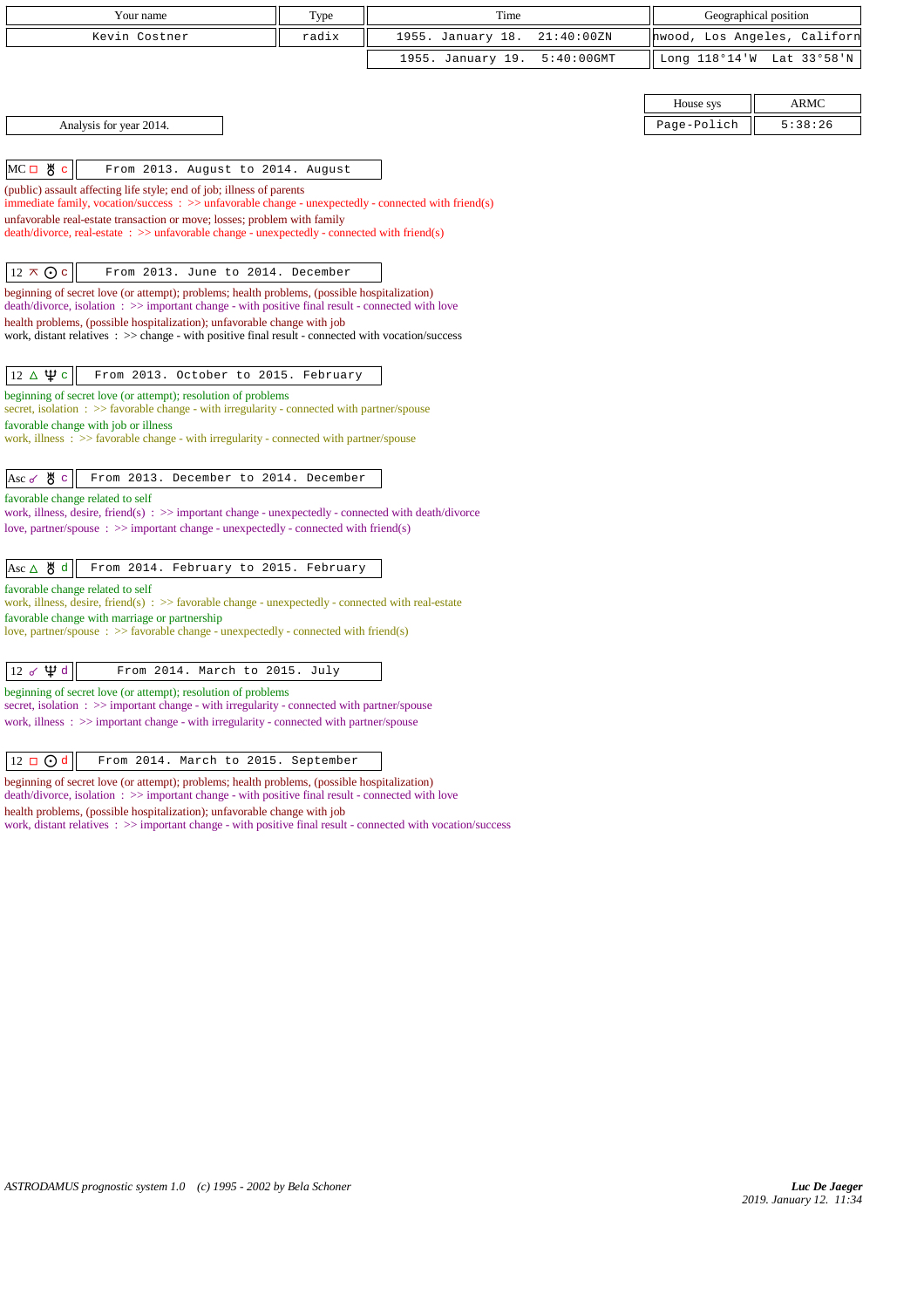| Your name                                                                                                                                                                                                                                         | Type  | Time                               | Geographical position        |                           |
|---------------------------------------------------------------------------------------------------------------------------------------------------------------------------------------------------------------------------------------------------|-------|------------------------------------|------------------------------|---------------------------|
| Kevin Costner                                                                                                                                                                                                                                     | radix | 1955. January 18.<br>21:40:00ZN    | hwood, Los Angeles, Californ |                           |
|                                                                                                                                                                                                                                                   |       | 1955. January 19.<br>$5:40:00$ GMT |                              | Long 118°14'W Lat 33°58'N |
|                                                                                                                                                                                                                                                   |       |                                    |                              |                           |
|                                                                                                                                                                                                                                                   |       |                                    | House sys                    | ARMC                      |
| Analysis for year 2015.                                                                                                                                                                                                                           |       |                                    | Page-Polich                  | 5:38:26                   |
|                                                                                                                                                                                                                                                   |       |                                    |                              |                           |
| MC⊻ ੴd<br>From 2014. July to 2015. July                                                                                                                                                                                                           |       |                                    |                              |                           |
| unfavorable real-estate transaction or move; losses; problem with family                                                                                                                                                                          |       |                                    |                              |                           |
| $death/divorce, real-estate : \gg unfavorable change - unexpectedly - connected with friend(s)$<br>(public) assault affecting life style; end of job; illness of parents                                                                          |       |                                    |                              |                           |
| immediate family, vocation/success $\Rightarrow$ >> change - unexpectedly - connected with friend(s)                                                                                                                                              |       |                                    |                              |                           |
|                                                                                                                                                                                                                                                   |       |                                    |                              |                           |
| $MC \Box$<br>From 2014. September to 2015. September<br>$\mathbf C$                                                                                                                                                                               |       |                                    |                              |                           |
| (public) assault affecting life style; end of job; illness of parents<br>immediate family, vocation/success: >> unfavorable change - with great luck - connected with real-estate                                                                 |       |                                    |                              |                           |
| unfavorable real-estate transaction or move; losses; problem with family                                                                                                                                                                          |       |                                    |                              |                           |
| immediate family, real-estate : >> unfavorable change - with great luck - connected with death/divorce                                                                                                                                            |       |                                    |                              |                           |
|                                                                                                                                                                                                                                                   |       |                                    |                              |                           |
| From 2014. August to 2015. December<br>Asc $\Box$ <b>P</b> d                                                                                                                                                                                      |       |                                    |                              |                           |
| health problems; risk of accident or surgery, death/separation/divorce in immediate environment: (scale: 5)<br>immediate family, education, isolation, secret $\Rightarrow$ > unfavorable change - in the extreme - connected with administration |       |                                    |                              |                           |
| risk of divorce, end of love; health problem of partner (scale: 5)                                                                                                                                                                                |       |                                    |                              |                           |
| education, love: >> unfavorable change - in the extreme - connected with secret                                                                                                                                                                   |       |                                    |                              |                           |
| $11 \times \Psi d$<br>From 2014. October to 2016. February                                                                                                                                                                                        |       |                                    |                              |                           |
| gynecology problem; end of love; problem with child; unpleasantness                                                                                                                                                                               |       |                                    |                              |                           |
| love, sex/rarely childbirth : >> unfavorable change - with irregularity - connected with partner/spouse                                                                                                                                           |       |                                    |                              |                           |
| separation from friends; desires are fulfilled with great difficulties<br>desire, friend(s) : $\gg$ change - with irregularity - connected with partner/spouse                                                                                    |       |                                    |                              |                           |
|                                                                                                                                                                                                                                                   |       |                                    |                              |                           |
| $11 \triangle$ $\odot$ d<br>From 2014. October to 2016. April                                                                                                                                                                                     |       |                                    |                              |                           |
| beginning of new friendship; desire(s), pleasantness                                                                                                                                                                                              |       |                                    |                              |                           |
| desire, friend(s) : $\gg$ favorable change - with positive final result - connected with vocation/success<br>beginning of love; joy with child; pleasantness                                                                                      |       |                                    |                              |                           |
| love, luck : >> favorable change - with positive final result - connected with vocation/success                                                                                                                                                   |       |                                    |                              |                           |
|                                                                                                                                                                                                                                                   |       |                                    |                              |                           |
| From 2015. February to 2016. February<br>Asc $\sim$ 4 c                                                                                                                                                                                           |       |                                    |                              |                           |
| favorable change related to self<br>real-estate, immediate family, partner/spouse, external environment : >> important change - with great luck - connected with law                                                                              |       |                                    |                              |                           |
| law, partner/spouse $\Rightarrow$ important change - with great luck - connected with immediate family                                                                                                                                            |       |                                    |                              |                           |
|                                                                                                                                                                                                                                                   |       |                                    |                              |                           |
| $MC \propto P d$<br>From 2015. January to 2016. May                                                                                                                                                                                               |       |                                    |                              |                           |
| improvement in life style; favorable change with job<br>immediate family, influential : >> important change - in the extreme - connected with secret                                                                                              |       |                                    |                              |                           |
| immediate family, death/divorce : >> important change - in the extreme - connected with secret                                                                                                                                                    |       |                                    |                              |                           |
|                                                                                                                                                                                                                                                   |       |                                    |                              |                           |
| $11 \Box P c$<br>From 2015. February to 2016. June                                                                                                                                                                                                |       |                                    |                              |                           |
| separation from friends; desires are fulfilled with great difficulties                                                                                                                                                                            |       |                                    |                              |                           |
| desire, friend(s) : $\gg$ unfavorable change - in the extreme - connected with secret<br>gynecology problem; end of love; problem with child; unpleasantness                                                                                      |       |                                    |                              |                           |
| love, sex/rarely childbirth : >> unfavorable change - in the extreme - connected with secret                                                                                                                                                      |       |                                    |                              |                           |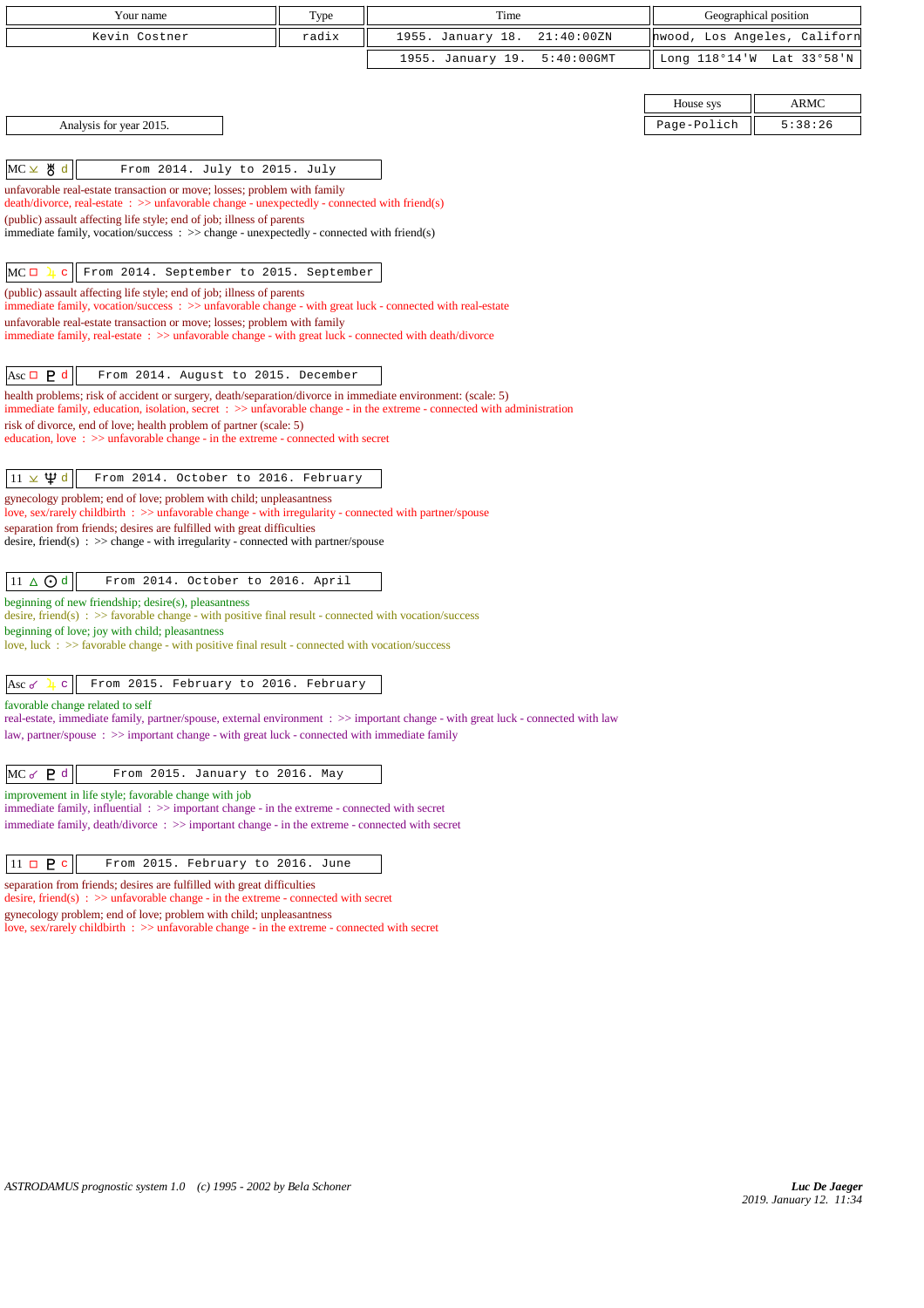| Your name     | T <sub>VDE</sub> | Time                         | Geographical position        |
|---------------|------------------|------------------------------|------------------------------|
| Kevin Costner | radix            | 1955. January 18. 21:40:00ZN | hwood, Los Angeles, Californ |
|               |                  | 1955. January 19. 5:40:00GMT | Long 118°14'W Lat 33°58'N    |

Analysis for year 2016.

 $|0 \nleftrightarrow |\nabla d|$  From 2015. March to 2017. March

events determining long term tendencies: isolation, secret, love, child : >> important change - with positive final result

 $3 \times 1 d$  From 2015. October to 2016. October

foreign travel; favorable law procedure

law, authority : >> important change - with great luck - connected with immediate family immediate family, education : >> important change - with great luck - connected with real-estate

 $\boxed{\Psi \times \Psi d}$  From 2015. August to 2017. February

events determining long term tendencies:

partner/spouse, external environment, finances : >> important change - with irregularity

 $\begin{vmatrix} 12 \times P \end{vmatrix}$  From 2015. September to 2017. January

favorable change with job or illness

distant relatives, illness :  $\gg$  favorable change - in the extreme - connected with secret resolution of problems

secret, isolation : >> favorable change - in the extreme - connected with administration

beginning of love; joy with child; pleasantness

child, love : >> favorable change - unexpectedly - connected with friend(s)

beginning of new friendship; desire(s), pleasantness friend(s), desire :  $>$  favorable change - unexpectedly - connected with illness

 $\begin{vmatrix} 2 & \pi & 1 \end{vmatrix}$  all From 2016. March to 2017. March

financial decline, incidental expenses

finances : >> unfavorable change - with great luck - connected with immediate family

end of love, divorce; risk of accident or surgery, death/separation/divorce in immediate environment: (scale: 5)

death/divorce, surgery : >> change - with great luck - connected with immediate family

| House sys   | $\triangle$ RMC |  |
|-------------|-----------------|--|
| Page-Polich | 5:38:26         |  |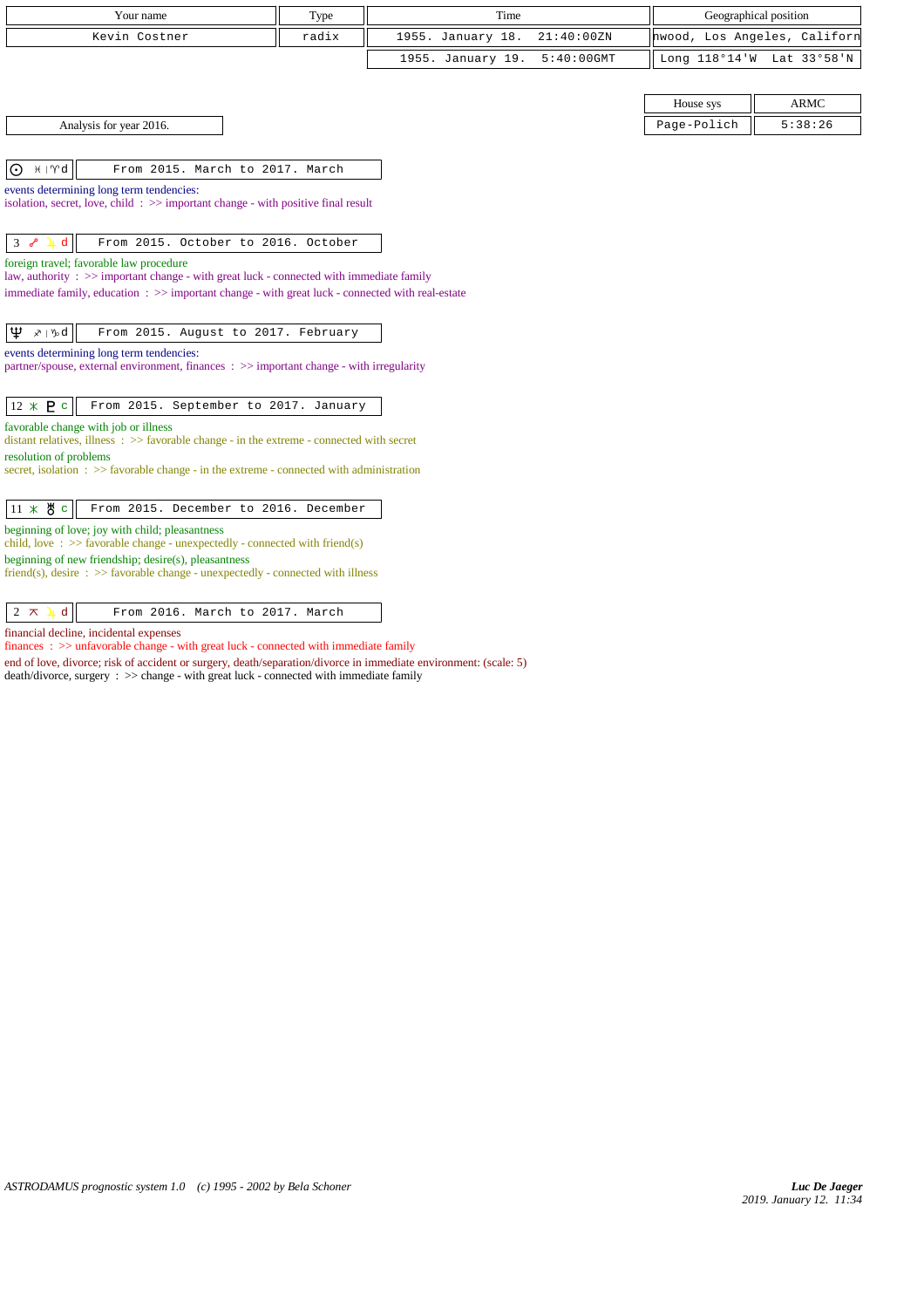| Your name                                                                                                                                                                                                                            | Type  | Time              |               |             | Geographical position        |
|--------------------------------------------------------------------------------------------------------------------------------------------------------------------------------------------------------------------------------------|-------|-------------------|---------------|-------------|------------------------------|
| Kevin Costner                                                                                                                                                                                                                        | radix | 1955. January 18. | 21:40:00ZN    |             | hwood, Los Angeles, Californ |
|                                                                                                                                                                                                                                      |       | 1955. January 19. | $5:40:00$ GMT |             | Long 118°14'W Lat 33°58'N    |
|                                                                                                                                                                                                                                      |       |                   |               |             |                              |
|                                                                                                                                                                                                                                      |       |                   |               | House sys   | <b>ARMC</b>                  |
| Analysis for year 2017.                                                                                                                                                                                                              |       |                   |               | Page-Polich | 5:38:26                      |
|                                                                                                                                                                                                                                      |       |                   |               |             |                              |
| $12 \times 8$ c<br>From 2016. July to 2017. July                                                                                                                                                                                     |       |                   |               |             |                              |
| health problems, (possible hospitalization); unfavorable change with job<br>illness, work : $\gg$ unfavorable change - unexpectedly - connected with death/divorce                                                                   |       |                   |               |             |                              |
| problems; health problems, (possible hospitalization)                                                                                                                                                                                |       |                   |               |             |                              |
| death/divorce, distant relatives : >> change - unexpectedly - connected with illness                                                                                                                                                 |       |                   |               |             |                              |
| 2 ロ ち c<br>From 2016. August to 2017. December                                                                                                                                                                                       |       |                   |               |             |                              |
| financial decline, incidental expenses                                                                                                                                                                                               |       |                   |               |             |                              |
| finances : >> unfavorable change - with obstacles - connected with death/divorce                                                                                                                                                     |       |                   |               |             |                              |
| end of love, divorce; risk of accident or surgery, death/separation/divorce in immediate environment: (scale: 5)<br>death/divorce, illness: >> unfavorable change - with obstacles - connected with love                             |       |                   |               |             |                              |
|                                                                                                                                                                                                                                      |       |                   |               |             |                              |
| Asc $\times$ $\mathfrak{P}$ d<br>From 2016. October to 2018. February                                                                                                                                                                |       |                   |               |             |                              |
| risk of divorce, end of love; health problem of partner (scale: 3)<br>partner/spouse, publicity : >> unfavorable change - with irregularity - connected with law                                                                     |       |                   |               |             |                              |
| health problems; risk of accident or surgery in immediate environment: (scale: 3)                                                                                                                                                    |       |                   |               |             |                              |
| partner/spouse, external environment, finances : >> change - with irregularity - connected with publicity                                                                                                                            |       |                   |               |             |                              |
| y‼d<br>From 2016. November to 2017. November<br>3 <sub>o</sub>                                                                                                                                                                       |       |                   |               |             |                              |
| foreign travel; favorable law procedure                                                                                                                                                                                              |       |                   |               |             |                              |
| distant relatives, law : $\gg$ important change - unexpectedly - connected with friend(s)                                                                                                                                            |       |                   |               |             |                              |
| immediate family, transportation : >> important change - unexpectedly - connected with friend(s)                                                                                                                                     |       |                   |               |             |                              |
| From 2016. September to 2018. March<br>♂<br>$\mathfrak{m} \mid \mathcal{V}$ C                                                                                                                                                        |       |                   |               |             |                              |
| events determining long term tendencies:                                                                                                                                                                                             |       |                   |               |             |                              |
| immediate family, education, accident/damage, surgery, death/divorce : >> important change - with dynamics                                                                                                                           |       |                   |               |             |                              |
|                                                                                                                                                                                                                                      |       |                   |               |             |                              |
| Asc $\angle$ $\odot$ d<br>From 2016. October to 2018. April<br>favorable change with marriage or partnership                                                                                                                         |       |                   |               |             |                              |
| love, sex/rarely childbirth : >> favorable change - with positive final result - connected with vocation/success                                                                                                                     |       |                   |               |             |                              |
| favorable change related to self<br>isolation, secret, love, child: >> favorable change - with positive final result - connected with vocation/success                                                                               |       |                   |               |             |                              |
|                                                                                                                                                                                                                                      |       |                   |               |             |                              |
| 3 * 5 c<br>From 2016. December to 2018. April                                                                                                                                                                                        |       |                   |               |             |                              |
| foreign travel; favorable law procedure                                                                                                                                                                                              |       |                   |               |             |                              |
| distant relatives, law $\Rightarrow$ >> favorable change - with obstacles - connected with illness<br>joy with sibling; domestic travel or examination; favorable communication                                                      |       |                   |               |             |                              |
| education, immediate family $\Rightarrow$ favorable change - with obstacles - connected with illness                                                                                                                                 |       |                   |               |             |                              |
|                                                                                                                                                                                                                                      |       |                   |               |             |                              |
| $11 \times$<br>From 2017. January to 2018. January<br>$\mathbf{C}$<br>beginning of love; joy with child; pleasantness                                                                                                                |       |                   |               |             |                              |
| child, love $\Rightarrow$ 5 favorable change - with great luck - connected with immediate family                                                                                                                                     |       |                   |               |             |                              |
| beginning of new friendship; desire(s), pleasantness<br>friend(s), desire $\Rightarrow$ favorable change - with great luck - connected with immediate family                                                                         |       |                   |               |             |                              |
|                                                                                                                                                                                                                                      |       |                   |               |             |                              |
| MС∗Ѱф<br>From 2017. March to 2018. July                                                                                                                                                                                              |       |                   |               |             |                              |
| favorable real-estate transaction or move; joy with family                                                                                                                                                                           |       |                   |               |             |                              |
| real-estate, immediate family : >> favorable change - with irregularity - connected with partner/spouse<br>improvement in life style; favorable change with job                                                                      |       |                   |               |             |                              |
| authority, vocation/success: >> favorable change - with irregularity - connected with partner/spouse                                                                                                                                 |       |                   |               |             |                              |
|                                                                                                                                                                                                                                      |       |                   |               |             |                              |
| ੴ d<br>$2 \times$<br>From 2017. April to 2018. April<br>financial decline, incidental expenses                                                                                                                                       |       |                   |               |             |                              |
| finances : $\gg$ unfavorable change - unexpectedly - connected with friend(s)                                                                                                                                                        |       |                   |               |             |                              |
| end of love, divorce; risk of accident or surgery, death/separation/divorce in immediate environment: (scale: 6)<br>illness, death/divorce : $\gg$ change - unexpectedly - connected with friend(s)                                  |       |                   |               |             |                              |
|                                                                                                                                                                                                                                      |       |                   |               |             |                              |
| $MC \wedge Q$ d<br>From 2017. March to 2018. September                                                                                                                                                                               |       |                   |               |             |                              |
| (public) assault affecting life style; end of job; illness of parents<br>ASTRODAMLES Practical in the information of the style of the Bost Schmar result - connected with love<br>Vocation/Success/Influential visits information ch |       |                   |               |             | Luc De Jaeger                |

*2019. January 12. 11:34*

unfavorable real-estate transaction or move; losses; problem with family

immediate family, accident/damage : >> change - with positive final result - connected with vocation/success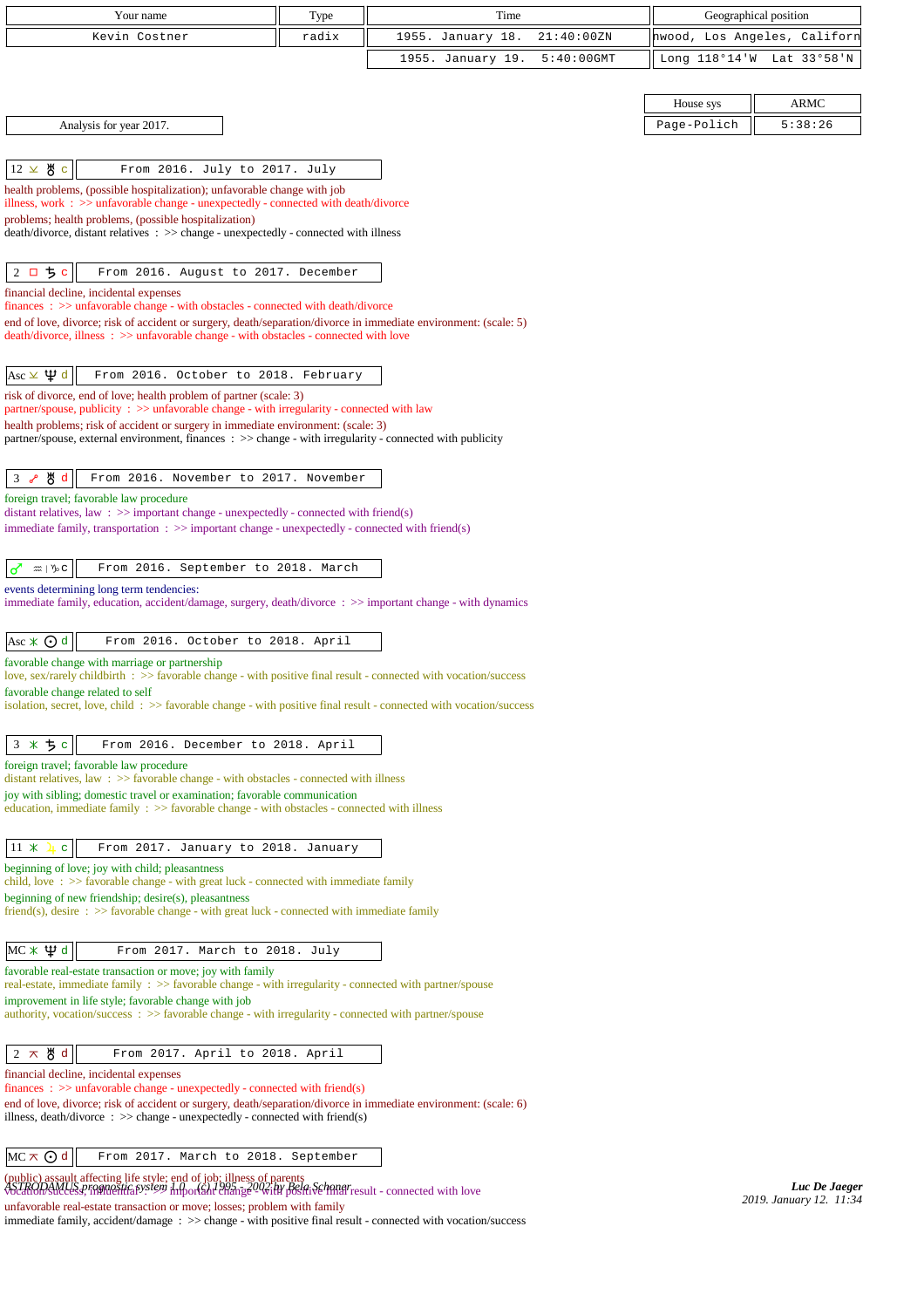| Your name               | Type  | Time                         | Geographical position |                              |
|-------------------------|-------|------------------------------|-----------------------|------------------------------|
| Kevin Costner           | radix | 1955. January 18. 21:40:00ZN |                       | hwood, Los Angeles, Californ |
|                         |       | 1955. January 19. 5:40:00GMT |                       | Long 118°14'W Lat 33°58'N    |
|                         |       |                              |                       |                              |
|                         |       |                              | House sys             | ARMC                         |
| Analysis for year 2018. |       |                              | Page-Polich           | 5:38:26                      |

| House sys   | д К МС  |
|-------------|---------|
| Page-Polich | 5:38:26 |

 $\begin{vmatrix} 3 \times P d \end{vmatrix}$  From 2017. May to 2018. September

problem with sibling; unfavorable travel; poor school test result; unfavorable communication administration, immediate family : >> unfavorable change - in the extreme - connected with death/divorce problem with law; unfavorable foreign travel; poor school test results  $\frac{d}{dt}$  distant relatives, authority :  $\gg$  change - in the extreme - connected with death/divorce  $\boxed{12 \times 1 c}$  From 2017. August to 2018. August health problems, (possible hospitalization); unfavorable change with job

illness, work : >> unfavorable change - with great luck - connected with immediate family beginning of secret love (or attempt); problems; health problems, (possible hospitalization) death/divorce, surgery : >> change - with great luck - connected with immediate family

 $\boxed{\mathsf{P} \triangleq \mathsf{M} \mathsf{d}}$  From 2017. September to 2019. March

events determining long term tendencies:

immediate family, education, isolation, secret : >> important change - in the extreme

2 d From 2017. October to 2019. February

improvement of financial situation

finances : >> favorable change - in the extreme - connected with secret (if existed) end of risk of divorce; improvement of partner's financial situation

sex/rarely childbirth, illness : >> favorable change - in the extreme - connected with secret

 $\left| \right.$   $\right)$   $\left. \right.$   $\right\|$  From 2017. November to 2019. November

events determining long term tendencies: desire, friend(s), immediate family, education : >> important change - repeatedly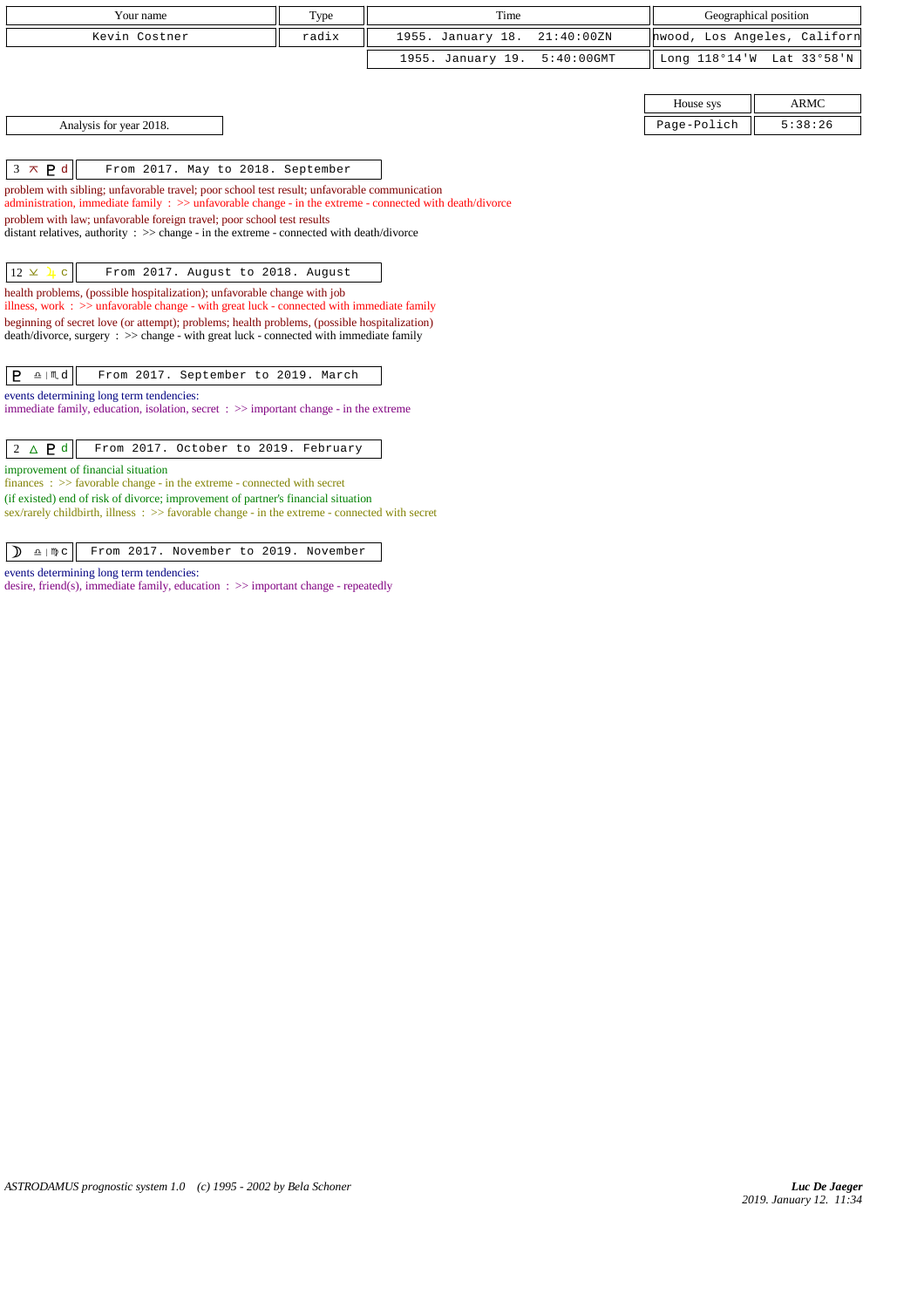| Your name<br>Type                                                                                   |                                                                                                                                                                                 | Time  |                   | Geographical position |             |                              |
|-----------------------------------------------------------------------------------------------------|---------------------------------------------------------------------------------------------------------------------------------------------------------------------------------|-------|-------------------|-----------------------|-------------|------------------------------|
|                                                                                                     | Kevin Costner                                                                                                                                                                   | radix | 1955. January 18. | 21:40:00 ZN           |             | hwood, Los Angeles, Californ |
|                                                                                                     |                                                                                                                                                                                 |       | 1955. January 19. | $5:40:00$ GMT         |             | Long 118°14'W Lat 33°58'N    |
|                                                                                                     |                                                                                                                                                                                 |       |                   |                       |             |                              |
|                                                                                                     |                                                                                                                                                                                 |       |                   |                       | House sys   | ARMC                         |
|                                                                                                     | Analysis for year 2019.                                                                                                                                                         |       |                   |                       | Page-Polich | 5:38:26                      |
|                                                                                                     |                                                                                                                                                                                 |       |                   |                       |             |                              |
| ზ<br>$m \nightharpoonup d$                                                                          | From 2018. April to 2019. October                                                                                                                                               |       |                   |                       |             |                              |
|                                                                                                     | events determining long term tendencies:                                                                                                                                        |       |                   |                       |             |                              |
|                                                                                                     | work, illness, desire, friend(s) $\Rightarrow$ important change - unexpectedly                                                                                                  |       |                   |                       |             |                              |
|                                                                                                     |                                                                                                                                                                                 |       |                   |                       |             |                              |
| $12 \times d$                                                                                       | From 2019. January to 2020. January                                                                                                                                             |       |                   |                       |             |                              |
|                                                                                                     | beginning of secret love (or attempt); problems; health problems, (possible hospitalization)<br>accident/damage, surgery : >> change - with dynamics - connected with principal |       |                   |                       |             |                              |
|                                                                                                     | health problems, (possible hospitalization); unfavorable change with job                                                                                                        |       |                   |                       |             |                              |
| illness, work $\Rightarrow$ > $\Rightarrow$ change - with dynamics - connected with accident/damage |                                                                                                                                                                                 |       |                   |                       |             |                              |
|                                                                                                     |                                                                                                                                                                                 |       |                   |                       |             |                              |
|                                                                                                     |                                                                                                                                                                                 |       |                   |                       |             |                              |
| $MC \times 5c$                                                                                      | From 2019. April to 2020. August                                                                                                                                                |       |                   |                       |             |                              |

(public) assault affecting life style; end of job; illness of parents

unfavorable real-estate transaction or move; losses; problem with family

death/divorce, accident/damage : >> change - with obstacles - connected with love

vocation/success, influential : >> unfavorable change - with obstacles - connected with illness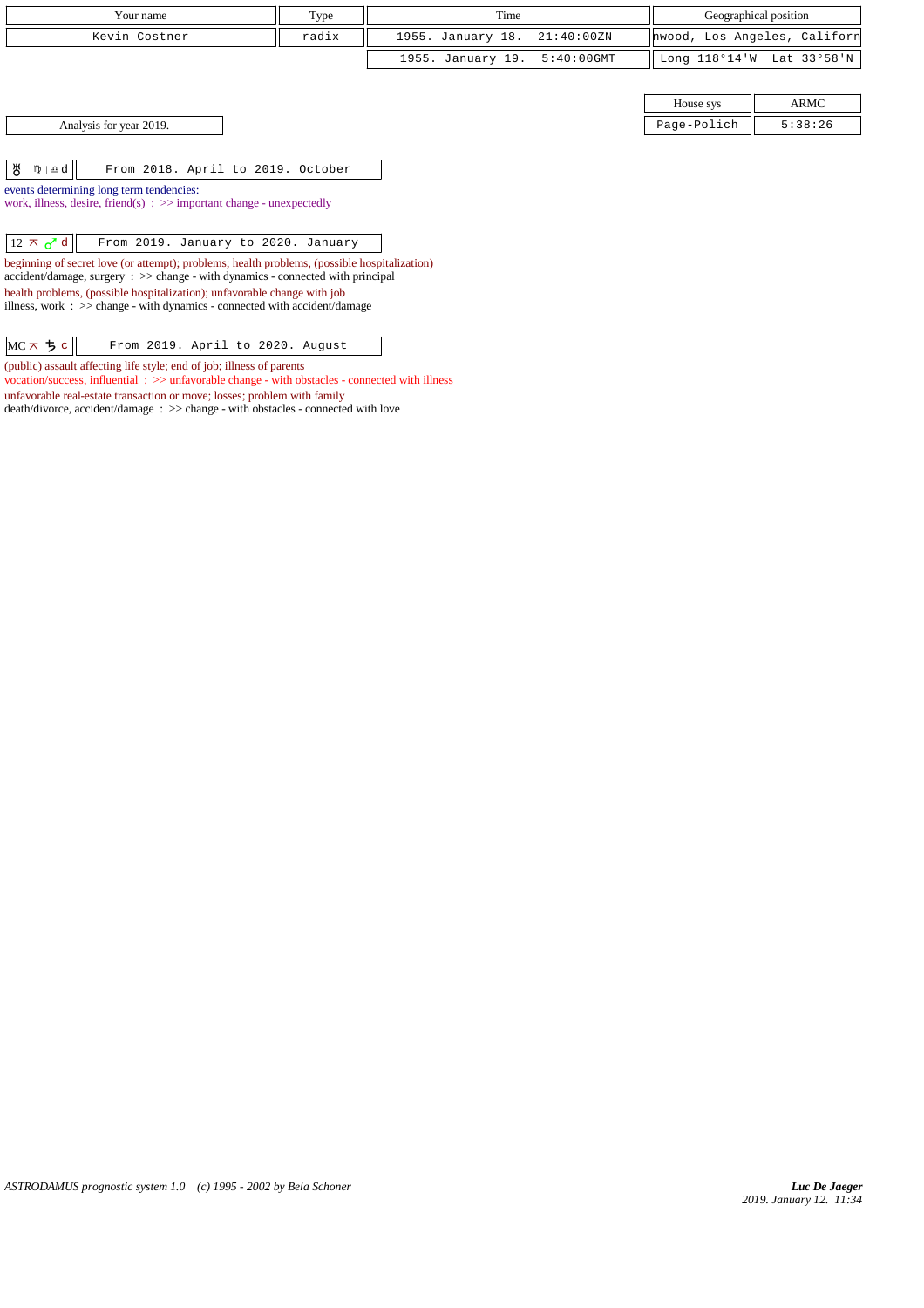| Your name                                                                                                                                                                                                                                                                                                                                                                   | Type  | Time              |               | Geographical position        |         |
|-----------------------------------------------------------------------------------------------------------------------------------------------------------------------------------------------------------------------------------------------------------------------------------------------------------------------------------------------------------------------------|-------|-------------------|---------------|------------------------------|---------|
| Kevin Costner                                                                                                                                                                                                                                                                                                                                                               | radix | 1955. January 18. | 21:40:00ZN    | hwood, Los Angeles, Californ |         |
|                                                                                                                                                                                                                                                                                                                                                                             |       | 1955. January 19. | $5:40:00$ GMT | Long 118°14'W Lat 33°58'N    |         |
|                                                                                                                                                                                                                                                                                                                                                                             |       |                   |               |                              |         |
|                                                                                                                                                                                                                                                                                                                                                                             |       |                   |               | House sys                    | ARMC    |
| Analysis for year 2020.                                                                                                                                                                                                                                                                                                                                                     |       |                   |               | Page-Polich                  | 5:38:26 |
|                                                                                                                                                                                                                                                                                                                                                                             |       |                   |               |                              |         |
| $3 \square \Psi d$<br>From 2019. July to 2020. November                                                                                                                                                                                                                                                                                                                     |       |                   |               |                              |         |
| problem with sibling; unfavorable travel; poor school test result; unfavorable communication<br>communication, travel: >> unfavorable change - with irregularity - connected with partner/spouse<br>problem with law; unfavorable foreign travel; poor school test results<br>law, authority : $\gg$ unfavorable change - with irregularity - connected with partner/spouse |       |                   |               |                              |         |
| $11 \times d d$<br>From 2019. August to 2020. August                                                                                                                                                                                                                                                                                                                        |       |                   |               |                              |         |
| beginning of love; joy with child; pleasantness                                                                                                                                                                                                                                                                                                                             |       |                   |               |                              |         |
| sex/rarely childbirth, love: >> important change - with dynamics - connected with accident/damage<br>desire, friend(s) : $\gg$ important change - with dynamics - connected with accident/damage                                                                                                                                                                            |       |                   |               |                              |         |
|                                                                                                                                                                                                                                                                                                                                                                             |       |                   |               |                              |         |
| 10 ⊥ <u>դ</u><br>From 2019. June to 2020. December                                                                                                                                                                                                                                                                                                                          |       |                   |               |                              |         |
| events determining long term tendencies:<br>real-estate, immediate family, partner/spouse, external environment : >> important change - with great luck                                                                                                                                                                                                                     |       |                   |               |                              |         |
| $3 \times Qd$<br>From 2019. July to 2021. January                                                                                                                                                                                                                                                                                                                           |       |                   |               |                              |         |
| joy with sibling; domestic travel or examination; favorable communication<br>immediate family, administration: >> important change - with positive final result - connected with vocation/success                                                                                                                                                                           |       |                   |               |                              |         |
| distant relatives, authority $\therefore$ > important change - with positive final result - connected with vocation/success                                                                                                                                                                                                                                                 |       |                   |               |                              |         |
|                                                                                                                                                                                                                                                                                                                                                                             |       |                   |               |                              |         |
| Asc $\triangle$ 5 c<br>From 2019. September to 2021. January                                                                                                                                                                                                                                                                                                                |       |                   |               |                              |         |
| favorable change related to self<br>love, child, work, illness : >> favorable change - with obstacles - connected with sex/rarely childbirth                                                                                                                                                                                                                                |       |                   |               |                              |         |
| favorable change with marriage or partnership                                                                                                                                                                                                                                                                                                                               |       |                   |               |                              |         |
| sex/rarely childbirth, love: >> favorable change - with obstacles - connected with illness                                                                                                                                                                                                                                                                                  |       |                   |               |                              |         |
| $2 * \Psi d$<br>From 2019. November to 2021. March                                                                                                                                                                                                                                                                                                                          |       |                   |               |                              |         |
| (if existed) end of risk of divorce; improvement of partner's financial situation                                                                                                                                                                                                                                                                                           |       |                   |               |                              |         |
| sex/rarely childbirth, illness : >> favorable change - with irregularity - connected with partner/spouse<br>improvement of financial situation                                                                                                                                                                                                                              |       |                   |               |                              |         |
| $finances : >> favorable change - with irregularity - connected with partner/spouse$                                                                                                                                                                                                                                                                                        |       |                   |               |                              |         |
|                                                                                                                                                                                                                                                                                                                                                                             |       |                   |               |                              |         |
| $2 \times Qd$<br>From 2019. November to 2021. May                                                                                                                                                                                                                                                                                                                           |       |                   |               |                              |         |
| end of love, divorce; risk of accident or surgery, death/separation/divorce in immediate environment: (scale: 6)<br>illness, sex/rarely childbirth : >> important change - with positive final result - connected with vocation/success                                                                                                                                     |       |                   |               |                              |         |
| financial decline, incidental expenses                                                                                                                                                                                                                                                                                                                                      |       |                   |               |                              |         |
| finances : >> change - with positive final result - connected with vocation/success                                                                                                                                                                                                                                                                                         |       |                   |               |                              |         |
| $12 \times$ d<br>From 2020. February to 2021. August                                                                                                                                                                                                                                                                                                                        |       |                   |               |                              |         |
| health problems, (no hospitalization); unfavorable change with job<br>illness, work : >> unfavorable change - repeatedly - connected with travel                                                                                                                                                                                                                            |       |                   |               |                              |         |
| problems; health problems, (no hospitalization)                                                                                                                                                                                                                                                                                                                             |       |                   |               |                              |         |
| distant relatives, secret : >> change - repeatedly - connected with travel                                                                                                                                                                                                                                                                                                  |       |                   |               |                              |         |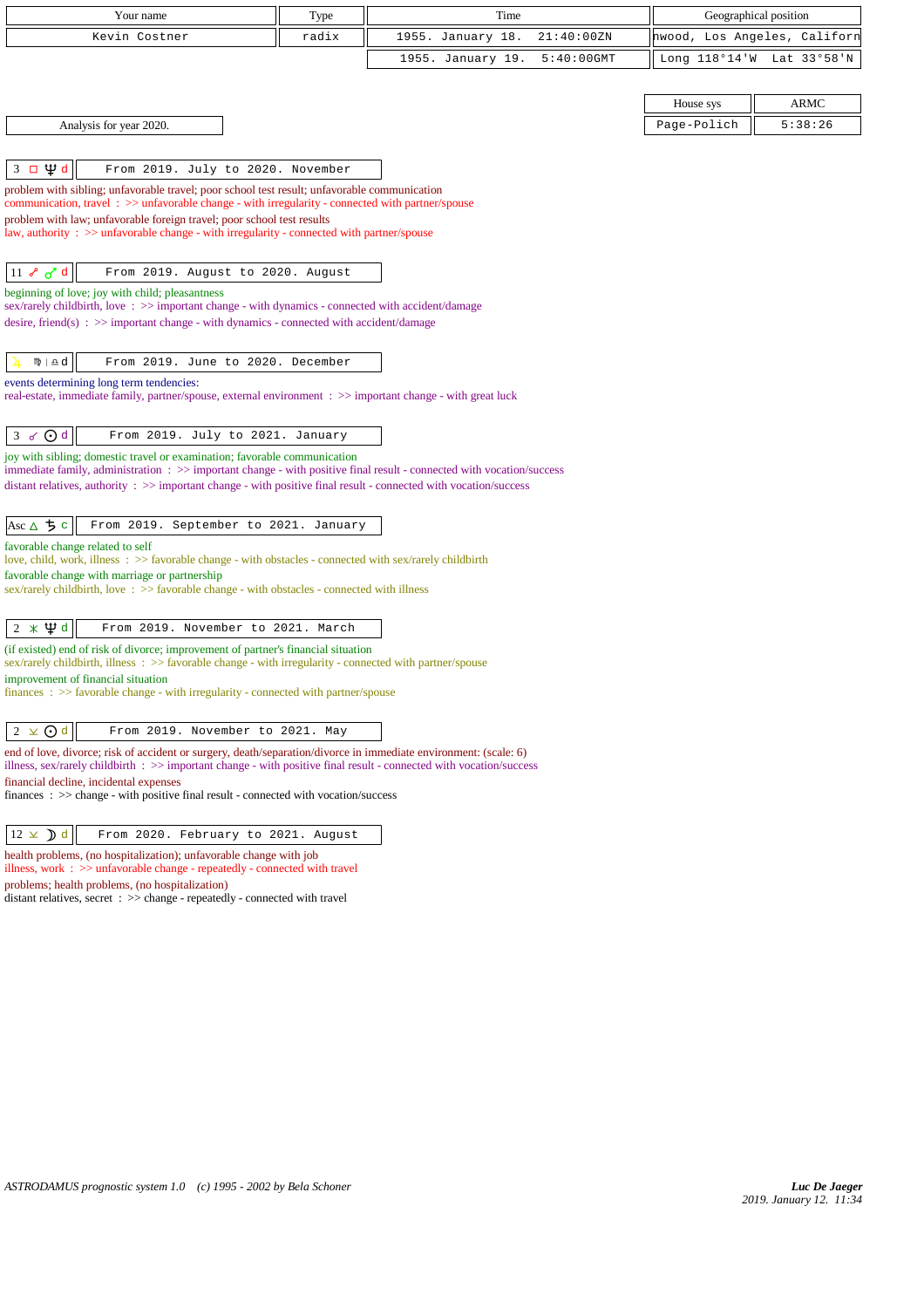| Your name     | Type  | Time                         | Geographical position |                              |
|---------------|-------|------------------------------|-----------------------|------------------------------|
| Kevin Costner | radix | 1955. January 18. 21:40:00ZN |                       | hwood, Los Angeles, Californ |
|               |       | 1955. January 19. 5:40:00GMT |                       | Long 118°14'W Lat 33°58'N    |
|               |       |                              |                       |                              |
|               |       |                              | House sys             | <b>ARMC</b>                  |
|               |       |                              |                       |                              |

| House sys   |         |
|-------------|---------|
| Page-Polich | 5:38:26 |

Analysis for year 2021.

 $\boxed{11 \times \mathbf{d}}$  From 2020. September to 2022. March

beginning of love; joy with child; pleasantness

child, luck : >> favorable change - repeatedly - connected with travel

beginning of new friendship; desire(s), pleasantness

desire, friend(s)  $\Rightarrow$  > favorable change - repeatedly - connected with travel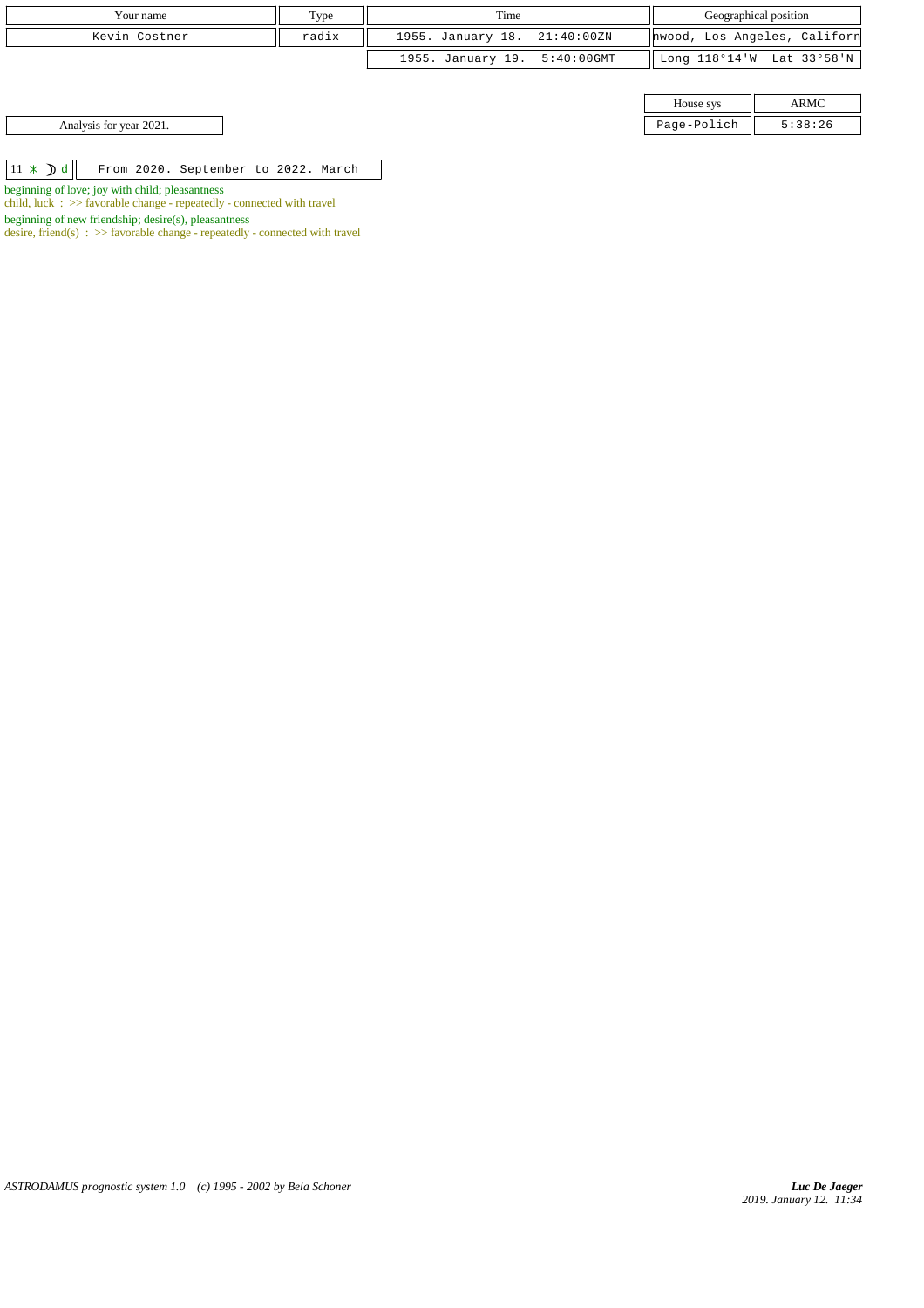| Your name                                                                                                                                                         | Type  | Time                               | Geographical position |                              |
|-------------------------------------------------------------------------------------------------------------------------------------------------------------------|-------|------------------------------------|-----------------------|------------------------------|
| Kevin Costner                                                                                                                                                     | radix | 1955. January 18.<br>21:40:00 ZN   |                       | hwood, Los Angeles, Californ |
|                                                                                                                                                                   |       | 1955. January 19.<br>$5:40:00$ GMT |                       | Long 118°14'W Lat 33°58'N    |
|                                                                                                                                                                   |       |                                    |                       |                              |
|                                                                                                                                                                   |       |                                    | House sys             | <b>ARMC</b>                  |
| Analysis for year 2022.                                                                                                                                           |       |                                    | Page-Polich           | 5:38:26                      |
|                                                                                                                                                                   |       |                                    |                       |                              |
| Asc $\Delta$ $\sigma$ <sup>d</sup><br>From 2021. July to 2022. July                                                                                               |       |                                    |                       |                              |
| favorable change related to self<br>immediate family, education $\Rightarrow$ Savorable change - with dynamics - connected with sex/rarely childbirth             |       |                                    |                       |                              |
| favorable change with marriage or partnership<br>sex/rarely childbirth, love $\Rightarrow$ favorable change - with dynamics - connected with principal            |       |                                    |                       |                              |
| 11 $\sim$ 5 c<br>From 2021. September to 2023. January                                                                                                            |       |                                    |                       |                              |
| beginning of love; joy with child; pleasantness<br>sex/rarely childbirth, love: >> important change - with obstacles - connected with illness                     |       |                                    |                       |                              |
| desire, friend(s) : $\gg$ important change - with obstacles - connected with illness                                                                              |       |                                    |                       |                              |
| $MC \times d$<br>From 2021. December to 2022. December                                                                                                            |       |                                    |                       |                              |
| (public) assault affecting life style; end of job; illness of parents<br>principal, authority : >> change - with dynamics - connected with accident/damage        |       |                                    |                       |                              |
| unfavorable real-estate transaction or move; losses; problem with family<br>$accident/damage$ , surgery : $\gg$ change - with dynamics - connected with principal |       |                                    |                       |                              |

| $ 12 \times 5c $ | From 2022. April to 2023. August |
|------------------|----------------------------------|
|------------------|----------------------------------|

beginning of secret love (or attempt); problems; health problems, (possible hospitalization) death/divorce, accident/damage : >> unfavorable change - with obstacles - connected with love health problems, (possible hospitalization); unfavorable change with job illness, work : >> change - with obstacles - connected with death/divorce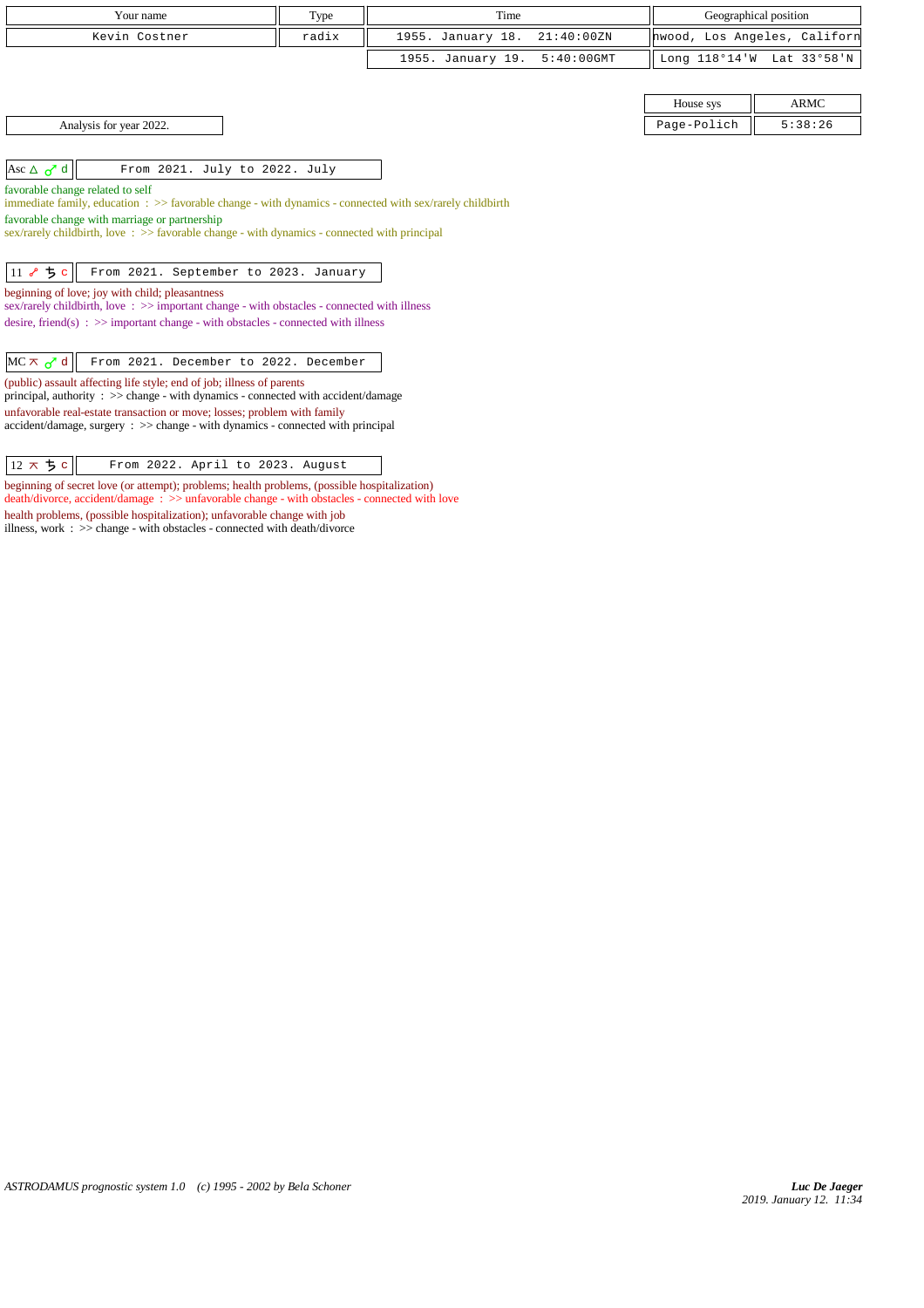|                              | Your name                                                                                                                                                                                                                                                                                                                                                         | Type  | Time              |               | Geographical position        |             |
|------------------------------|-------------------------------------------------------------------------------------------------------------------------------------------------------------------------------------------------------------------------------------------------------------------------------------------------------------------------------------------------------------------|-------|-------------------|---------------|------------------------------|-------------|
|                              | Kevin Costner                                                                                                                                                                                                                                                                                                                                                     | radix | 1955. January 18. | 21:40:00 ZN   | hwood, Los Angeles, Californ |             |
|                              |                                                                                                                                                                                                                                                                                                                                                                   |       | 1955. January 19. | $5:40:00$ GMT | Long 118°14'W Lat 33°58'N    |             |
|                              |                                                                                                                                                                                                                                                                                                                                                                   |       |                   |               |                              |             |
|                              |                                                                                                                                                                                                                                                                                                                                                                   |       |                   |               | House sys                    | <b>ARMC</b> |
|                              | Analysis for year 2023.                                                                                                                                                                                                                                                                                                                                           |       |                   |               | Page-Polich                  | 5:38:26     |
|                              |                                                                                                                                                                                                                                                                                                                                                                   |       |                   |               |                              |             |
| 2 $\delta$ $\infty$ $\infty$ | From 2022. November to 2023. November                                                                                                                                                                                                                                                                                                                             |       |                   |               |                              |             |
|                              | (if existed) end of risk of divorce; improvement of partner's financial situation<br>sex/rarely childbirth, illness : $\gg$ important change - with tension - connected with immediate family<br>$finances: \gg important change - with tension - connected with immediate family$                                                                                |       |                   |               |                              |             |
| Asc $\delta$ d               | From 2022. September to 2024. March                                                                                                                                                                                                                                                                                                                               |       |                   |               |                              |             |
|                              | favorable change related to self<br>desire, friend(s), immediate family, education $\Rightarrow$ > important change - repeatedly - connected with travel<br>education, partner/spouse : >> important change - repeatedly - connected with travel                                                                                                                  |       |                   |               |                              |             |
| $3 \times \overline{2}$ c    | From 2023. April to 2024. April                                                                                                                                                                                                                                                                                                                                   |       |                   |               |                              |             |
|                              | problem with sibling; unfavorable travel; poor school test result; unfavorable communication<br>immediate family, communication : >> unfavorable change - with tension - connected with child<br>problem with law; unfavorable foreign travel; poor school test results<br>foreign countries, law : $\gg$ change - with tension - connected with immediate family |       |                   |               |                              |             |
| $MC \Box$ d                  | From 2023. February to 2024. August                                                                                                                                                                                                                                                                                                                               |       |                   |               |                              |             |

(public) assault affecting life style; end of job; illness of parents

immediate family, authority : >> unfavorable change - repeatedly - connected with travel unfavorable real-estate transaction or move; losses; problem with family

immediate family, real-estate : >> unfavorable change - repeatedly - connected with travel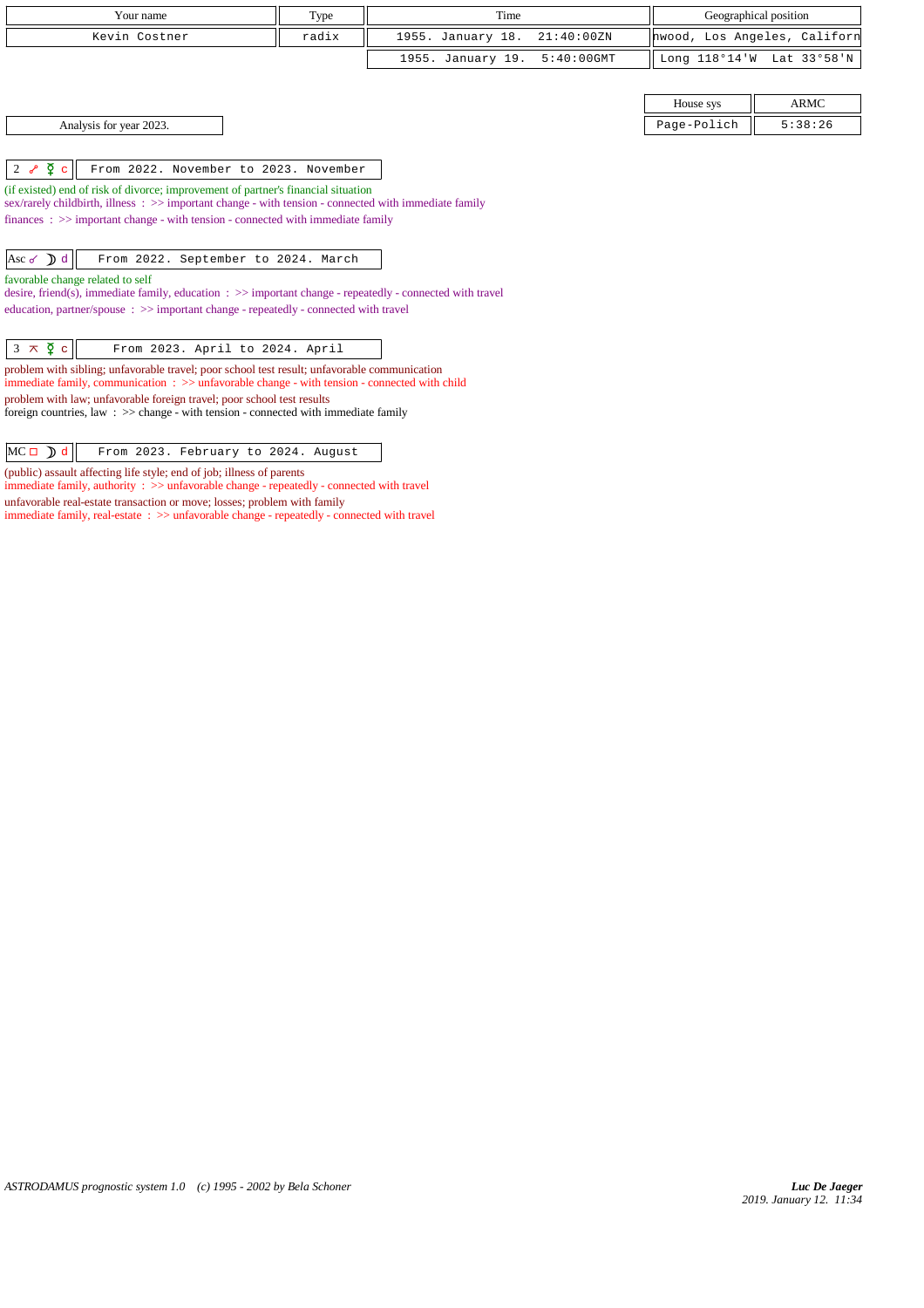| Your name                                                                                                                                                                                | Type  | Time              |               |                           | Geographical position        |
|------------------------------------------------------------------------------------------------------------------------------------------------------------------------------------------|-------|-------------------|---------------|---------------------------|------------------------------|
| Kevin Costner                                                                                                                                                                            | radix | 1955. January 18. | 21:40:00ZN    |                           | hwood, Los Angeles, Californ |
|                                                                                                                                                                                          |       | 1955. January 19. | $5:40:00$ GMT | Long 118°14'W Lat 33°58'N |                              |
|                                                                                                                                                                                          |       |                   |               |                           |                              |
|                                                                                                                                                                                          |       |                   |               | House sys                 | ARMC                         |
| Analysis for year 2024.                                                                                                                                                                  |       |                   |               | Page-Polich               | 5:38:26                      |
|                                                                                                                                                                                          |       |                   |               |                           |                              |
| $3 \times d$<br>From 2024. May to 2025. May                                                                                                                                              |       |                   |               |                           |                              |
| foreign travel; favorable law procedure                                                                                                                                                  |       |                   |               |                           |                              |
| authority, law: $\gg$ favorable change - with dynamics - connected with sex/rarely childbirth                                                                                            |       |                   |               |                           |                              |
| joy with sibling; domestic travel or examination; favorable communication<br>education, immediate family : $\gg$ favorable change - with dynamics - connected with sex/rarely childbirth |       |                   |               |                           |                              |

*ASTRODAMUS prognostic system 1.0 (c) 1995 - 2002 by Bela Schoner*

 $\boxed{\frac{1}{2} \sqrt{\pi d}}$  From 2024. February to 2025. August

love, child, work, illness : >> important change - with obstacles

events determining long term tendencies: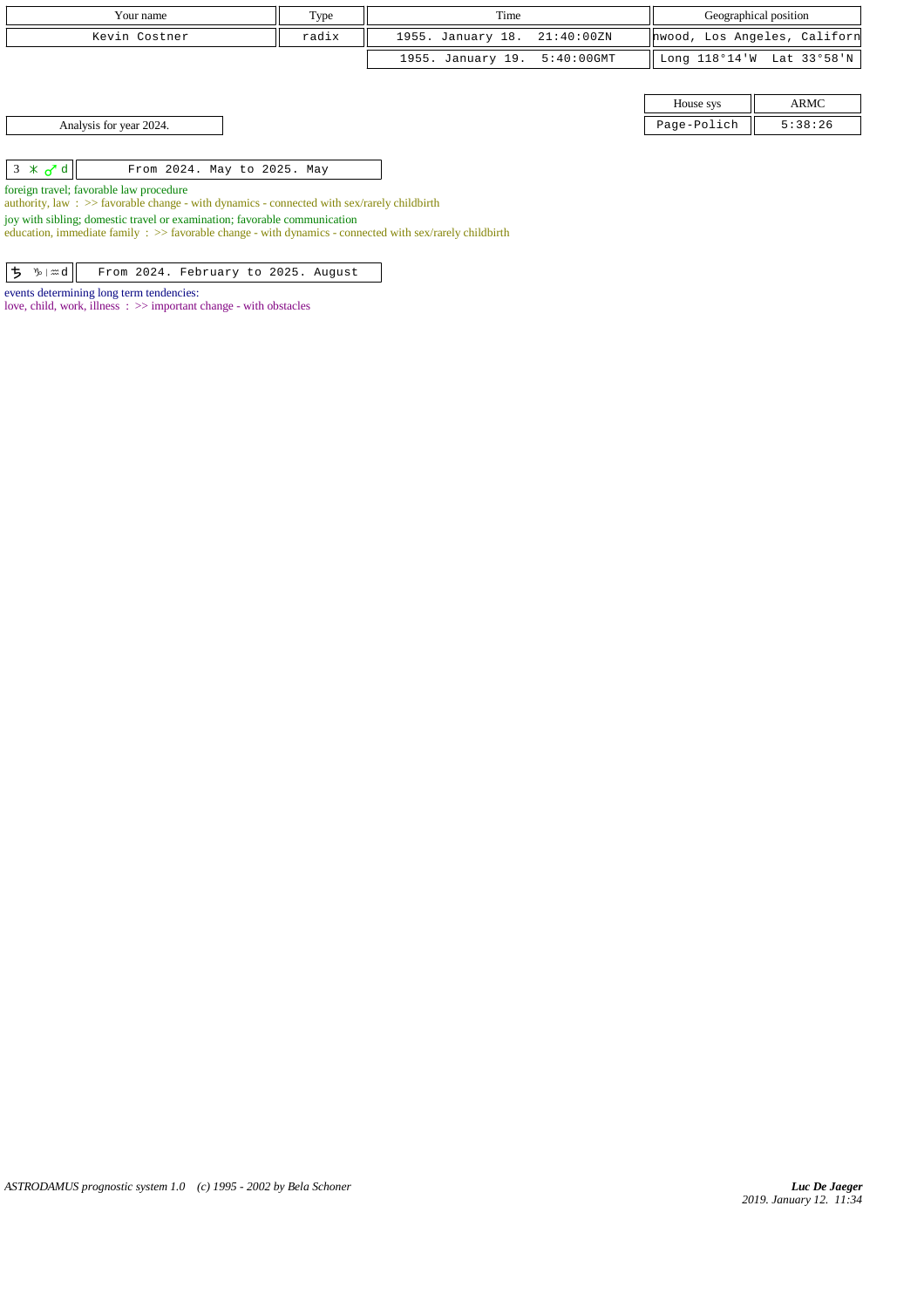| Your name                                                                                                                                                                                             | Type  | Time                               | Geographical position |                              |  |
|-------------------------------------------------------------------------------------------------------------------------------------------------------------------------------------------------------|-------|------------------------------------|-----------------------|------------------------------|--|
| Kevin Costner                                                                                                                                                                                         | radix | 1955. January 18.<br>21:40:00ZN    |                       | hwood, Los Angeles, Californ |  |
|                                                                                                                                                                                                       |       | 1955. January 19.<br>$5:40:00$ GMT | Long 118°14'W         | Lat 33°58'N                  |  |
|                                                                                                                                                                                                       |       |                                    |                       |                              |  |
|                                                                                                                                                                                                       |       |                                    | House sys             | ARMC                         |  |
| Analysis for year 2025.                                                                                                                                                                               |       |                                    | Page-Polich           | 5:38:26                      |  |
|                                                                                                                                                                                                       |       |                                    |                       |                              |  |
| 2 $\Box$ $\overline{d}$ d   From 2024. September to 2025. September                                                                                                                                   |       |                                    |                       |                              |  |
| financial decline, incidental expenses                                                                                                                                                                |       |                                    |                       |                              |  |
| $finances: \gg important change - with dynamics - connected with accident/damage$<br>end of love, divorce; risk of accident or surgery, death/separation/divorce in immediate environment: (scale: 4) |       |                                    |                       |                              |  |
| accident/damage, death/divorce: >> important change - with dynamics - connected with principal                                                                                                        |       |                                    |                       |                              |  |
|                                                                                                                                                                                                       |       |                                    |                       |                              |  |
| $2 \triangle 9c$<br>From 2024. October to 2025. October                                                                                                                                               |       |                                    |                       |                              |  |
| improvement of financial situation                                                                                                                                                                    |       |                                    |                       |                              |  |
| finances : $\gg$ favorable change - with good luck - connected with law                                                                                                                               |       |                                    |                       |                              |  |
| (if existed) end of risk of divorce; improvement of partner's financial situation<br>sex/rarely childbirth, illness $\therefore$ > favorable change - with good luck - connected with law             |       |                                    |                       |                              |  |

 $3 \Box 9 c$  From 2025. March to 2026. March

problem with sibling; unfavorable travel; poor school test result; unfavorable communication education, travel : >> unfavorable change - with good luck - connected with law problem with law; unfavorable foreign travel; poor school test results

law, foreign countries : >> unfavorable change - with good luck - connected with finances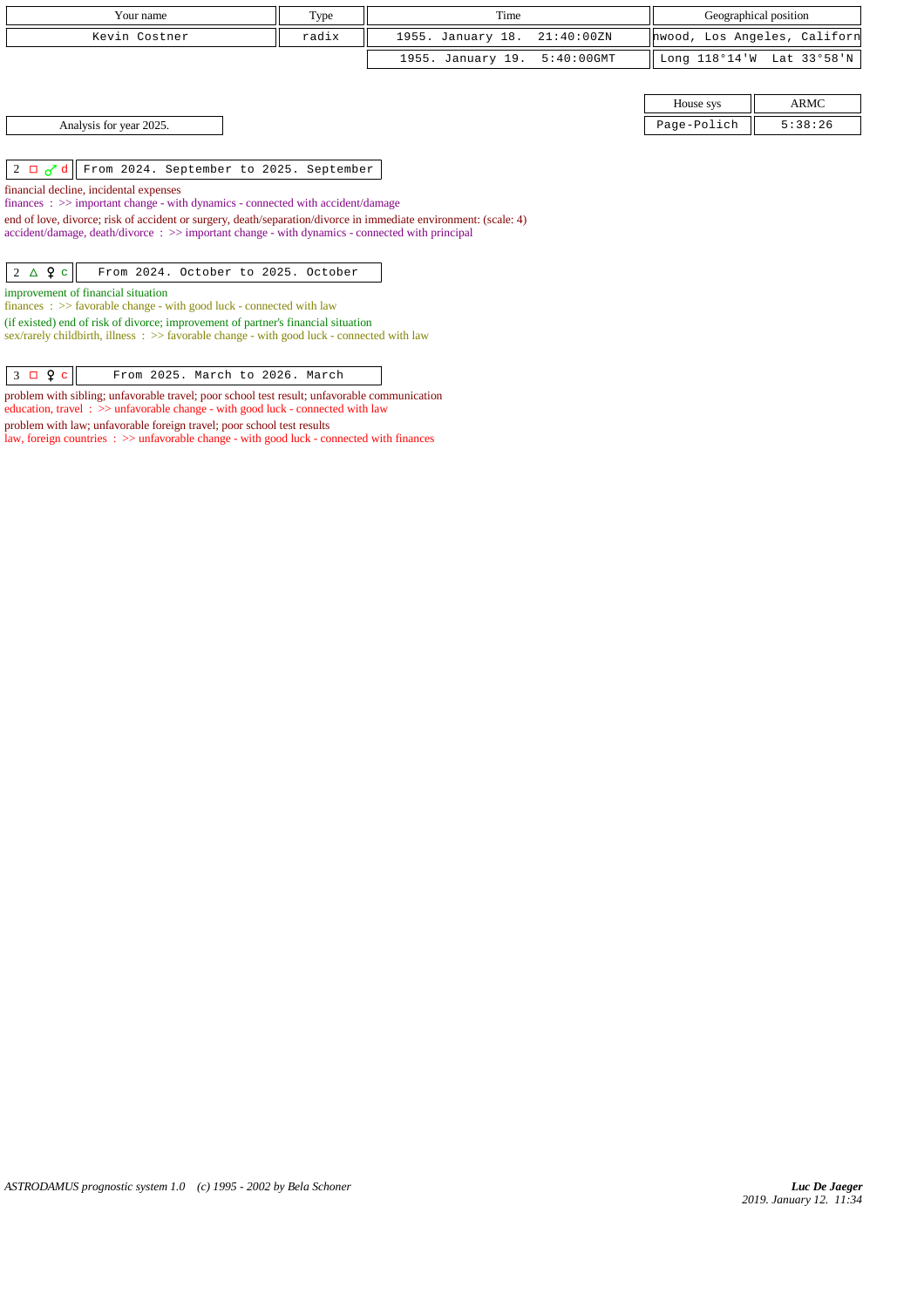| Your name                                                                                                                                               | Type  | Time                               |               | Geographical position        |
|---------------------------------------------------------------------------------------------------------------------------------------------------------|-------|------------------------------------|---------------|------------------------------|
| Kevin Costner                                                                                                                                           | radix | 1955. January 18.<br>21:40:00 ZN   |               | hwood, Los Angeles, Californ |
|                                                                                                                                                         |       | 1955. January 19.<br>$5:40:00$ GMT | Long 118°14'W | Lat 33°58'N                  |
|                                                                                                                                                         |       |                                    |               |                              |
|                                                                                                                                                         |       |                                    | House sys     | <b>ARMC</b>                  |
| Analysis for year 2026.                                                                                                                                 |       |                                    | Page-Polich   | 5:38:26                      |
|                                                                                                                                                         |       |                                    |               |                              |
| $MC * \Sigma c$<br>From 2025. August to 2026. August                                                                                                    |       |                                    |               |                              |
| favorable real-estate transaction or move; joy with family<br>immediate family, real-estate : >> favorable change - with tension - connected with child |       |                                    |               |                              |
| improvement in life style; favorable change with job                                                                                                    |       |                                    |               |                              |
| immediate family, vocation/success: >> favorable change - with tension - connected with child                                                           |       |                                    |               |                              |
|                                                                                                                                                         |       |                                    |               |                              |
| $3 \times D d$<br>From 2025. June to 2026. December                                                                                                     |       |                                    |               |                              |
| foreign travel; favorable law procedure<br>foreign countries, law : $\gg$ favorable change - repeatedly - connected with travel                         |       |                                    |               |                              |
| joy with sibling; domestic travel or examination; favorable communication                                                                               |       |                                    |               |                              |
| travel, immediate family $\Rightarrow$ > favorable change - repeatedly - connected with administration                                                  |       |                                    |               |                              |
| ¥<br>From 2025. August to 2027. February<br>$\underline{\Omega}$   $\mathfrak{m}$ $\subset$                                                             |       |                                    |               |                              |
| events determining long term tendencies:                                                                                                                |       |                                    |               |                              |
| finances, foreign countries, law: >> important change - with good luck                                                                                  |       |                                    |               |                              |
|                                                                                                                                                         |       |                                    |               |                              |
| Asc $\overline{\wedge}$ $\overline{\varphi}$ c<br>From 2026. January to 2027. January                                                                   |       |                                    |               |                              |
| health problems;<br>important life events, vocation/success, immediate family $\Rightarrow$ unfavorable change - with tension - connected with child    |       |                                    |               |                              |
| risk of divorce, end of love; health problem of partner (scale: 1)                                                                                      |       |                                    |               |                              |
| love, publicity : >> change - with tension - connected with immediate family                                                                            |       |                                    |               |                              |
|                                                                                                                                                         |       |                                    |               |                              |
| $2 \times D d$<br>From 2025. November to 2027. May                                                                                                      |       |                                    |               |                              |
| end of love, divorce;                                                                                                                                   |       |                                    |               |                              |

illness, sex/rarely childbirth : >> unfavorable change - repeatedly - connected with travel financial decline, incidental expenses

finances : >> change - repeatedly - connected with travel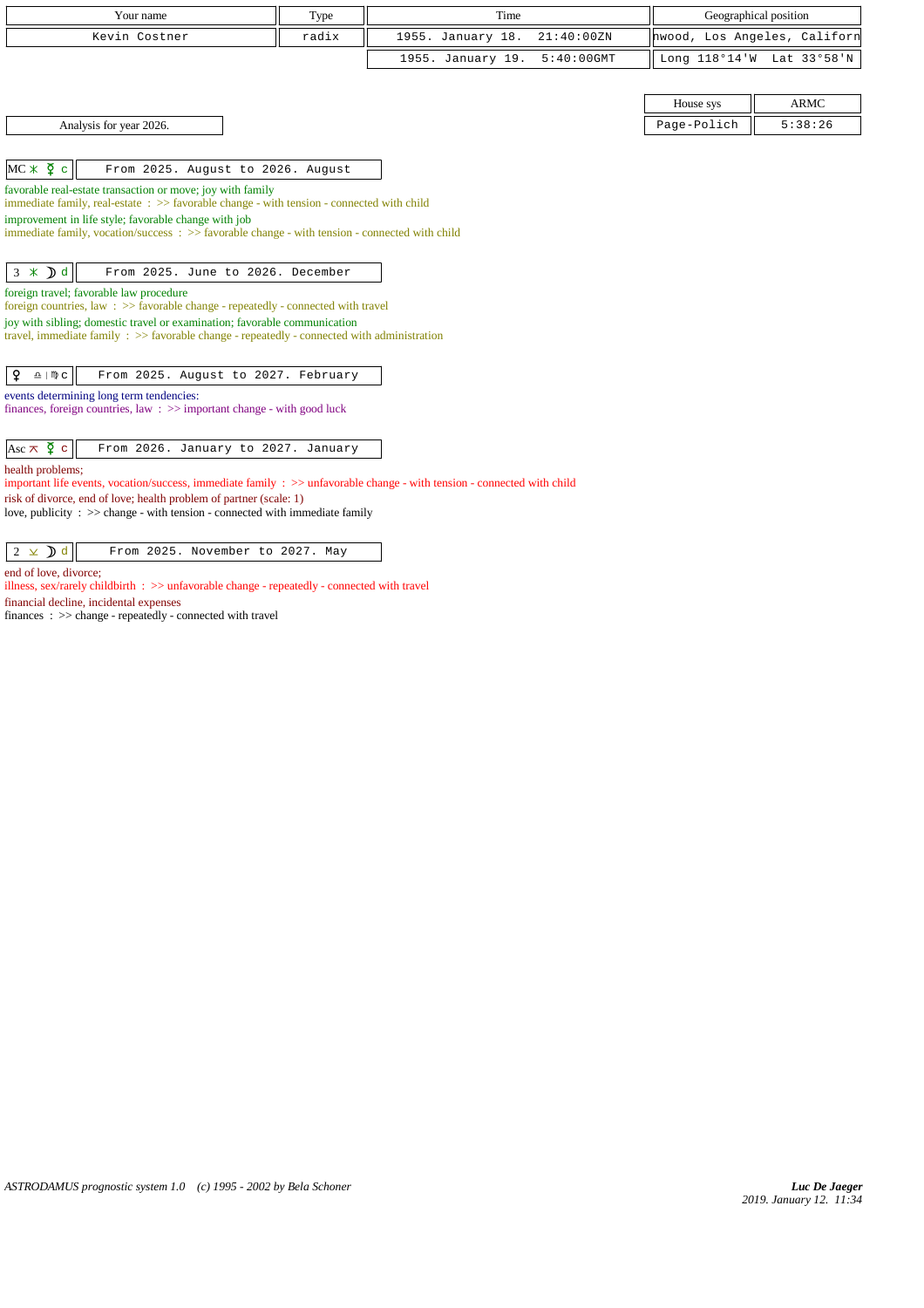| Your name     | Type  | Time                         | Geographical position                 |
|---------------|-------|------------------------------|---------------------------------------|
| Kevin Costner | radix | 1955. January 18. 21:40:00ZN | hwood, Los Angeles, Californ          |
|               |       | 1955. January 19. 5:40:00GMT | $\parallel$ Long 118°14'W Lat 33°58'N |

| House sys |  |
|-----------|--|
| ີ         |  |

Analysis for year 2027. Page-Polich 5:38:26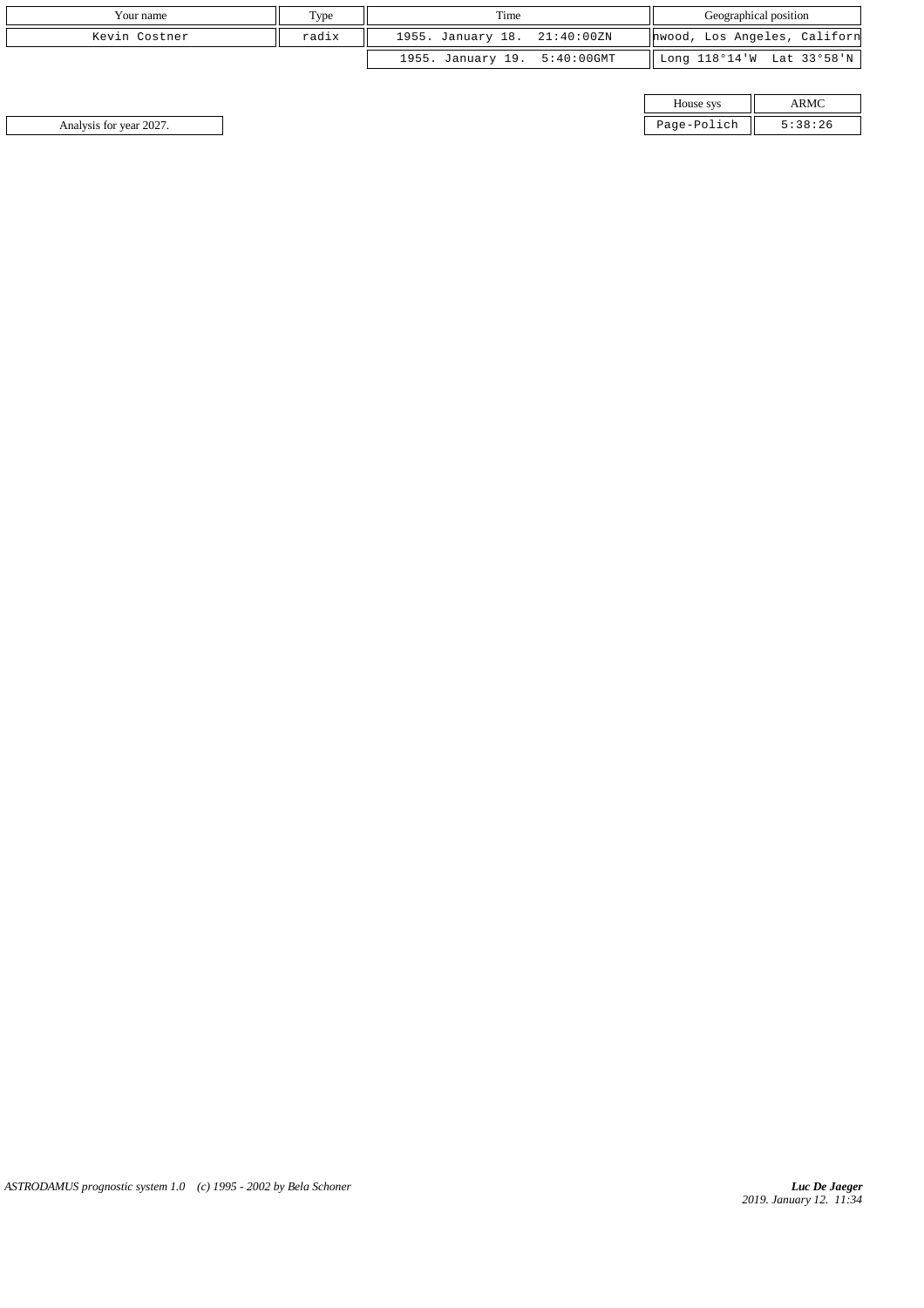| Your name                                                                                                                                                   | Type  | Time              |               |             | Geographical position        |
|-------------------------------------------------------------------------------------------------------------------------------------------------------------|-------|-------------------|---------------|-------------|------------------------------|
| Kevin Costner                                                                                                                                               | radix | 1955. January 18. | 21:40:00 ZN   |             | hwood, Los Angeles, Californ |
|                                                                                                                                                             |       | 1955. January 19. | $5:40:00$ GMT |             | Long 118°14'W Lat 33°58'N    |
|                                                                                                                                                             |       |                   |               |             |                              |
|                                                                                                                                                             |       |                   |               | House sys   | <b>ARMC</b>                  |
| Analysis for year 2028.                                                                                                                                     |       |                   |               | Page-Polich | 5:38:26                      |
|                                                                                                                                                             |       |                   |               |             |                              |
| $MC \triangle 9 c$<br>From 2027. July to 2028. July                                                                                                         |       |                   |               |             |                              |
| improvement in life style; favorable change with job<br>immediate family, authority : >> favorable change - with good luck - connected with law             |       |                   |               |             |                              |
| favorable real-estate transaction or move; joy with family                                                                                                  |       |                   |               |             |                              |
| immediate family, real-estate: >> favorable change - with good luck - connected with law                                                                    |       |                   |               |             |                              |
|                                                                                                                                                             |       |                   |               |             |                              |
| ₫<br>$x \mid M$ C<br>From 2027. July to 2029. January                                                                                                       |       |                   |               |             |                              |
| events determining long term tendencies:                                                                                                                    |       |                   |               |             |                              |
| important life events, vocation/success, immediate family $\Rightarrow$ >> important change - with tension                                                  |       |                   |               |             |                              |
| $12 \times 9$ d<br>From 2027. December to 2028. December                                                                                                    |       |                   |               |             |                              |
| health problems, (no hospitalization); unfavorable change with job<br>distant relatives, work : >> unfavorable change - with good luck - connected with law |       |                   |               |             |                              |
| problems; health problems, (no hospitalization)                                                                                                             |       |                   |               |             |                              |
| distant relatives, secret $\Rightarrow$ >> change - with good luck - connected with law                                                                     |       |                   |               |             |                              |
| Asc $\pi$ $\varphi$ c<br>From 2027. December to 2028. December                                                                                              |       |                   |               |             |                              |
| health problems:                                                                                                                                            |       |                   |               |             |                              |
| finances, foreign countries, law: >> unfavorable change - with good luck - connected with education                                                         |       |                   |               |             |                              |
| risk of divorce, end of love; health problem of partner (scale: 0)<br>law, education : >> change - with good luck - connected with finances                 |       |                   |               |             |                              |
|                                                                                                                                                             |       |                   |               |             |                              |
|                                                                                                                                                             |       |                   |               |             |                              |

 $\boxed{11 \Box \Phi c}$  From 2028. January to 2029. January

separation from friends; desires are fulfilled with great difficulties friend(s), desire :  $\gg$  unfavorable change - with tension - connected with immediate family

gynecology problem; end of love; problem with child; unpleasantness

child, love : >> unfavorable change - with tension - connected with immediate family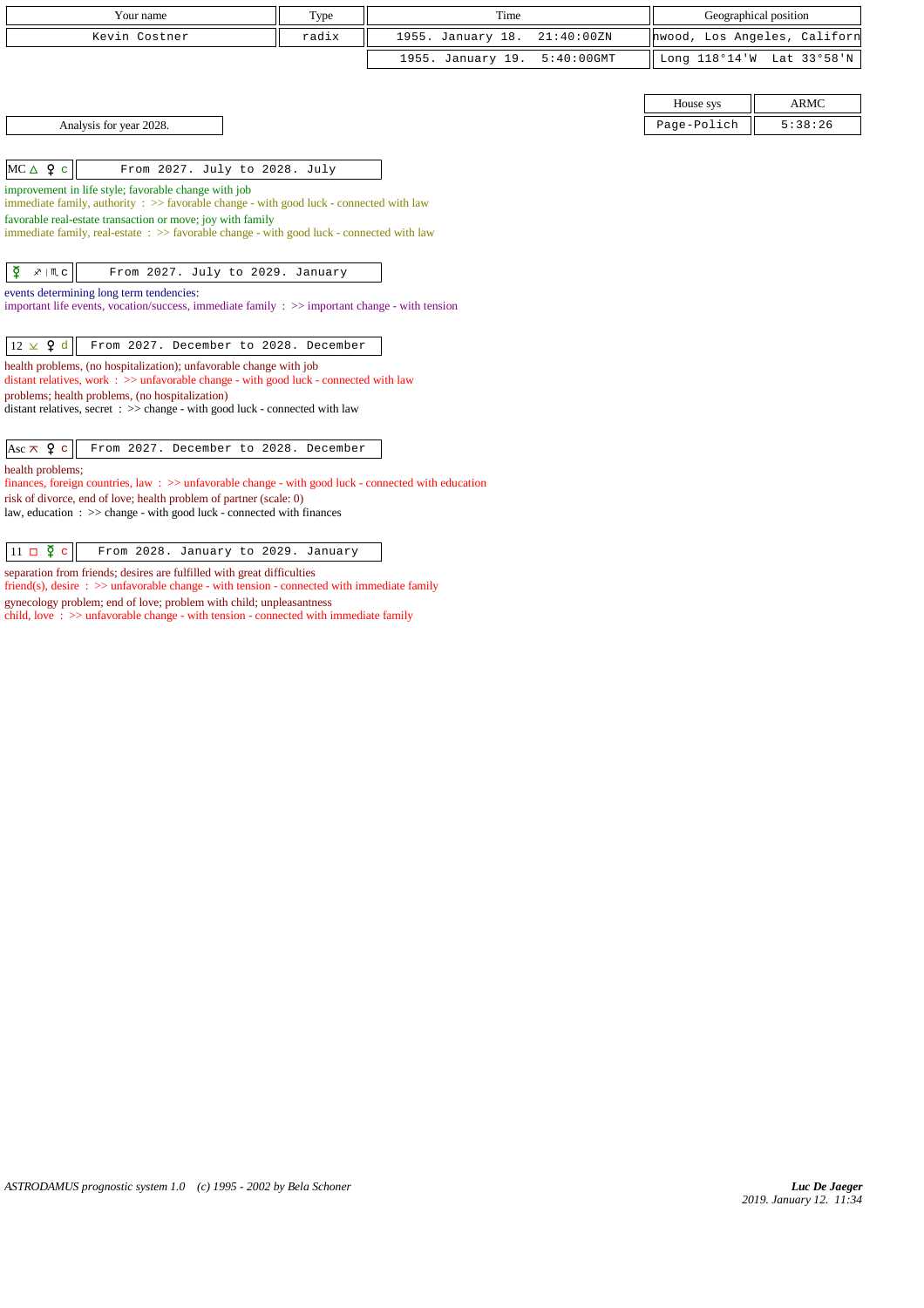| Your name     | Type  | Time                         | Geographical position                 |
|---------------|-------|------------------------------|---------------------------------------|
| Kevin Costner | radix | 1955. January 18. 21:40:00ZN | hwood, Los Angeles, Californ          |
|               |       | 1955. January 19. 5:40:00GMT | $\parallel$ Long 118°14'W Lat 33°58'N |

House sys ARMC Analysis for year 2029. Page-Polich 5:38:26

| $11 \times 9$ d | From 2028. July to 2029. July |
|-----------------|-------------------------------|
|-----------------|-------------------------------|

beginning of love; joy with child; pleasantness

love, child : >> favorable change - with good luck - connected with law

beginning of new friendship; desire(s), pleasantness

desire, friend(s)  $\Rightarrow$  5 avorable change - with good luck - connected with law

| $12 \triangle \n\overline{2}$ c |  |  | From 2028. August to 2029. August |
|---------------------------------|--|--|-----------------------------------|
|---------------------------------|--|--|-----------------------------------|

beginning of secret love (or attempt); resolution of problems

secret, distant relatives :  $\gg$  favorable change - with tension - connected with child favorable change with job or illness

work, illness :  $>$  favorable change - with tension - connected with immediate family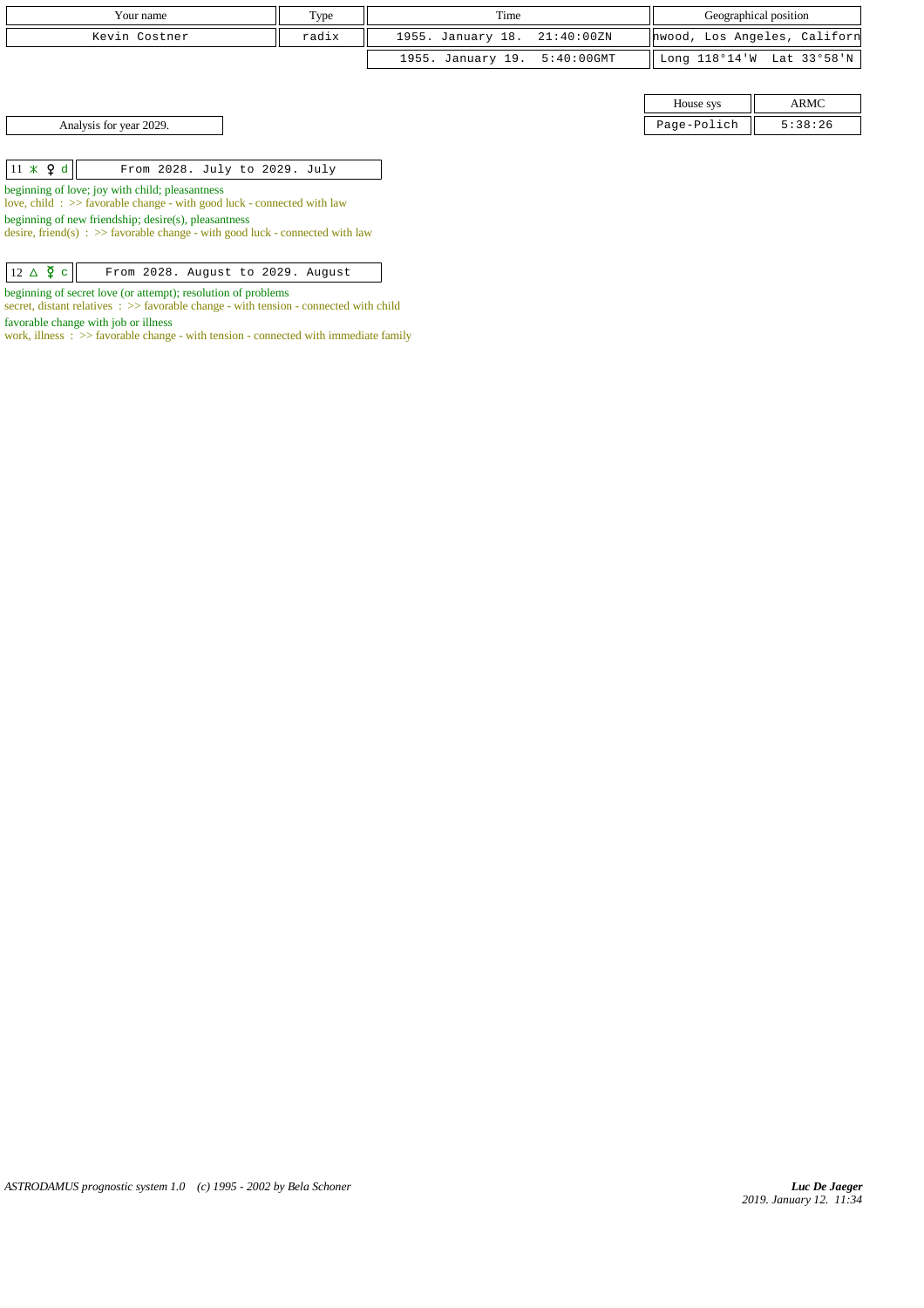| Your name                                                                                                                                                                         |                               | Type  | Time              |               |                              | Geographical position     |
|-----------------------------------------------------------------------------------------------------------------------------------------------------------------------------------|-------------------------------|-------|-------------------|---------------|------------------------------|---------------------------|
|                                                                                                                                                                                   |                               |       |                   |               |                              |                           |
| Kevin Costner                                                                                                                                                                     |                               | radix | 1955. January 18. | 21:40:00 ZN   | hwood, Los Angeles, Californ |                           |
|                                                                                                                                                                                   |                               |       | 1955. January 19. | $5:40:00$ GMT |                              | Long 118°14'W Lat 33°58'N |
|                                                                                                                                                                                   |                               |       |                   |               |                              |                           |
|                                                                                                                                                                                   |                               |       |                   |               | House sys                    | <b>ARMC</b>               |
| Analysis for year 2030.                                                                                                                                                           |                               |       |                   |               | Page-Polich                  | 5:38:26                   |
|                                                                                                                                                                                   |                               |       |                   |               |                              |                           |
| $12 \Box \Phi d$<br>From 2029. November to 2030. November                                                                                                                         |                               |       |                   |               |                              |                           |
| beginning of secret love (or attempt); problems; health problems, (no hospitalization)<br>secret, distant relatives : >> unfavorable change - with tension - connected with child |                               |       |                   |               |                              |                           |
| health problems, (no hospitalization); unfavorable change with job                                                                                                                |                               |       |                   |               |                              |                           |
| work, illness $\Rightarrow$ > $\Rightarrow$ unfavorable change - with tension - connected with immediate family                                                                   |                               |       |                   |               |                              |                           |
|                                                                                                                                                                                   |                               |       |                   |               |                              |                           |
| $11 \times 9$ c<br>From 2029. December to 2030. December                                                                                                                          |                               |       |                   |               |                              |                           |
| separation from friends; desires are fulfilled with great difficulties<br>desire, friend(s) : $\gg$ unfavorable change - with good luck - connected with law                      |                               |       |                   |               |                              |                           |
| gynecology problem; end of love; problem with child; unpleasantness                                                                                                               |                               |       |                   |               |                              |                           |
| love, child : $\gg$ change - with good luck - connected with law                                                                                                                  |                               |       |                   |               |                              |                           |
|                                                                                                                                                                                   |                               |       |                   |               |                              |                           |
| $11 \Delta \n\bm{\zeta}$ d                                                                                                                                                        | From 2030. June to 2031. June |       |                   |               |                              |                           |
| beginning of new friendship; desire(s), pleasantness<br>friend(s), desire $\Rightarrow$ S favorable change - with tension - connected with immediate family                       |                               |       |                   |               |                              |                           |
| beginning of love; joy with child; pleasantness                                                                                                                                   |                               |       |                   |               |                              |                           |
| child, love $\Rightarrow$ Savorable change - with tension - connected with immediate family                                                                                       |                               |       |                   |               |                              |                           |
|                                                                                                                                                                                   |                               |       |                   |               |                              |                           |

 $\begin{array}{|c|c|c|c|}\n\hline \end{array}$  Asc  $\sigma$   $\begin{array}{|c|c|c|}\n\hline\n\end{array}$  From 2030. June to 2031. June

favorable change related to self

finances, foreign countries, law : >> important change - with good luck - connected with education law, education : >> important change - with good luck - connected with finances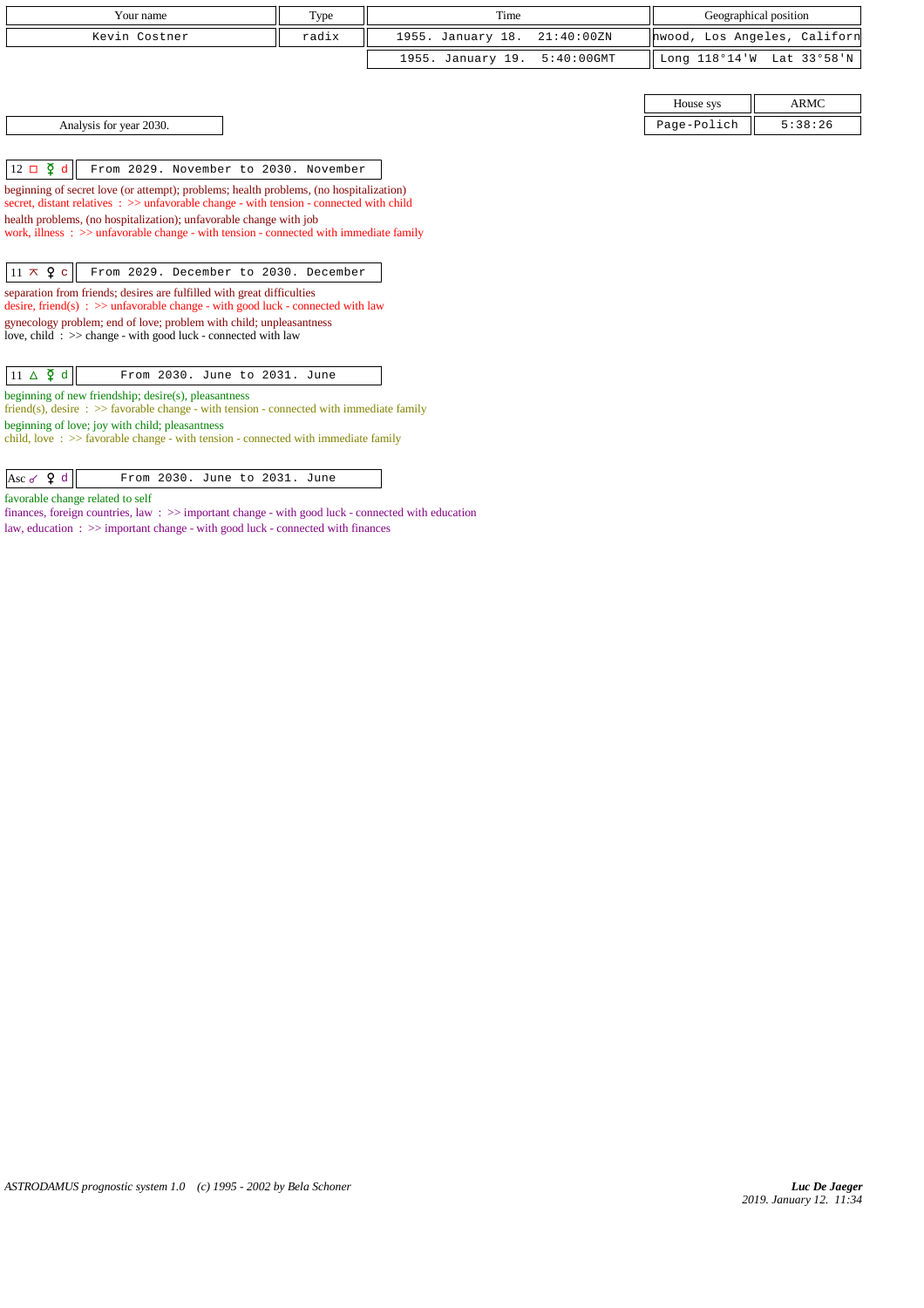| Your name                                                                                                                   | Type  | Time              |               | Geographical position |                              |
|-----------------------------------------------------------------------------------------------------------------------------|-------|-------------------|---------------|-----------------------|------------------------------|
| Kevin Costner                                                                                                               | radix | 1955. January 18. | 21:40:00ZN    |                       | hwood, Los Angeles, Californ |
|                                                                                                                             |       | 1955. January 19. | $5:40:00$ GMT |                       | Long 118°14'W Lat 33°58'N    |
|                                                                                                                             |       |                   |               |                       |                              |
|                                                                                                                             |       |                   |               | House sys             | ARMC                         |
| Analysis for year 2031.                                                                                                     |       |                   |               | Page-Polich           | 5:38:26                      |
|                                                                                                                             |       |                   |               |                       |                              |
| $12 \times 9$ c<br>From 2030. July to 2031. July                                                                            |       |                   |               |                       |                              |
| favorable change with job or illness<br>distant relatives, work : >> important change - with good luck - connected with law |       |                   |               |                       |                              |
| distant relatives, secret $\Rightarrow$ important change - with good luck - connected with law                              |       |                   |               |                       |                              |
|                                                                                                                             |       |                   |               |                       |                              |
| ୁଟ<br>$\gamma \times d$<br>From 2030. May to 2031. November                                                                 |       |                   |               |                       |                              |
| events determining long term tendencies:                                                                                    |       |                   |               |                       |                              |

important life events, vocation/success, immediate family : >> important change - with tension

 $MC \Box$   $Q$  d From 2030. November to 2031. November

(public) assault affecting life style; end of job; illness of parents

immediate family, authority : >> unfavorable change - with good luck - connected with law unfavorable real-estate transaction or move; losses; problem with family

immediate family, real-estate : >> unfavorable change - with good luck - connected with law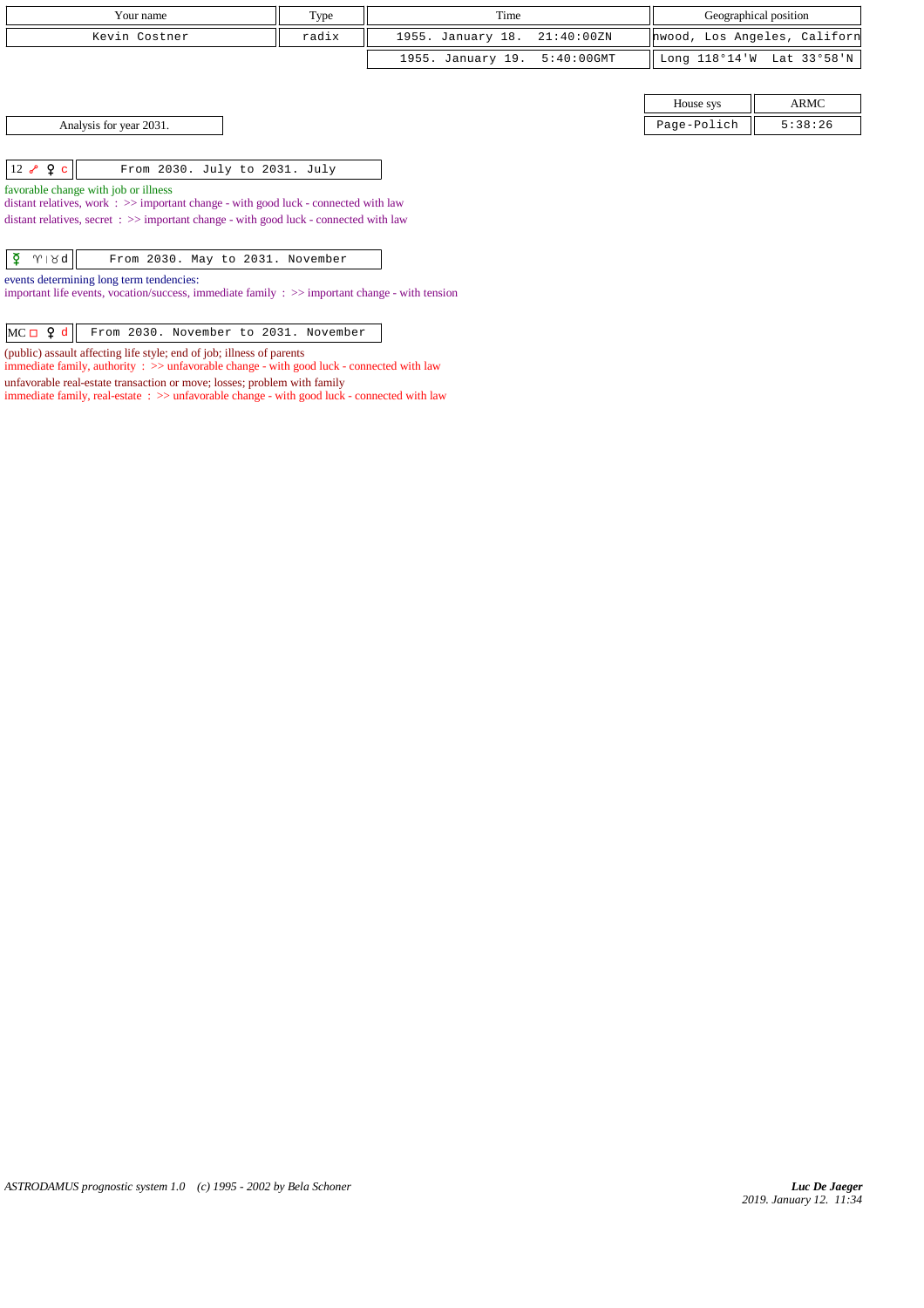| Your name                                                                                                                                                                                       | Type  | Time              |               |                              | Geographical position     |
|-------------------------------------------------------------------------------------------------------------------------------------------------------------------------------------------------|-------|-------------------|---------------|------------------------------|---------------------------|
| Kevin Costner                                                                                                                                                                                   | radix | 1955. January 18. | 21:40:00ZN    | hwood, Los Angeles, Californ |                           |
|                                                                                                                                                                                                 |       | 1955. January 19. | $5:40:00$ GMT |                              | Long 118°14'W Lat 33°58'N |
|                                                                                                                                                                                                 |       |                   |               |                              |                           |
|                                                                                                                                                                                                 |       |                   |               | House sys                    | ARMC                      |
| Analysis for year 2032.                                                                                                                                                                         |       |                   |               | Page-Polich                  | 5:38:26                   |
|                                                                                                                                                                                                 |       |                   |               |                              |                           |
| $2 \triangle D c$<br>From 2032. February to 2033. August                                                                                                                                        |       |                   |               |                              |                           |
| improvement of financial situation<br>$finances : \gg$ favorable change - repeatedly - connected with travel                                                                                    |       |                   |               |                              |                           |
| (if existed) end of risk of divorce; improvement of partner's financial situation<br>The case are accepted abilitated to be a Community whose cases are accepted by a community of the control. |       |                   |               |                              |                           |

illness, sex/rarely childbirth : >> favorable change - repeatedly - connected with travel

| $\overline{Asc \times \overline{Q} d}$ |  |  | From 2032. June to 2033. June |  |  |
|----------------------------------------|--|--|-------------------------------|--|--|

favorable change with marriage or partnership

love, publicity : >> favorable change - with tension - connected with immediate family

favorable change related to self

important life events, vocation/success, immediate family : >> favorable change - with tension - connected with child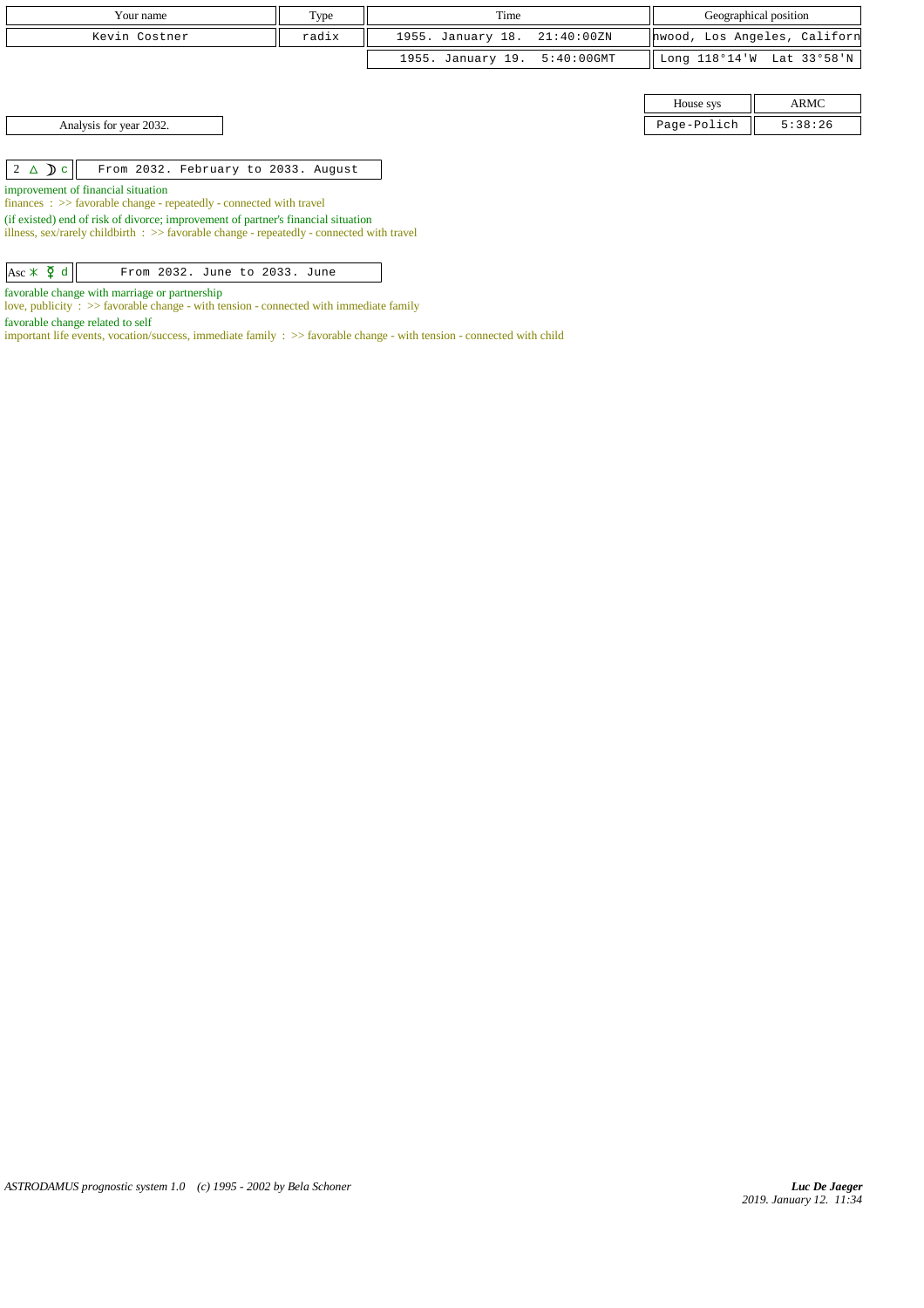| Your name                                                                |                                                                                                                                                                                                        | Type  | Time              |               |                              | Geographical position     |
|--------------------------------------------------------------------------|--------------------------------------------------------------------------------------------------------------------------------------------------------------------------------------------------------|-------|-------------------|---------------|------------------------------|---------------------------|
|                                                                          | Kevin Costner                                                                                                                                                                                          | radix | 1955. January 18. | 21:40:00 ZN   | hwood, Los Angeles, Californ |                           |
|                                                                          |                                                                                                                                                                                                        |       | 1955. January 19. | $5:40:00$ GMT |                              | Long 118°14'W Lat 33°58'N |
|                                                                          |                                                                                                                                                                                                        |       |                   |               |                              |                           |
|                                                                          |                                                                                                                                                                                                        |       |                   |               | House sys                    | <b>ARMC</b>               |
|                                                                          | Analysis for year 2033.                                                                                                                                                                                |       |                   |               | Page-Polich                  | 5:38:26                   |
|                                                                          |                                                                                                                                                                                                        |       |                   |               |                              |                           |
| ¥<br>$m + d$                                                             | From 2032. April to 2033. October                                                                                                                                                                      |       |                   |               |                              |                           |
|                                                                          | events determining long term tendencies:                                                                                                                                                               |       |                   |               |                              |                           |
|                                                                          | finances, foreign countries, law $\Rightarrow$ important change - with good luck                                                                                                                       |       |                   |               |                              |                           |
|                                                                          |                                                                                                                                                                                                        |       |                   |               |                              |                           |
| $3 \Box$ $c$                                                             | From 2032. June to 2033. December                                                                                                                                                                      |       |                   |               |                              |                           |
|                                                                          | problem with sibling; unfavorable travel; poor school test result; unfavorable communication<br>travel, immediate family $\Rightarrow$ unfavorable change - repeatedly - connected with administration |       |                   |               |                              |                           |
|                                                                          | problem with law; unfavorable foreign travel; poor school test results                                                                                                                                 |       |                   |               |                              |                           |
|                                                                          | foreign countries, law : >> unfavorable change - repeatedly - connected with travel                                                                                                                    |       |                   |               |                              |                           |
|                                                                          |                                                                                                                                                                                                        |       |                   |               |                              |                           |
| $MC \times \xi$ d                                                        | From 2032. November to 2033. November                                                                                                                                                                  |       |                   |               |                              |                           |
|                                                                          | (public) assault affecting life style; end of job; illness of parents<br>immediate family, vocation/success: >> unfavorable change - with tension - connected with child                               |       |                   |               |                              |                           |
| unfavorable real-estate transaction or move; losses; problem with family |                                                                                                                                                                                                        |       |                   |               |                              |                           |
|                                                                          | immediate family, real-estate : >> change - with tension - connected with child                                                                                                                        |       |                   |               |                              |                           |
|                                                                          |                                                                                                                                                                                                        |       |                   |               |                              |                           |

foreign travel; favorable law procedure

law, foreign countries : >> favorable change - with good luck - connected with finances joy with sibling; domestic travel or examination; favorable communication education, travel:  $\gg$  favorable change - with good luck - connected with law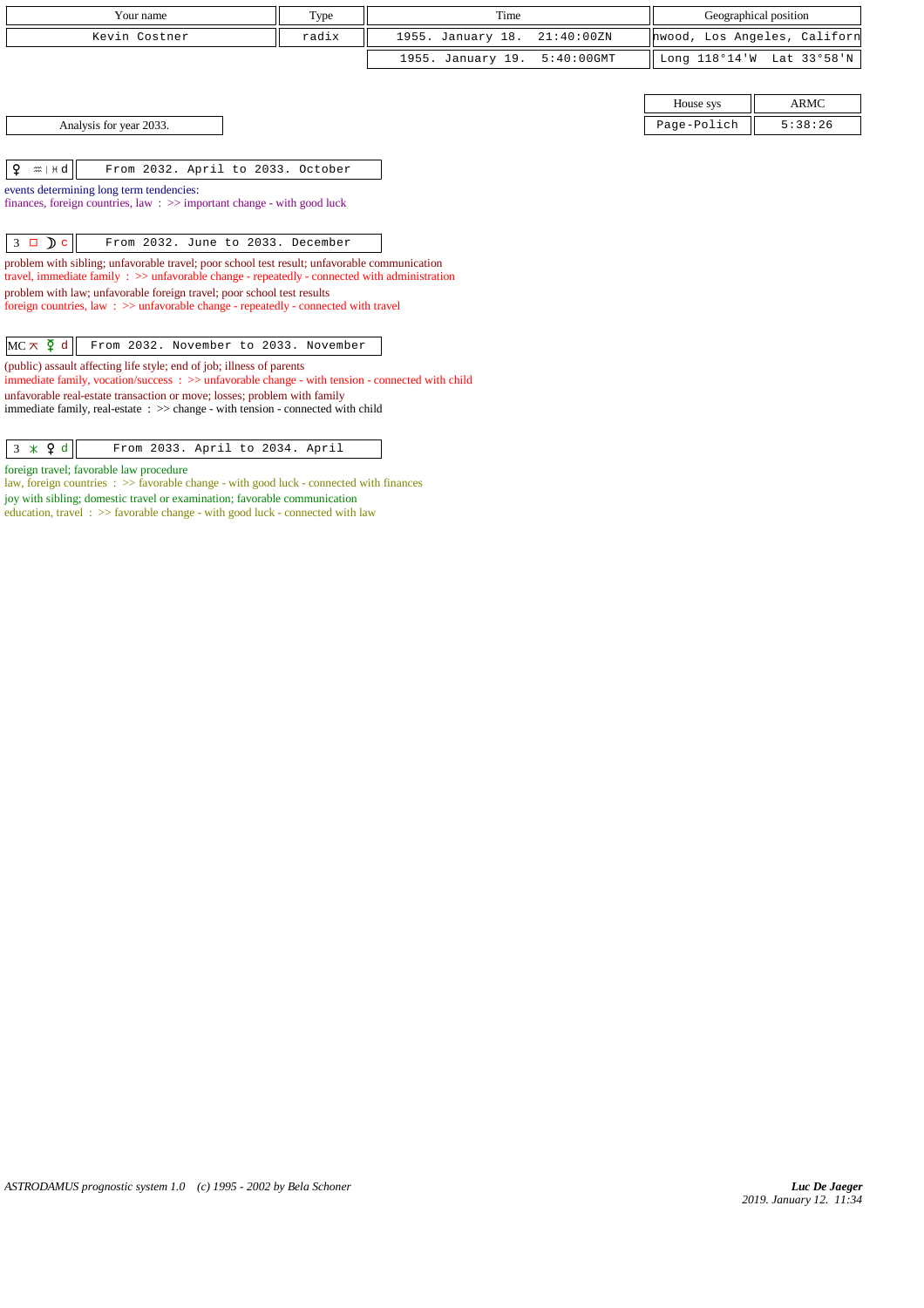| Your name                                                                                                                                                                                                                                                                                                                                                                                    | Type  | Time              |               |                              | Geographical position     |  |  |
|----------------------------------------------------------------------------------------------------------------------------------------------------------------------------------------------------------------------------------------------------------------------------------------------------------------------------------------------------------------------------------------------|-------|-------------------|---------------|------------------------------|---------------------------|--|--|
| Kevin Costner                                                                                                                                                                                                                                                                                                                                                                                | radix | 1955. January 18. | 21:40:00 ZN   | hwood, Los Angeles, Californ |                           |  |  |
|                                                                                                                                                                                                                                                                                                                                                                                              |       | 1955. January 19. | $5:40:00$ GMT |                              | Long 118°14'W Lat 33°58'N |  |  |
|                                                                                                                                                                                                                                                                                                                                                                                              |       |                   |               |                              |                           |  |  |
|                                                                                                                                                                                                                                                                                                                                                                                              |       |                   |               | House sys                    | <b>ARMC</b>               |  |  |
| Analysis for year 2034.                                                                                                                                                                                                                                                                                                                                                                      |       |                   |               | Page-Polich                  | 5:38:26                   |  |  |
|                                                                                                                                                                                                                                                                                                                                                                                              |       |                   |               |                              |                           |  |  |
| $2 \times 9d$<br>From 2033. August to 2034. August                                                                                                                                                                                                                                                                                                                                           |       |                   |               |                              |                           |  |  |
| end of love, divorce;<br>sex/rarely childbirth, illness: >> unfavorable change - with good luck - connected with law<br>financial decline, incidental expenses<br>finances : $\gg$ change - with good luck - connected with law                                                                                                                                                              |       |                   |               |                              |                           |  |  |
| $2 \triangle \sigma$ c<br>From 2033. October to 2034. October<br>improvement of financial situation<br>finances : $\gg$ favorable change - with dynamics - connected with sex/rarely childbirth<br>(if existed) end of risk of divorce; improvement of partner's financial situation<br>$sex/rarely childbirth$ , illness : $>>$ favorable change - with dynamics - connected with principal |       |                   |               |                              |                           |  |  |
| ち<br>From 2033. November to 2035. May<br>$m + \delta$ $c$<br>events determining long term tendencies:<br>love, child, work, illness : >> important change - with obstacles                                                                                                                                                                                                                   |       |                   |               |                              |                           |  |  |
| $3 \times 0$ c<br>From 2034. February to 2035. February                                                                                                                                                                                                                                                                                                                                      |       |                   |               |                              |                           |  |  |

problem with sibling; unfavorable travel; poor school test result; unfavorable communication education, immediate family : >> change - with dynamics - connected with accident/damage

problem with law; unfavorable foreign travel; poor school test results authority, law : >> change - with dynamics - connected with accident/damage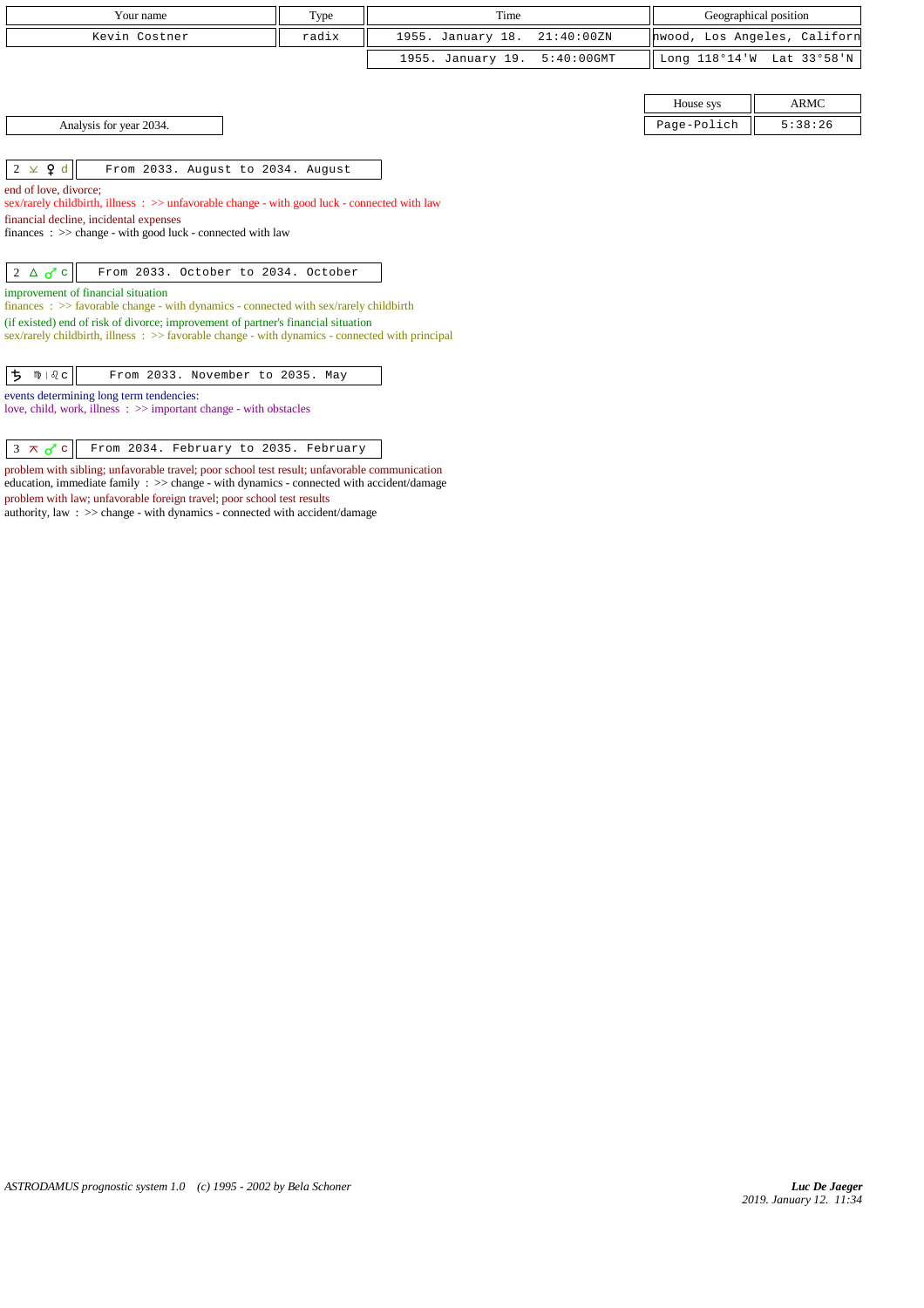| Your name                                                                                                                                      | Type  | Time              |               | Geographical position |                              |  |
|------------------------------------------------------------------------------------------------------------------------------------------------|-------|-------------------|---------------|-----------------------|------------------------------|--|
| Kevin Costner                                                                                                                                  | radix | 1955. January 18. | 21:40:00ZN    |                       | hwood, Los Angeles, Californ |  |
|                                                                                                                                                |       | 1955. January 19. | $5:40:00$ GMT |                       | Long 118°14'W Lat 33°58'N    |  |
|                                                                                                                                                |       |                   |               |                       |                              |  |
|                                                                                                                                                |       |                   |               | House sys             | ARMC                         |  |
| Analysis for year 2035.                                                                                                                        |       |                   |               | Page-Polich           | 5:38:26                      |  |
|                                                                                                                                                |       |                   |               |                       |                              |  |
| $MC \triangle D c$<br>From 2034. November to 2036. May                                                                                         |       |                   |               |                       |                              |  |
| improvement in life style; favorable change with job<br>immediate family, authority : >> favorable change - repeatedly - connected with travel |       |                   |               |                       |                              |  |
| favorable real-estate transaction or move; joy with family                                                                                     |       |                   |               |                       |                              |  |

immediate family, real-estate : >> favorable change - repeatedly - connected with travel

joy with sibling; domestic travel or examination; favorable communication immediate family, communication : >> important change - with tension - connected with child

foreign countries, law : >> important change - with tension - connected with immediate family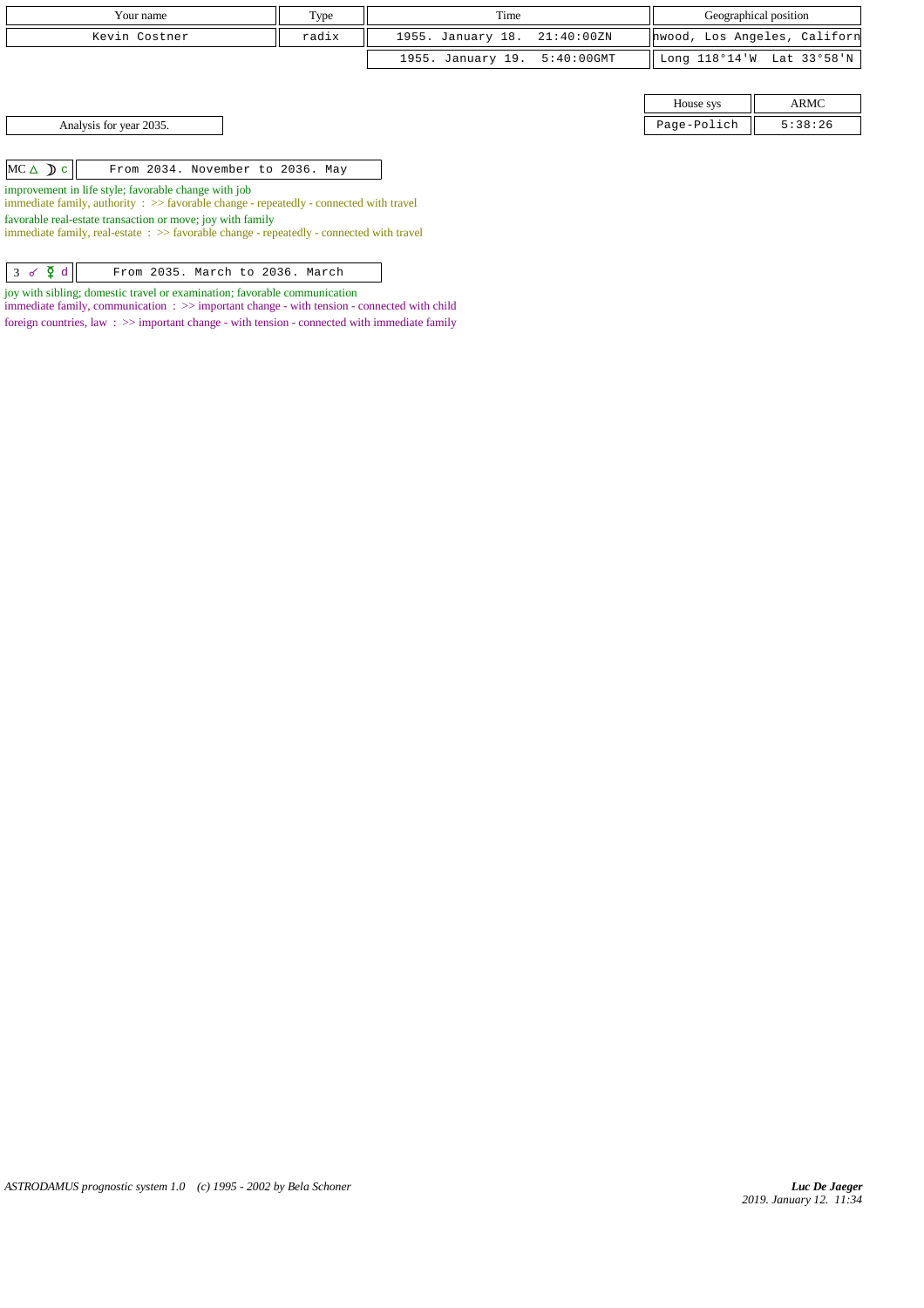| Your name     | Type  | Time                         | Geographical position                       |  |  |
|---------------|-------|------------------------------|---------------------------------------------|--|--|
| Kevin Costner | radix | 1955. January 18. 21:40:00ZN | hwood, Los Angeles, Californ                |  |  |
|               |       | 1955. January 19. 5:40:00GMT | Long $118^{\circ}14'W$ Lat $33^{\circ}58'W$ |  |  |
|               |       |                              |                                             |  |  |

Analysis for year 2036. Page-Polich 5:38:26

 $\begin{vmatrix} \text{Asc}\,\boldsymbol{\overline{\wedge}}\, & \text{D}\text{c} \end{vmatrix}$  From 2035. April to 2036. October

health problems;

desire, friend(s), immediate family, education : >> unfavorable change - repeatedly - connected with travel

risk of divorce, end of love; health problem of partner (scale: 1) education, partner/spouse  $\, : \, >>$  change - repeatedly - connected with travel

 $\begin{array}{|c|c|c|c|c|}\n\hline\n2 & \times & \mathfrak{F} & \mathfrak{d} & \hline\n\end{array}$  From 2035. July to 2036. July

end of love, divorce;

sex/rarely childbirth, illness : >> unfavorable change - with tension - connected with immediate family

financial decline, incidental expenses

finances : >> change - with tension - connected with immediate family

 $\begin{array}{|c|c|c|c|c|}\n\hline\n 12 & \sigma & \texttt{5} \text{ d}\n\end{array}$  From 2036. January to 2037. May

beginning of secret love (or attempt); resolution of problems

death/divorce, accident/damage : >> important change - with obstacles - connected with love illness, work : >> important change - with obstacles - connected with death/divorce

House sys **ARMC**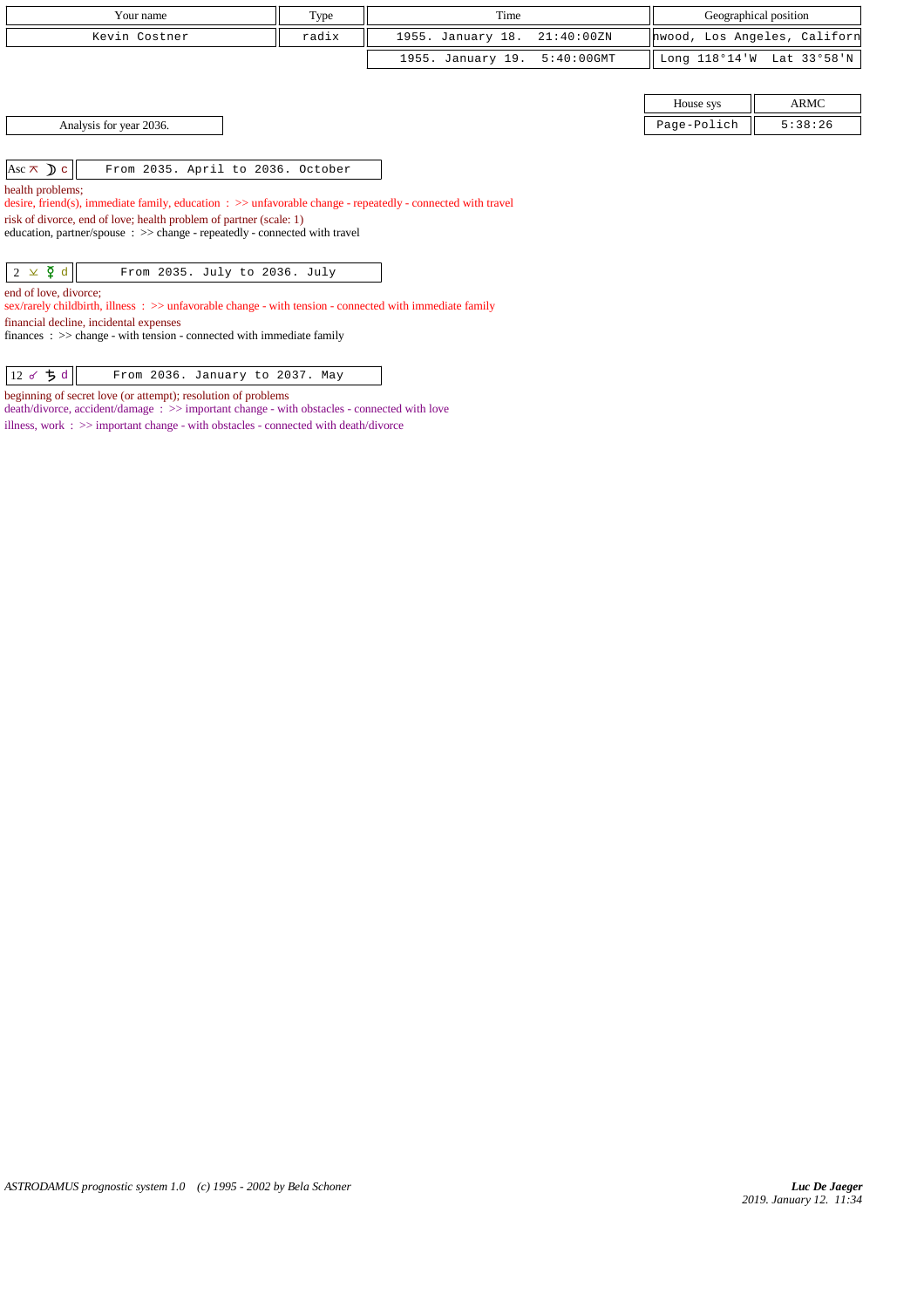| Your name                                                                                                                                                                                                                                                                                                                                                                                                                                                                                                                                                                                                                                                                                                                        | Type | Time                               | Geographical position |                              |  |  |
|----------------------------------------------------------------------------------------------------------------------------------------------------------------------------------------------------------------------------------------------------------------------------------------------------------------------------------------------------------------------------------------------------------------------------------------------------------------------------------------------------------------------------------------------------------------------------------------------------------------------------------------------------------------------------------------------------------------------------------|------|------------------------------------|-----------------------|------------------------------|--|--|
| radix<br>Kevin Costner                                                                                                                                                                                                                                                                                                                                                                                                                                                                                                                                                                                                                                                                                                           |      | 1955. January 18.<br>21:40:00ZN    |                       | hwood, Los Angeles, Californ |  |  |
|                                                                                                                                                                                                                                                                                                                                                                                                                                                                                                                                                                                                                                                                                                                                  |      | 1955. January 19.<br>$5:40:00$ GMT | Long $118°14'$ W      | Lat 33°58'N                  |  |  |
|                                                                                                                                                                                                                                                                                                                                                                                                                                                                                                                                                                                                                                                                                                                                  |      |                                    |                       |                              |  |  |
|                                                                                                                                                                                                                                                                                                                                                                                                                                                                                                                                                                                                                                                                                                                                  |      |                                    | House sys             | ARMC                         |  |  |
| Analysis for year 2037.                                                                                                                                                                                                                                                                                                                                                                                                                                                                                                                                                                                                                                                                                                          |      |                                    | Page-Polich           | 5:38:26                      |  |  |
| $MC$ o' $\sigma$ <sup>'</sup> c<br>From 2036. July to 2037. July<br>improvement in life style; favorable change with job<br>principal, authority : >> important change - with dynamics - connected with accident/damage<br>$accident/damage$ , $surgery : >> important change - with dynamics - connected with principal$<br>$11 \times 5d$<br>From 2036. August to 2037. December<br>gynecology problem; end of love; problem with child; unpleasantness<br>sex/rarely childbirth, love: $\gg$ unfavorable change - with obstacles - connected with death/divorce<br>separation from friends; desires are fulfilled with great difficulties<br>desire, friend(s) : $\gg$ change - with obstacles - connected with death/divorce |      |                                    |                       |                              |  |  |

Asc  $\Box$   $\sigma$ <sup>7</sup> c From 2036. December to 2037. December

health problems; risk of accident or surgery, death/separation/divorce in immediate environment: (scale: 4)

immediate family, education, accident/damage, surgery, death/divorce : >> important change - with dynamics - connected with sex/rarely childbirth

risk of divorce, end of love; health problem of partner (scale: 4)

sex/rarely childbirth, love :  $\gg$  important change - with dynamics - connected with accident/damage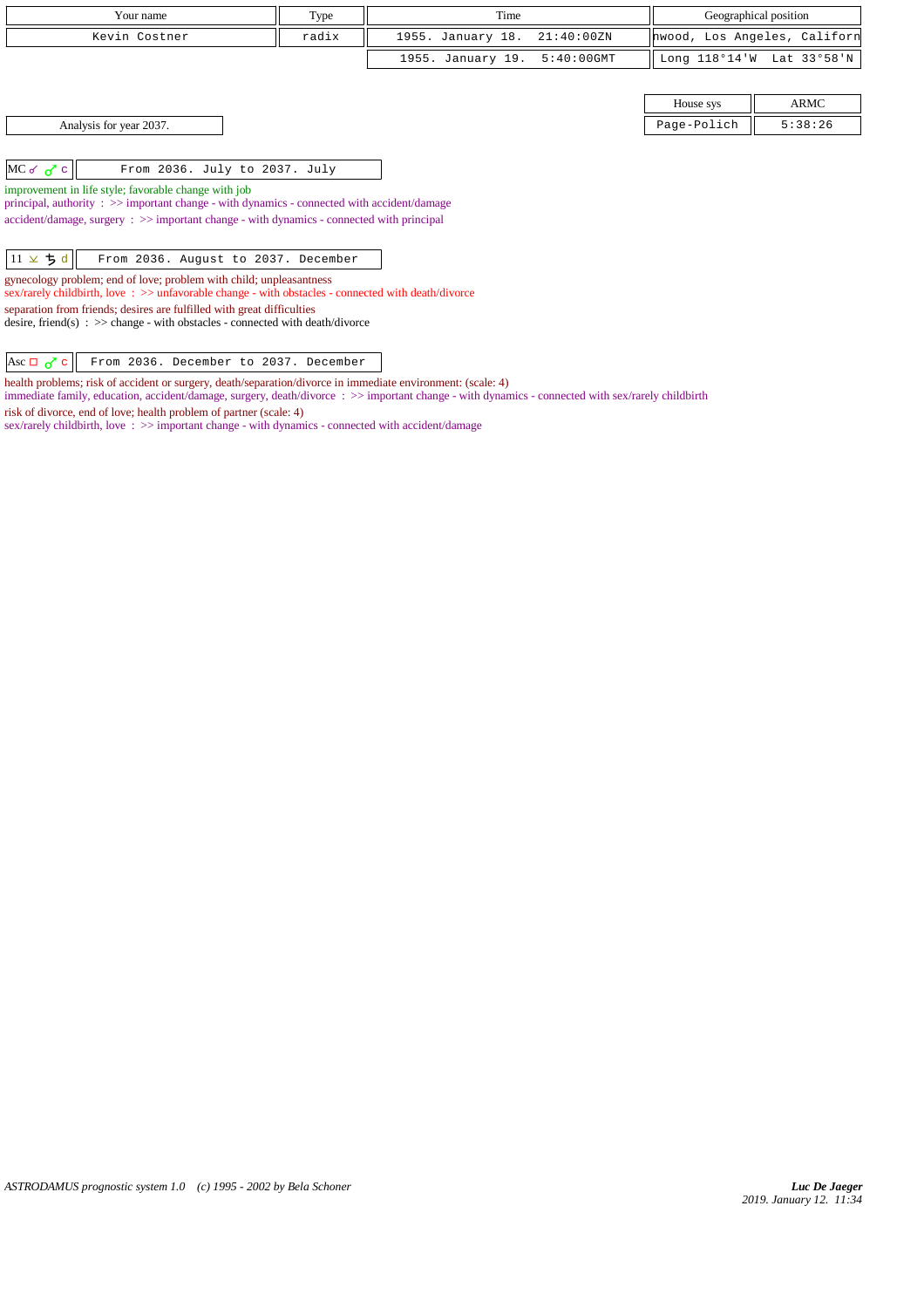| Your name     | Type  | Time                         | Geographical position        |  |
|---------------|-------|------------------------------|------------------------------|--|
| Kevin Costner | radix | 1955. January 18. 21:40:00ZN | hwood, Los Angeles, Californ |  |
|               |       | 1955. January 19. 5:40:00GMT | Long 118°14'W Lat 33°58'N    |  |
|               |       |                              |                              |  |

House sys  $\parallel$  ARMC Analysis for year 2038. Page-Polich 5:38:26

| $11 \times D c$ |  |  | From 2037. April to 2038. October |  |
|-----------------|--|--|-----------------------------------|--|
|                 |  |  |                                   |  |

separation from friends; desires are fulfilled with great difficulties desire, friend(s) : >> unfavorable change - repeatedly - connected with travel gynecology problem; end of love; problem with child; unpleasantness

child, luck  $\therefore$  >> change - repeatedly - connected with travel

 $\boxed{12 \; \mathcal{E} \; \mathcal{D} \; \mathbf{c}}$  From 2037. November to 2039. May

favorable change with job or illness

illness, work : >> important change - repeatedly - connected with travel distant relatives, secret : >> important change - repeatedly - connected with travel

 $\begin{vmatrix} 2 & \sqrt{\theta} & \cos \theta \\ 0 & \cos \theta & \sin \theta \end{vmatrix}$  From 2038. February to 2039. August

(if existed) end of risk of divorce; improvement of partner's financial situation

illness, sex/rarely childbirth : >> important change - with positive final result - connected with vocation/success

finances : >> important change - with positive final result - connected with vocation/success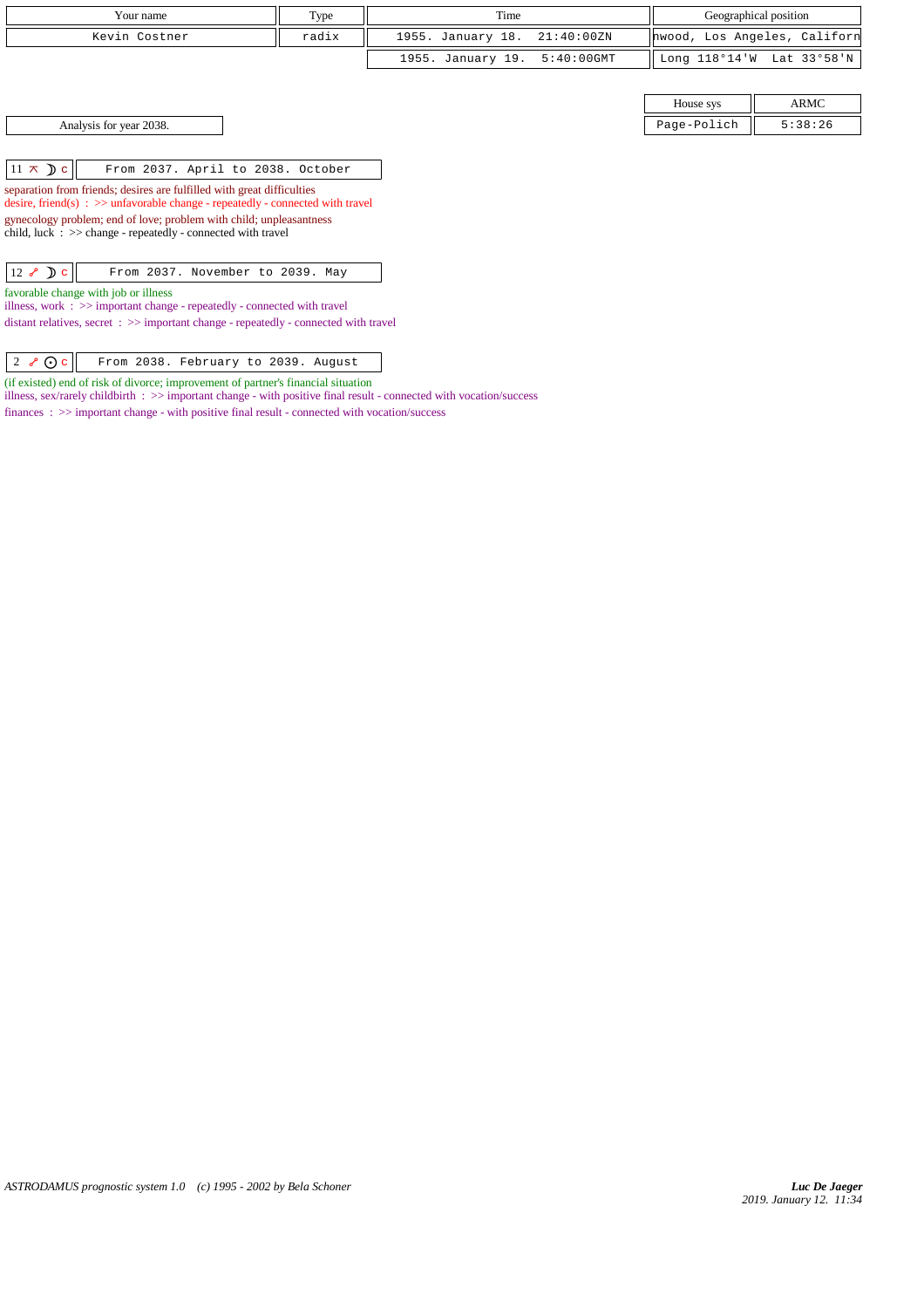| Your name                                                                                                                                                                         | Type                                                                   | Time                               | Geographical position |                              |  |  |  |  |
|-----------------------------------------------------------------------------------------------------------------------------------------------------------------------------------|------------------------------------------------------------------------|------------------------------------|-----------------------|------------------------------|--|--|--|--|
| Kevin Costner                                                                                                                                                                     | radix                                                                  | 1955. January 18.<br>21:40:00ZN    |                       | hwood, Los Angeles, Californ |  |  |  |  |
|                                                                                                                                                                                   |                                                                        | 1955. January 19.<br>$5:40:00$ GMT |                       | Long 118°14'W Lat 33°58'N    |  |  |  |  |
|                                                                                                                                                                                   |                                                                        |                                    |                       |                              |  |  |  |  |
|                                                                                                                                                                                   |                                                                        |                                    | House sys             | <b>ARMC</b>                  |  |  |  |  |
| Analysis for year 2039.                                                                                                                                                           |                                                                        |                                    | Page-Polich           | 5:38:26                      |  |  |  |  |
|                                                                                                                                                                                   |                                                                        |                                    |                       |                              |  |  |  |  |
| $2 \Box \Psi c$<br>From 2038. June to 2039. October                                                                                                                               |                                                                        |                                    |                       |                              |  |  |  |  |
| financial decline, incidental expenses                                                                                                                                            |                                                                        |                                    |                       |                              |  |  |  |  |
| $finances: >> unfavorable change - with irregularity - connected with partner/spouse$<br>end of love, divorce; risk of accident or surgery in immediate environment: (scale: 3)   |                                                                        |                                    |                       |                              |  |  |  |  |
| death/divorce, sex/rarely childbirth : >> unfavorable change - with irregularity - connected with partner/spouse                                                                  |                                                                        |                                    |                       |                              |  |  |  |  |
|                                                                                                                                                                                   |                                                                        |                                    |                       |                              |  |  |  |  |
| $Asc \times 5d$<br>From 2038. August to 2039. December                                                                                                                            |                                                                        |                                    |                       |                              |  |  |  |  |
| risk of divorce, end of love; health problem of partner (scale: 5)<br>sex/rarely childbirth, love: >> unfavorable change - with obstacles - connected with illness                |                                                                        |                                    |                       |                              |  |  |  |  |
| health problems; risk of accident or surgery, death/separation/divorce in immediate environment: (scale: 5)                                                                       |                                                                        |                                    |                       |                              |  |  |  |  |
| love, child, work, illness : >> change - with obstacles - connected with death/divorce                                                                                            |                                                                        |                                    |                       |                              |  |  |  |  |
| $3 \times 0c$<br>From 2038. June to 2039. December                                                                                                                                |                                                                        |                                    |                       |                              |  |  |  |  |
| problem with sibling; unfavorable travel; poor school test result; unfavorable communication                                                                                      |                                                                        |                                    |                       |                              |  |  |  |  |
| immediate family, administration $\Rightarrow$ > important change - with positive final result - connected with vocation/success                                                  |                                                                        |                                    |                       |                              |  |  |  |  |
| problem with law; unfavorable foreign travel; poor school test results<br>distant relatives, authority : >> change - with positive final result - connected with vocation/success |                                                                        |                                    |                       |                              |  |  |  |  |
|                                                                                                                                                                                   |                                                                        |                                    |                       |                              |  |  |  |  |
| $81$ wc<br>From 2038. August to 2040. February                                                                                                                                    |                                                                        |                                    |                       |                              |  |  |  |  |
| events determining long term tendencies:<br>real-estate, immediate family, partner/spouse, external environment : >> important change - with great luck                           |                                                                        |                                    |                       |                              |  |  |  |  |
|                                                                                                                                                                                   |                                                                        |                                    |                       |                              |  |  |  |  |
| $3 * \Psi c$<br>From 2038. October to 2040. February                                                                                                                              |                                                                        |                                    |                       |                              |  |  |  |  |
| foreign travel; favorable law procedure                                                                                                                                           |                                                                        |                                    |                       |                              |  |  |  |  |
| law, authority : >> favorable change - with irregularity - connected with partner/spouse<br>joy with sibling; domestic travel or examination; favorable communication             |                                                                        |                                    |                       |                              |  |  |  |  |
| communication, travel $\Rightarrow$ Savorable change - with irregularity - connected with partner/spouse                                                                          |                                                                        |                                    |                       |                              |  |  |  |  |
|                                                                                                                                                                                   |                                                                        |                                    |                       |                              |  |  |  |  |
| $11 \times \sigma$ c<br>From 2038. November to 2039. November                                                                                                                     |                                                                        |                                    |                       |                              |  |  |  |  |
| gynecology problem; end of love; problem with child; unpleasantness<br>sex/rarely childbirth, love: >> change - with dynamics - connected with accident/damage                    |                                                                        |                                    |                       |                              |  |  |  |  |
|                                                                                                                                                                                   | separation from friends; desires are fulfilled with great difficulties |                                    |                       |                              |  |  |  |  |
| desire, friend(s) : $\gg$ change - with dynamics - connected with accident/damage                                                                                                 |                                                                        |                                    |                       |                              |  |  |  |  |
| MC X 5 d                                                                                                                                                                          |                                                                        |                                    |                       |                              |  |  |  |  |
| From 2039. January to 2040. May                                                                                                                                                   |                                                                        |                                    |                       |                              |  |  |  |  |
| favorable real-estate transaction or move; joy with family<br>real-estate, immediate family $\Rightarrow$ favorable change - with obstacles - connected with illness              |                                                                        |                                    |                       |                              |  |  |  |  |
| improvement in life style; favorable change with job<br>vocation/success, influential $\Rightarrow$ Savorable change - with obstacles - connected with illness                    |                                                                        |                                    |                       |                              |  |  |  |  |
|                                                                                                                                                                                   |                                                                        |                                    |                       |                              |  |  |  |  |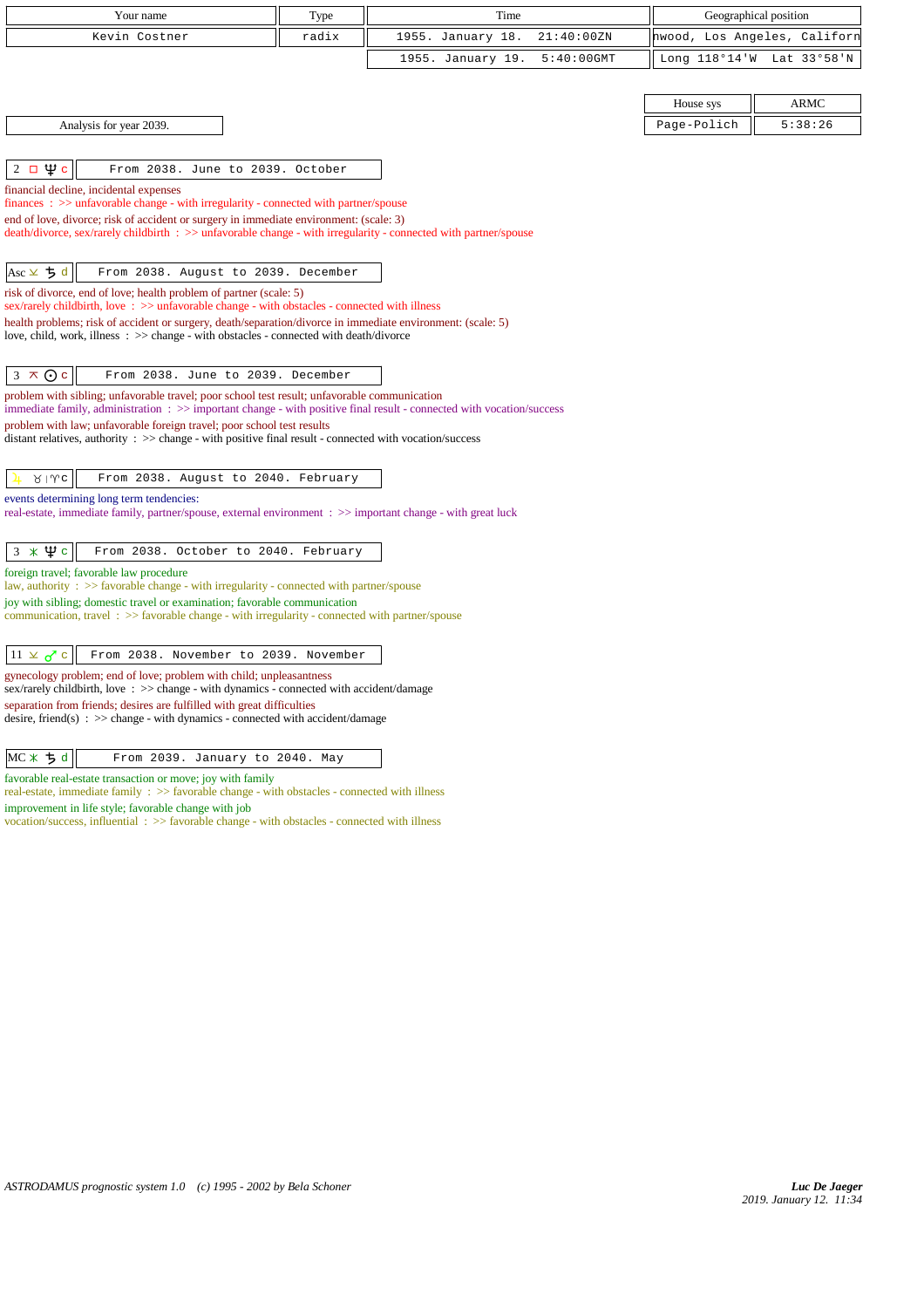| Your name                                                                                                                           | Type  | Time              |               | Geographical position |                              |  |  |
|-------------------------------------------------------------------------------------------------------------------------------------|-------|-------------------|---------------|-----------------------|------------------------------|--|--|
| Kevin Costner                                                                                                                       | radix | 1955. January 18. | 21:40:00 ZN   |                       | hwood, Los Angeles, Californ |  |  |
|                                                                                                                                     |       | 1955. January 19. | $5:40:00$ GMT |                       | Long 118°14'W Lat 33°58'N    |  |  |
|                                                                                                                                     |       |                   |               |                       |                              |  |  |
|                                                                                                                                     |       |                   |               | House sys             | <b>ARMC</b>                  |  |  |
| Analysis for year 2040.                                                                                                             |       |                   |               | Page-Polich           | 5:38:26                      |  |  |
|                                                                                                                                     |       |                   |               |                       |                              |  |  |
| $12 \times \sigma$ c<br>From 2039. July to 2040. July                                                                               |       |                   |               |                       |                              |  |  |
| favorable change with job or illness<br>illness, work : $>$ favorable change - with dynamics - connected with sex/rarely childbirth |       |                   |               |                       |                              |  |  |
| beginning of secret love (or attempt); resolution of problems                                                                       |       |                   |               |                       |                              |  |  |
| isolation, secret : $\gg$ favorable change - with dynamics - connected with sex/rarely childbirth                                   |       |                   |               |                       |                              |  |  |
|                                                                                                                                     |       |                   |               |                       |                              |  |  |
| ზ<br>$8   \gamma c  $<br>From 2039. September to 2041. March                                                                        |       |                   |               |                       |                              |  |  |
| events determining long term tendencies:<br>work, illness, desire, friend(s) : $\gg$ important change - unexpectedly                |       |                   |               |                       |                              |  |  |
|                                                                                                                                     |       |                   |               |                       |                              |  |  |

 $\boxed{\mathbf{D} \mathbb{m}$  |  $\mathbb{H} \mathbf{d}}$  | From 2039. August to 2041. August

events determining long term tendencies:

desire, friend(s), immediate family, education : >> important change - repeatedly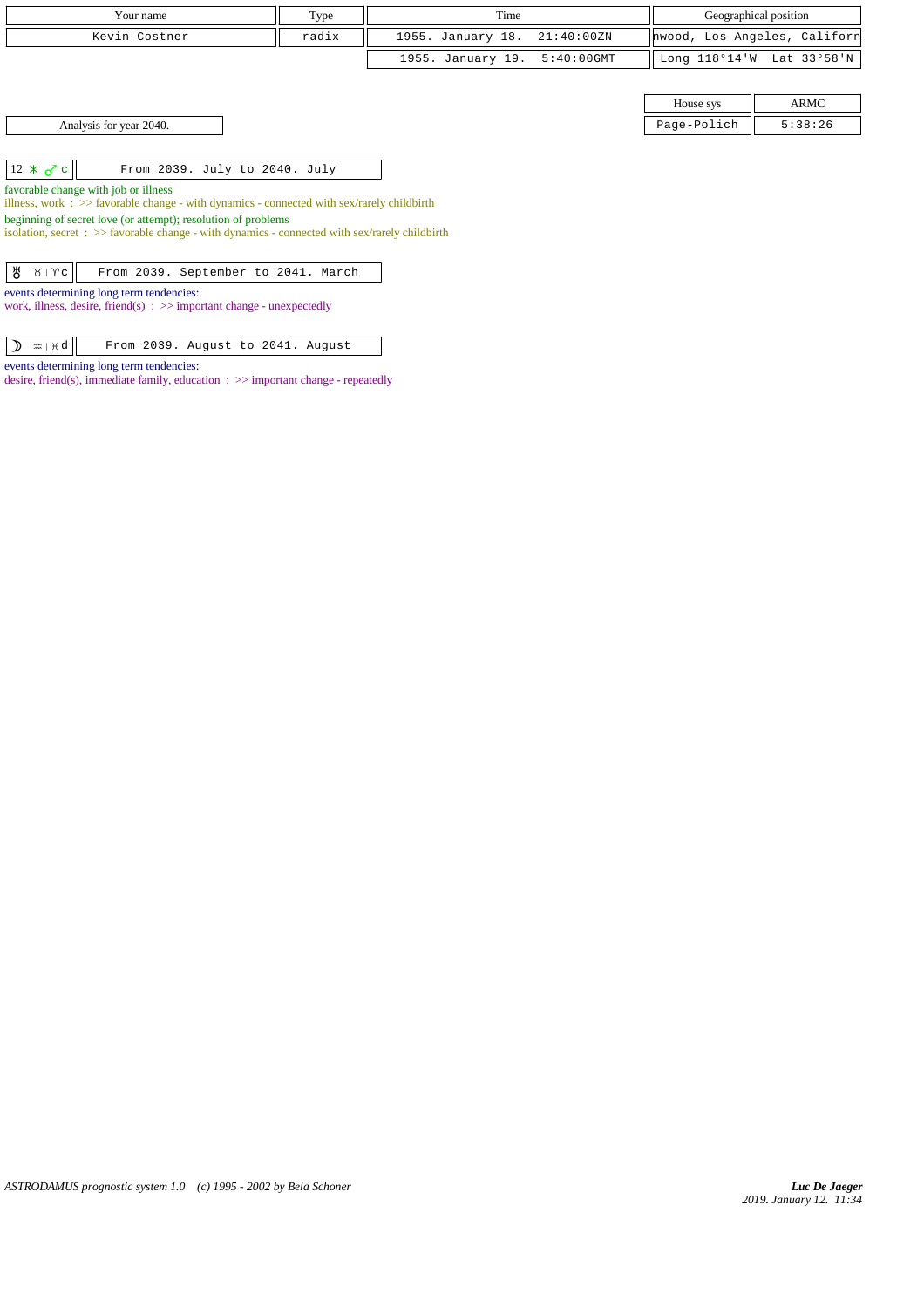| Your name                                                                                                                                                                                                                    | Type  | Time              |               |                  | Geographical position        |
|------------------------------------------------------------------------------------------------------------------------------------------------------------------------------------------------------------------------------|-------|-------------------|---------------|------------------|------------------------------|
| Kevin Costner                                                                                                                                                                                                                | radix | 1955. January 18. | 21:40:00 ZN   |                  | hwood, Los Angeles, Californ |
|                                                                                                                                                                                                                              |       | 1955. January 19. | $5:40:00$ GMT | Long $118°14'$ W | Lat 33°58'N                  |
|                                                                                                                                                                                                                              |       |                   |               |                  |                              |
|                                                                                                                                                                                                                              |       |                   |               | House sys        | <b>ARMC</b>                  |
| Analysis for year 2041.                                                                                                                                                                                                      |       |                   |               | Page-Polich      | 5:38:26                      |
|                                                                                                                                                                                                                              |       |                   |               |                  |                              |
| $2 \times P$<br>From 2040. June to 2041. October                                                                                                                                                                             |       |                   |               |                  |                              |
| end of love, divorce; risk of accident or surgery, death/separation/divorce in immediate environment: (scale: 5)<br>death/divorce, accident/damage: >> unfavorable change - in the extreme - connected with immediate family |       |                   |               |                  |                              |
| financial decline, incidental expenses<br>finances : $\gg$ change - in the extreme - connected with secret                                                                                                                   |       |                   |               |                  |                              |
| $I \cup R$<br>P.<br>From 2040. May to 2041. November                                                                                                                                                                         |       |                   |               |                  |                              |
| events determining long term tendencies:<br>immediate family, education, isolation, secret $\Rightarrow$ important change - in the extreme                                                                                   |       |                   |               |                  |                              |
| d<br>12 $\Delta$<br>From 2040. November to 2041. November                                                                                                                                                                    |       |                   |               |                  |                              |
| beginning of secret love (or attempt); resolution of problems<br>isolation, secret : >> favorable change - with great luck - connected with immediate family                                                                 |       |                   |               |                  |                              |
| favorable change with job or illness                                                                                                                                                                                         |       |                   |               |                  |                              |
| illness, work $\therefore$ >> favorable change - with great luck - connected with immediate family                                                                                                                           |       |                   |               |                  |                              |
| $3 \times P$ c<br>From 2040. October to 2042. February                                                                                                                                                                       |       |                   |               |                  |                              |
| joy with sibling; domestic travel or examination; favorable communication                                                                                                                                                    |       |                   |               |                  |                              |
| administration, immediate family : >> important change - in the extreme - connected with death/divorce<br>distant relatives, authority $\Rightarrow$ > important change - in the extreme - connected with death/divorce      |       |                   |               |                  |                              |
|                                                                                                                                                                                                                              |       |                   |               |                  |                              |
| $MC * Q c$<br>From 2040. November to 2042. May                                                                                                                                                                               |       |                   |               |                  |                              |
| favorable real-estate transaction or move; joy with family<br>immediate family, real-estate : >> favorable change - with positive final result - connected with vocation/success                                             |       |                   |               |                  |                              |
| improvement in life style; favorable change with job                                                                                                                                                                         |       |                   |               |                  |                              |
| vocation/success, influential : >> favorable change - with positive final result - connected with love                                                                                                                       |       |                   |               |                  |                              |
| 2 $\sigma$ $\sigma$ $\sigma$<br>From 2041. April to 2042. April                                                                                                                                                              |       |                   |               |                  |                              |
| improvement of financial situation                                                                                                                                                                                           |       |                   |               |                  |                              |
| finances : $\gg$ important change - unexpectedly - connected with friend(s)<br>illness, death/divorce : >> important change - unexpectedly - connected with friend(s)                                                        |       |                   |               |                  |                              |
|                                                                                                                                                                                                                              |       |                   |               |                  |                              |
| $MC \times \Psi c$<br>From 2041. March to 2042. July                                                                                                                                                                         |       |                   |               |                  |                              |
| (public) assault affecting life style; end of job; illness of parents<br>authority, vocation/success: >> unfavorable change - with irregularity - connected with partner/spouse                                              |       |                   |               |                  |                              |
| unfavorable real-estate transaction or move; losses; problem with family<br>$accident/damage, death/divorce : >> change - with irregularity - connected with partner/spouse$                                                 |       |                   |               |                  |                              |
| d<br>$11$ $\Box$<br>From 2041. June to 2042. June                                                                                                                                                                            |       |                   |               |                  |                              |
| separation from friends; desires are fulfilled with great difficulties<br>$friend(s)$ , desire $\Rightarrow$ > unfavorable change - with great luck - connected with immediate family                                        |       |                   |               |                  |                              |

gynecology problem; end of love; problem with child; unpleasantness child, love : >> unfavorable change - with great luck - connected with immediate family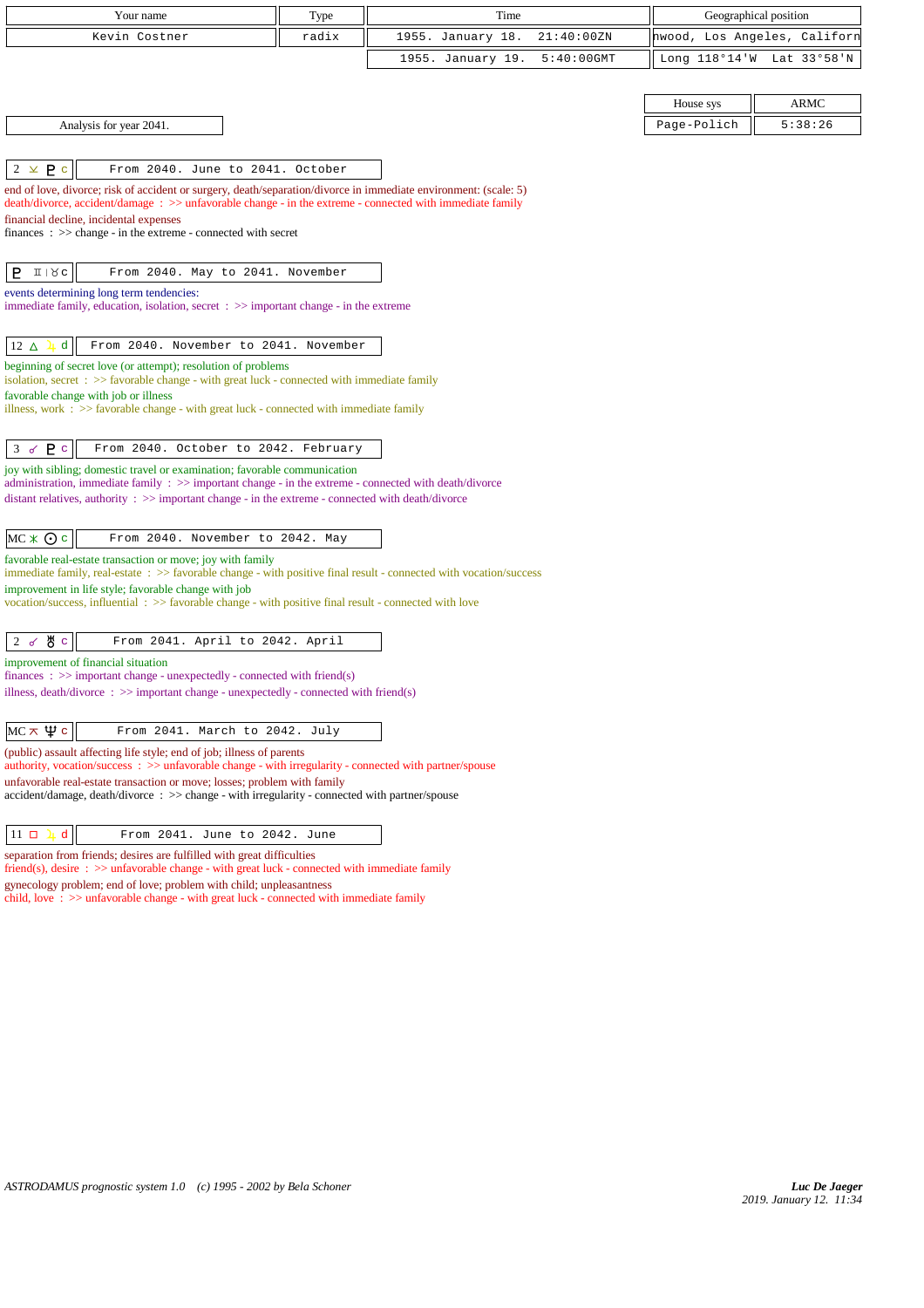| Your name                                                                                                                                                                                                                         | Type  | Time              |               | Geographical position        |             |
|-----------------------------------------------------------------------------------------------------------------------------------------------------------------------------------------------------------------------------------|-------|-------------------|---------------|------------------------------|-------------|
| Kevin Costner                                                                                                                                                                                                                     | radix | 1955. January 18. | 21:40:00ZN    | hwood, Los Angeles, Californ |             |
|                                                                                                                                                                                                                                   |       | 1955. January 19. | $5:40:00$ GMT | Long 118°14'W                | Lat 33°58'N |
|                                                                                                                                                                                                                                   |       |                   |               |                              |             |
|                                                                                                                                                                                                                                   |       |                   |               | House sys                    | ARMC        |
| Analysis for year 2042.                                                                                                                                                                                                           |       |                   |               | Page-Polich                  | 5:38:26     |
|                                                                                                                                                                                                                                   |       |                   |               |                              |             |
| 3 口 ち d<br>From 2041. June to 2042. October                                                                                                                                                                                       |       |                   |               |                              |             |
| problem with sibling; unfavorable travel; poor school test result; unfavorable communication                                                                                                                                      |       |                   |               |                              |             |
| education, immediate family $\Rightarrow$ >> unfavorable change - with obstacles - connected with illness<br>problem with law; unfavorable foreign travel; poor school test results                                               |       |                   |               |                              |             |
| distant relatives, law $\therefore$ >> unfavorable change - with obstacles - connected with illness                                                                                                                               |       |                   |               |                              |             |
|                                                                                                                                                                                                                                   |       |                   |               |                              |             |
| Asc $\pi$ $\odot$ c<br>From 2041. April to 2042. October                                                                                                                                                                          |       |                   |               |                              |             |
| health problems; risk of accident or surgery, death/separation/divorce in immediate environment: (scale: 6)<br>isolation, secret, love, child: >> important change - with positive final result - connected with vocation/success |       |                   |               |                              |             |
| risk of divorce, end of love; health problem of partner (scale: 6)                                                                                                                                                                |       |                   |               |                              |             |
| love, sex/rarely childbirth : >> change - with positive final result - connected with vocation/success                                                                                                                            |       |                   |               |                              |             |
| From 2041. April to 2042. October<br>$I\!I \mid \mathfrak{A}$<br>♂                                                                                                                                                                |       |                   |               |                              |             |
| events determining long term tendencies:                                                                                                                                                                                          |       |                   |               |                              |             |
| immediate family, education, accident/damage, surgery, death/divorce: >> important change - with dynamics                                                                                                                         |       |                   |               |                              |             |
|                                                                                                                                                                                                                                   |       |                   |               |                              |             |
| $3 \times 8$ c<br>From 2041. August to 2042. August                                                                                                                                                                               |       |                   |               |                              |             |
| problem with law; unfavorable foreign travel; poor school test results<br>distant relatives, law : $\gg$ unfavorable change - unexpectedly - connected with friend(s)                                                             |       |                   |               |                              |             |
| problem with sibling; unfavorable travel; poor school test result; unfavorable communication                                                                                                                                      |       |                   |               |                              |             |
| immediate family, transportation $\Rightarrow$ > change - unexpectedly - connected with friend(s)                                                                                                                                 |       |                   |               |                              |             |
| Asc $\Delta \Psi c$<br>From 2041. August to 2042. December                                                                                                                                                                        |       |                   |               |                              |             |
| favorable change related to self                                                                                                                                                                                                  |       |                   |               |                              |             |
| partner/spouse, external environment, finances : >> favorable change - with irregularity - connected with publicity                                                                                                               |       |                   |               |                              |             |
| favorable change with marriage or partnership<br>partner/spouse, publicity $\Rightarrow$ favorable change - with irregularity - connected with law                                                                                |       |                   |               |                              |             |
|                                                                                                                                                                                                                                   |       |                   |               |                              |             |
| ちす<br>$2 *$<br>From 2041. October to 2043. February                                                                                                                                                                               |       |                   |               |                              |             |
| (if existed) end of risk of divorce; improvement of partner's financial situation                                                                                                                                                 |       |                   |               |                              |             |
| illness, sex/rarely childbirth $\therefore$ >> favorable change - with obstacles - connected with work<br>improvement of financial situation                                                                                      |       |                   |               |                              |             |
| $finances : \gg$ favorable change - with obstacles - connected with illness                                                                                                                                                       |       |                   |               |                              |             |
|                                                                                                                                                                                                                                   |       |                   |               |                              |             |
| 12 ∆ ੴ d<br>From 2042. January to 2043. January                                                                                                                                                                                   |       |                   |               |                              |             |
| resolution of problems<br>distant relatives, isolation : $\gg$ favorable change - unexpectedly - connected with friend(s)                                                                                                         |       |                   |               |                              |             |
| favorable change with job or illness                                                                                                                                                                                              |       |                   |               |                              |             |
| illness, work : $\gg$ favorable change - unexpectedly - connected with friend(s)                                                                                                                                                  |       |                   |               |                              |             |
| 2 <sub>o</sub><br>$\mathbf C$<br>From 2042. May to 2043. May<br>4                                                                                                                                                                 |       |                   |               |                              |             |
| improvement of financial situation                                                                                                                                                                                                |       |                   |               |                              |             |
| finances: >> important change - with great luck - connected with immediate family                                                                                                                                                 |       |                   |               |                              |             |
| death/divorce, surgery : >> important change - with great luck - connected with immediate family                                                                                                                                  |       |                   |               |                              |             |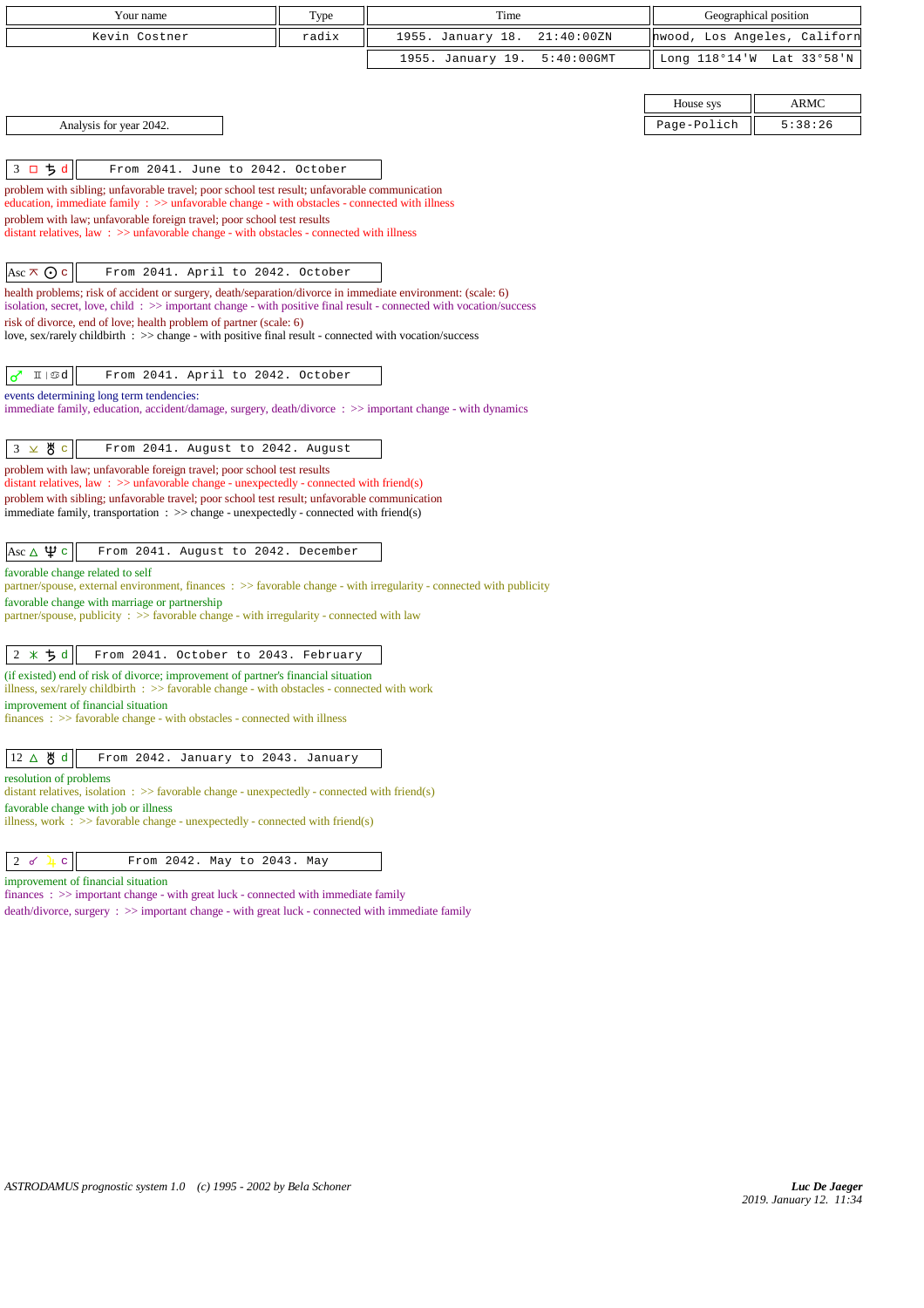| Your name                                                                                                                                                                          | Type                                                                   | Time              |               |                              | Geographical position |  |  |
|------------------------------------------------------------------------------------------------------------------------------------------------------------------------------------|------------------------------------------------------------------------|-------------------|---------------|------------------------------|-----------------------|--|--|
| Kevin Costner                                                                                                                                                                      | radix                                                                  | 1955. January 18. | 21:40:00ZN    | hwood, Los Angeles, Californ |                       |  |  |
|                                                                                                                                                                                    |                                                                        | 1955. January 19. | $5:40:00$ GMT | Long 118°14'W                | Lat 33°58'N           |  |  |
|                                                                                                                                                                                    |                                                                        |                   |               |                              |                       |  |  |
|                                                                                                                                                                                    |                                                                        |                   |               | House sys                    | ARMC                  |  |  |
| Analysis for year 2043.                                                                                                                                                            |                                                                        |                   |               | Page-Polich                  | 5:38:26               |  |  |
|                                                                                                                                                                                    |                                                                        |                   |               |                              |                       |  |  |
| $11 \Box \text{g}$ d<br>From 2042. August to 2043. August                                                                                                                          |                                                                        |                   |               |                              |                       |  |  |
|                                                                                                                                                                                    | separation from friends; desires are fulfilled with great difficulties |                   |               |                              |                       |  |  |
| friend(s), desire $\Rightarrow$ unfavorable change - unexpectedly - connected with death/divorce<br>gynecology problem; end of love; problem with child; unpleasantness            |                                                                        |                   |               |                              |                       |  |  |
| child, love: >> unfavorable change - unexpectedly - connected with death/divorce                                                                                                   |                                                                        |                   |               |                              |                       |  |  |
|                                                                                                                                                                                    |                                                                        |                   |               |                              |                       |  |  |
| $12 \Box P d$<br>From 2042. July to 2043. November                                                                                                                                 |                                                                        |                   |               |                              |                       |  |  |
| problems; health problems, (possible hospitalization)<br>death/divorce, secret : >> unfavorable change - in the extreme - connected with immediate family                          |                                                                        |                   |               |                              |                       |  |  |
| health problems, (possible hospitalization); unfavorable change with job                                                                                                           |                                                                        |                   |               |                              |                       |  |  |
| distant relatives, illness $\Rightarrow$ >> unfavorable change - in the extreme - connected with death/divorce                                                                     |                                                                        |                   |               |                              |                       |  |  |
|                                                                                                                                                                                    |                                                                        |                   |               |                              |                       |  |  |
| Ψ<br>$\delta$   $\mathfrak{S}$ C<br>From 2042. June to 2043. December                                                                                                              |                                                                        |                   |               |                              |                       |  |  |
| events determining long term tendencies:<br>partner/spouse, external environment, finances $\therefore$ $\gg$ important change - with irregularity                                 |                                                                        |                   |               |                              |                       |  |  |
|                                                                                                                                                                                    |                                                                        |                   |               |                              |                       |  |  |
| $3 \times$<br>$\mathbf c$<br>From 2042. October to 2043. October                                                                                                                   |                                                                        |                   |               |                              |                       |  |  |
| problem with law; unfavorable foreign travel; poor school test results<br>law, authority : $\gg$ unfavorable change - with great luck - connected with immediate family            |                                                                        |                   |               |                              |                       |  |  |
| problem with sibling; unfavorable travel; poor school test result; unfavorable communication                                                                                       |                                                                        |                   |               |                              |                       |  |  |
| immediate family, education : >> change - with great luck - connected with real-estate                                                                                             |                                                                        |                   |               |                              |                       |  |  |
| $M \mid \underline{\Omega} C$<br>⊙<br>From 2042. May to 2044. May                                                                                                                  |                                                                        |                   |               |                              |                       |  |  |
| events determining long term tendencies:                                                                                                                                           |                                                                        |                   |               |                              |                       |  |  |
| isolation, secret, love, child: $\gg$ important change - with positive final result                                                                                                |                                                                        |                   |               |                              |                       |  |  |
|                                                                                                                                                                                    |                                                                        |                   |               |                              |                       |  |  |
| $11 \times P d$<br>From 2043. February to 2044. June                                                                                                                               |                                                                        |                   |               |                              |                       |  |  |
| beginning of love; joy with child; pleasantness<br>love, sex/rarely childbirth $\Rightarrow$ favorable change - in the extreme - connected with secret                             |                                                                        |                   |               |                              |                       |  |  |
| beginning of new friendship; desire(s), pleasantness                                                                                                                               |                                                                        |                   |               |                              |                       |  |  |
| desire, friend(s) : $\gg$ favorable change - in the extreme - connected with secret                                                                                                |                                                                        |                   |               |                              |                       |  |  |
|                                                                                                                                                                                    |                                                                        |                   |               |                              |                       |  |  |
| $MC \times P$ c<br>From 2043. March to 2044. July                                                                                                                                  |                                                                        |                   |               |                              |                       |  |  |
| (public) assault affecting life style; end of job; illness of parents<br>immediate family, influential $\Rightarrow$ > unfavorable change - in the extreme - connected with secret |                                                                        |                   |               |                              |                       |  |  |
| unfavorable real-estate transaction or move; losses; problem with family<br>immediate family, $death/div$ orce: $\gg$ change - in the extreme - connected with secret              |                                                                        |                   |               |                              |                       |  |  |

 $\begin{vmatrix} \text{Asc} \times \lambda & d \end{vmatrix}$  From 2043. June to 2044. June

health problems; risk of accident or surgery, death/separation/divorce in immediate environment: (scale: 5)

real-estate, immediate family, partner/spouse, external environment : >> unfavorable change - with great luck - connected with death/divorce

risk of divorce, end of love; health problem of partner (scale: 5)

law, partner/spouse : >> change - with great luck - connected with immediate family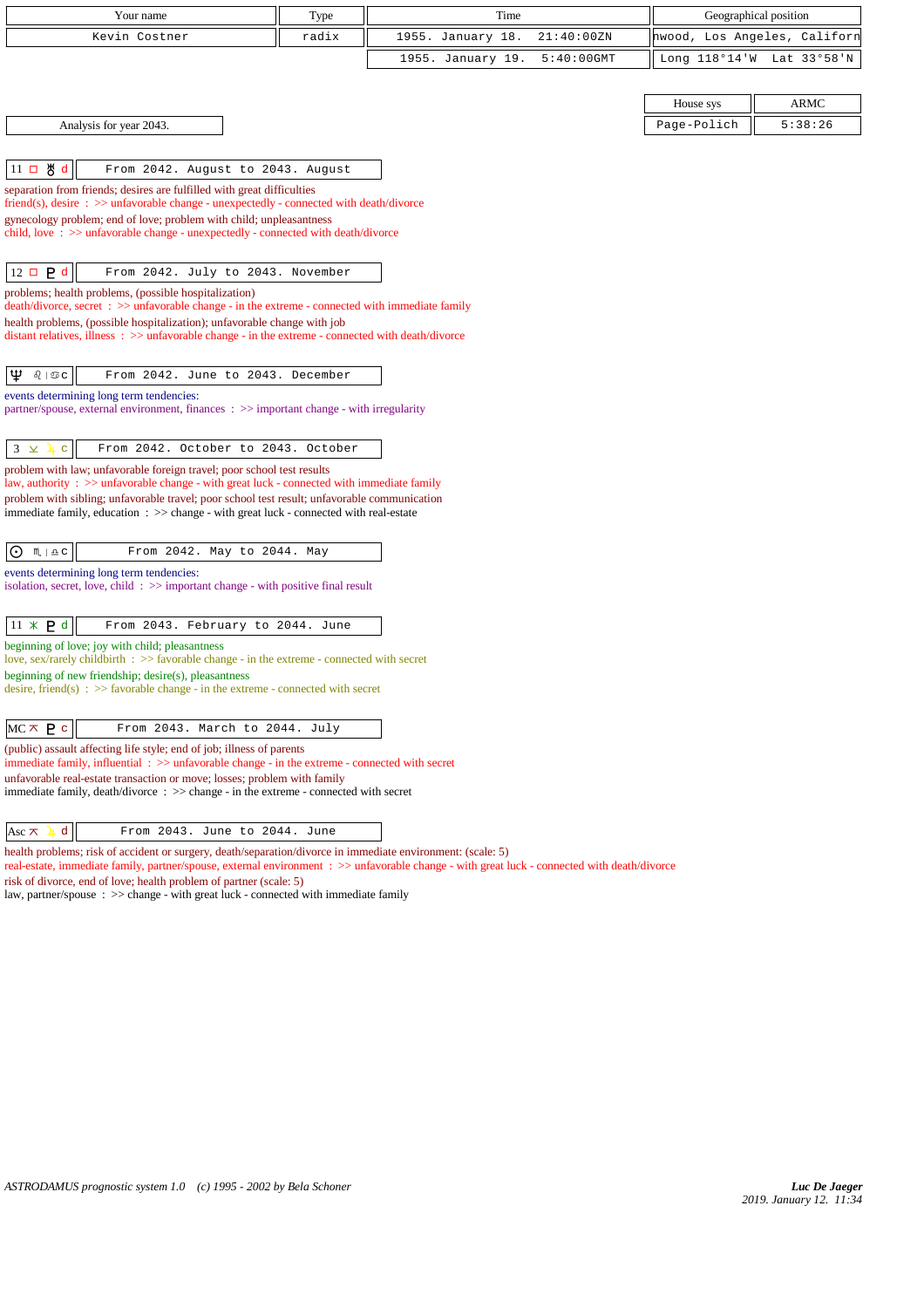| Your name                                                                                                                                                                                                | Type  | Time                               | Geographical position        |                           |
|----------------------------------------------------------------------------------------------------------------------------------------------------------------------------------------------------------|-------|------------------------------------|------------------------------|---------------------------|
| Kevin Costner                                                                                                                                                                                            | radix | 1955. January 18.<br>21:40:00ZN    | hwood, Los Angeles, Californ |                           |
|                                                                                                                                                                                                          |       | $5:40:00$ GMT<br>1955. January 19. |                              | Long 118°14'W Lat 33°58'N |
|                                                                                                                                                                                                          |       |                                    |                              |                           |
|                                                                                                                                                                                                          |       |                                    | House sys                    | <b>ARMC</b>               |
| Analysis for year 2044.                                                                                                                                                                                  |       |                                    | Page-Polich                  | 5:38:26                   |
|                                                                                                                                                                                                          |       |                                    |                              |                           |
| $11 \square$ O c<br>From 2043. April to 2044. October                                                                                                                                                    |       |                                    |                              |                           |
| separation from friends; desires are fulfilled with great difficulties<br>desire, friend(s) : $\gg$ important change - with positive final result - connected with vocation/success                      |       |                                    |                              |                           |
| gynecology problem; end of love; problem with child; unpleasantness                                                                                                                                      |       |                                    |                              |                           |
| love, luck $\Rightarrow$ important change - with positive final result - connected with vocation/success                                                                                                 |       |                                    |                              |                           |
| $11 \times \Psi$ c<br>From 2043. August to 2044. December                                                                                                                                                |       |                                    |                              |                           |
| beginning of love; joy with child; pleasantness                                                                                                                                                          |       |                                    |                              |                           |
| love, sex/rarely childbirth : >> important change - with irregularity - connected with partner/spouse                                                                                                    |       |                                    |                              |                           |
| desire, friend(s) : $\gg$ important change - with irregularity - connected with partner/spouse                                                                                                           |       |                                    |                              |                           |
| Asc $*$ <b>P</b> $\circ$<br>From 2043. August to 2044. December                                                                                                                                          |       |                                    |                              |                           |
| favorable change with marriage or partnership                                                                                                                                                            |       |                                    |                              |                           |
| education, love $\Rightarrow$ > favorable change - in the extreme - connected with secret                                                                                                                |       |                                    |                              |                           |
| favorable change related to self<br>immediate family, education, isolation, secret $\Rightarrow$ favorable change - in the extreme - connected with administration                                       |       |                                    |                              |                           |
|                                                                                                                                                                                                          |       |                                    |                              |                           |
| $MC *$<br>From 2043. November to 2044. November<br>d                                                                                                                                                     |       |                                    |                              |                           |
| favorable real-estate transaction or move; joy with family                                                                                                                                               |       |                                    |                              |                           |
| immediate family, real-estate : >> favorable change - with great luck - connected with law<br>improvement in life style; favorable change with job                                                       |       |                                    |                              |                           |
| immediate family, vocation/success: >> favorable change - with great luck - connected with real-estate                                                                                                   |       |                                    |                              |                           |
|                                                                                                                                                                                                          |       |                                    |                              |                           |
| $MC \triangle$ $\frac{14}{6}$ c<br>From 2044. January to 2045. January<br>improvement in life style; favorable change with job                                                                           |       |                                    |                              |                           |
| immediate family, vocation/success $\therefore$ >> favorable change - unexpectedly - connected with friend(s)                                                                                            |       |                                    |                              |                           |
| favorable real-estate transaction or move; joy with family<br>real-estate, immediate family : >> favorable change - unexpectedly - connected with friend(s)                                              |       |                                    |                              |                           |
|                                                                                                                                                                                                          |       |                                    |                              |                           |
| $12 \triangle$ Oc<br>From 2043. November to 2045. May                                                                                                                                                    |       |                                    |                              |                           |
| beginning of secret love (or attempt); resolution of problems                                                                                                                                            |       |                                    |                              |                           |
| isolation, secret : >> favorable change - with positive final result - connected with vocation/success<br>favorable change with job or illness                                                           |       |                                    |                              |                           |
| work, distant relatives : >> favorable change - with positive final result - connected with vocation/success                                                                                             |       |                                    |                              |                           |
|                                                                                                                                                                                                          |       |                                    |                              |                           |
| $12 \times \Psi c$<br>From 2044. March to 2045. July                                                                                                                                                     |       |                                    |                              |                           |
| beginning of secret love (or attempt); problems; health problems, (possible hospitalization)<br>secret, isolation $\Rightarrow$ > unfavorable change - with irregularity - connected with partner/spouse |       |                                    |                              |                           |
| health problems, (possible hospitalization); unfavorable change with job<br>work, illness : >> change - with irregularity - connected with partner/spouse                                                |       |                                    |                              |                           |
|                                                                                                                                                                                                          |       |                                    |                              |                           |
| $Asc \times \overset{\text{M}}{\circ} c$<br>From 2044. June to 2045. June                                                                                                                                |       |                                    |                              |                           |
| risk of divorce, end of love; health problem of partner (scale: 6)<br>$\cos \theta$ : $\cos$ unfavorable change - unexpectedly - connected with friend(e)                                                |       |                                    |                              |                           |

love, partner/spouse : >> unfavorable change - unexpectedly - connected with friend(s) health problems; risk of accident or surgery, death/separation/divorce in immediate environment: (scale: 6) work, illness, desire, friend(s) : >> change - unexpectedly - connected with death/divorce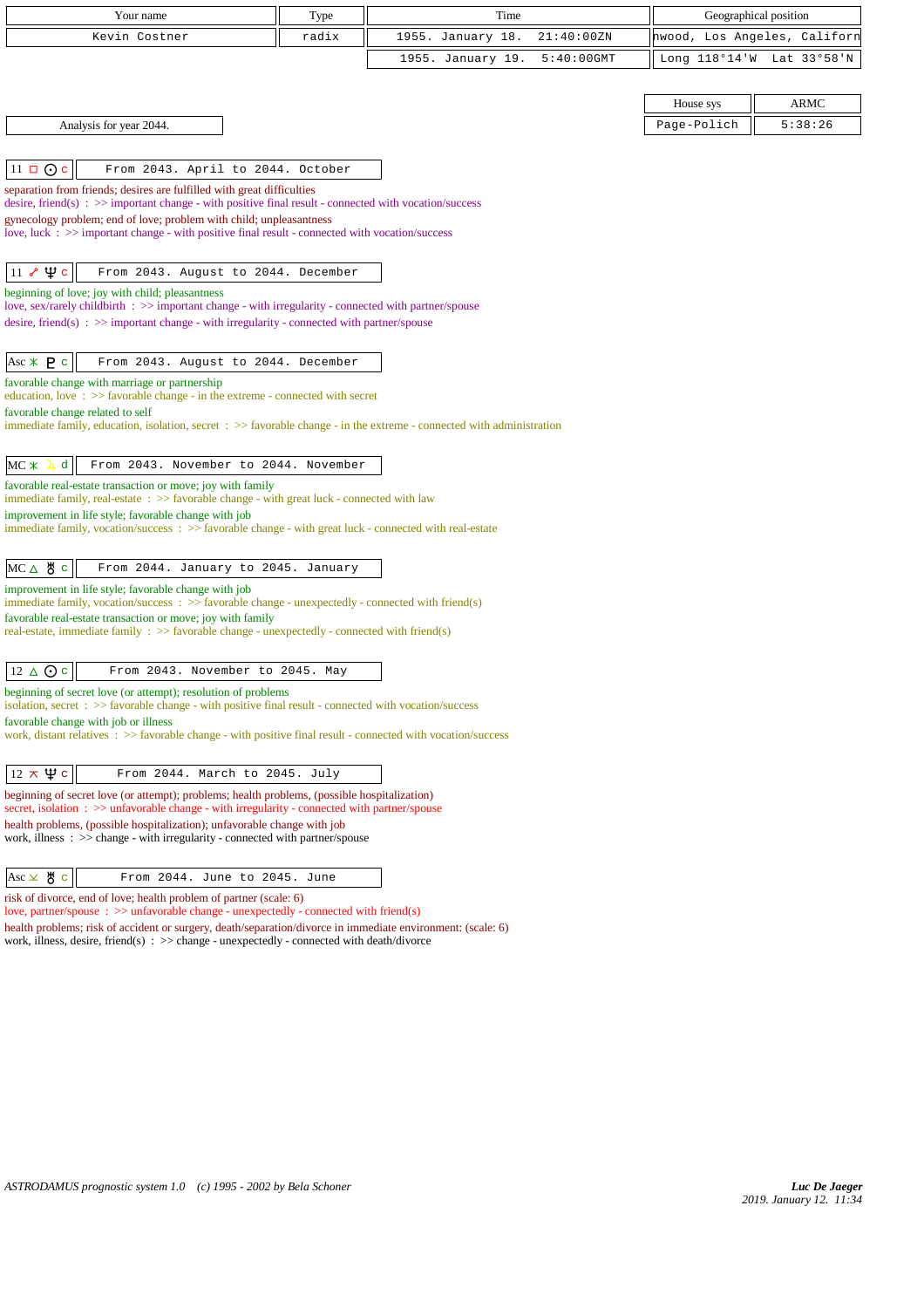| Your name                                                                                                                                                                                                                                                                                                                                                                       | Type  | Time                               |               | Geographical position        |
|---------------------------------------------------------------------------------------------------------------------------------------------------------------------------------------------------------------------------------------------------------------------------------------------------------------------------------------------------------------------------------|-------|------------------------------------|---------------|------------------------------|
| Kevin Costner                                                                                                                                                                                                                                                                                                                                                                   | radix | 1955. January 18.<br>21:40:00ZN    |               | hwood, Los Angeles, Californ |
|                                                                                                                                                                                                                                                                                                                                                                                 |       | 1955. January 19.<br>$5:40:00$ GMT | Long 118°14'W | Lat 33°58'N                  |
|                                                                                                                                                                                                                                                                                                                                                                                 |       |                                    |               |                              |
|                                                                                                                                                                                                                                                                                                                                                                                 |       |                                    | House sys     | <b>ARMC</b>                  |
| Analysis for year 2045.                                                                                                                                                                                                                                                                                                                                                         |       |                                    | Page-Polich   | 5:38:26                      |
|                                                                                                                                                                                                                                                                                                                                                                                 |       |                                    |               |                              |
| $Asc \times \overset{\text{H}}{\circ} d$<br>From 2044. August to 2045. August                                                                                                                                                                                                                                                                                                   |       |                                    |               |                              |
| health problems; risk of accident or surgery, death/separation/divorce in immediate environment: (scale: 6)<br>work, illness, desire, friend(s) : $\gg$ unfavorable change - unexpectedly - connected with death/divorce<br>risk of divorce, end of love; health problem of partner (scale: 6)<br>love, partner/spouse : $\gg$ change - unexpectedly - connected with friend(s) |       |                                    |               |                              |
| $12 \times \Psi d$<br>From 2044. August to 2045. December                                                                                                                                                                                                                                                                                                                       |       |                                    |               |                              |
| health problems, (possible hospitalization); unfavorable change with job<br>work, illness $\therefore$ >> unfavorable change - with irregularity - connected with partner/spouse                                                                                                                                                                                                |       |                                    |               |                              |
| beginning of secret love (or attempt); problems; health problems, (possible hospitalization)                                                                                                                                                                                                                                                                                    |       |                                    |               |                              |
| secret, isolation : >> change - with irregularity - connected with partner/spouse                                                                                                                                                                                                                                                                                               |       |                                    |               |                              |
| $12 \times Qd$<br>From 2044. August to 2046. February                                                                                                                                                                                                                                                                                                                           |       |                                    |               |                              |
| favorable change with job or illness                                                                                                                                                                                                                                                                                                                                            |       |                                    |               |                              |
| work, distant relatives : >> favorable change - with positive final result - connected with vocation/success                                                                                                                                                                                                                                                                    |       |                                    |               |                              |
| beginning of secret love (or attempt); resolution of problems<br>isolation, secret : >> favorable change - with positive final result - connected with vocation/success                                                                                                                                                                                                         |       |                                    |               |                              |
|                                                                                                                                                                                                                                                                                                                                                                                 |       |                                    |               |                              |
| $MC \times$ 5 d<br>From 2045. January to 2046. January                                                                                                                                                                                                                                                                                                                          |       |                                    |               |                              |
| favorable real-estate transaction or move; joy with family<br>real-estate, immediate family $\therefore$ >> favorable change - unexpectedly - connected with friend(s)                                                                                                                                                                                                          |       |                                    |               |                              |
| improvement in life style; favorable change with job                                                                                                                                                                                                                                                                                                                            |       |                                    |               |                              |
| immediate family, vocation/success $\Rightarrow$ Savorable change - unexpectedly - connected with friend(s)                                                                                                                                                                                                                                                                     |       |                                    |               |                              |
| $MC \triangle$<br>From 2045. February to 2046. February<br>$\mathbf C$<br>工                                                                                                                                                                                                                                                                                                     |       |                                    |               |                              |
| improvement in life style; favorable change with job<br>immediate family, vocation/success: >> favorable change - with great luck - connected with real-estate                                                                                                                                                                                                                  |       |                                    |               |                              |
| favorable real-estate transaction or move; joy with family                                                                                                                                                                                                                                                                                                                      |       |                                    |               |                              |
| immediate family, real-estate: >> favorable change - with great luck - connected with law                                                                                                                                                                                                                                                                                       |       |                                    |               |                              |
| Asc $\triangle$ <b>P</b> d<br>From 2045. February to 2046. June                                                                                                                                                                                                                                                                                                                 |       |                                    |               |                              |
| favorable change related to self<br>immediate family, education, isolation, secret : >> favorable change - in the extreme - connected with administration                                                                                                                                                                                                                       |       |                                    |               |                              |
| favorable change with marriage or partnership<br>education, love $\Rightarrow$ > favorable change - in the extreme - connected with secret                                                                                                                                                                                                                                      |       |                                    |               |                              |
|                                                                                                                                                                                                                                                                                                                                                                                 |       |                                    |               |                              |
| $11 \times \Psi d$<br>From 2045. April to 2046. August                                                                                                                                                                                                                                                                                                                          |       |                                    |               |                              |

beginning of new friendship; desire(s), pleasantness

desire, friend(s) : >> important change - with irregularity - connected with partner/spouse love, sex/rarely child<br>birth  $\, : \, >>$  important change - with irregularity - connected with partner/spouse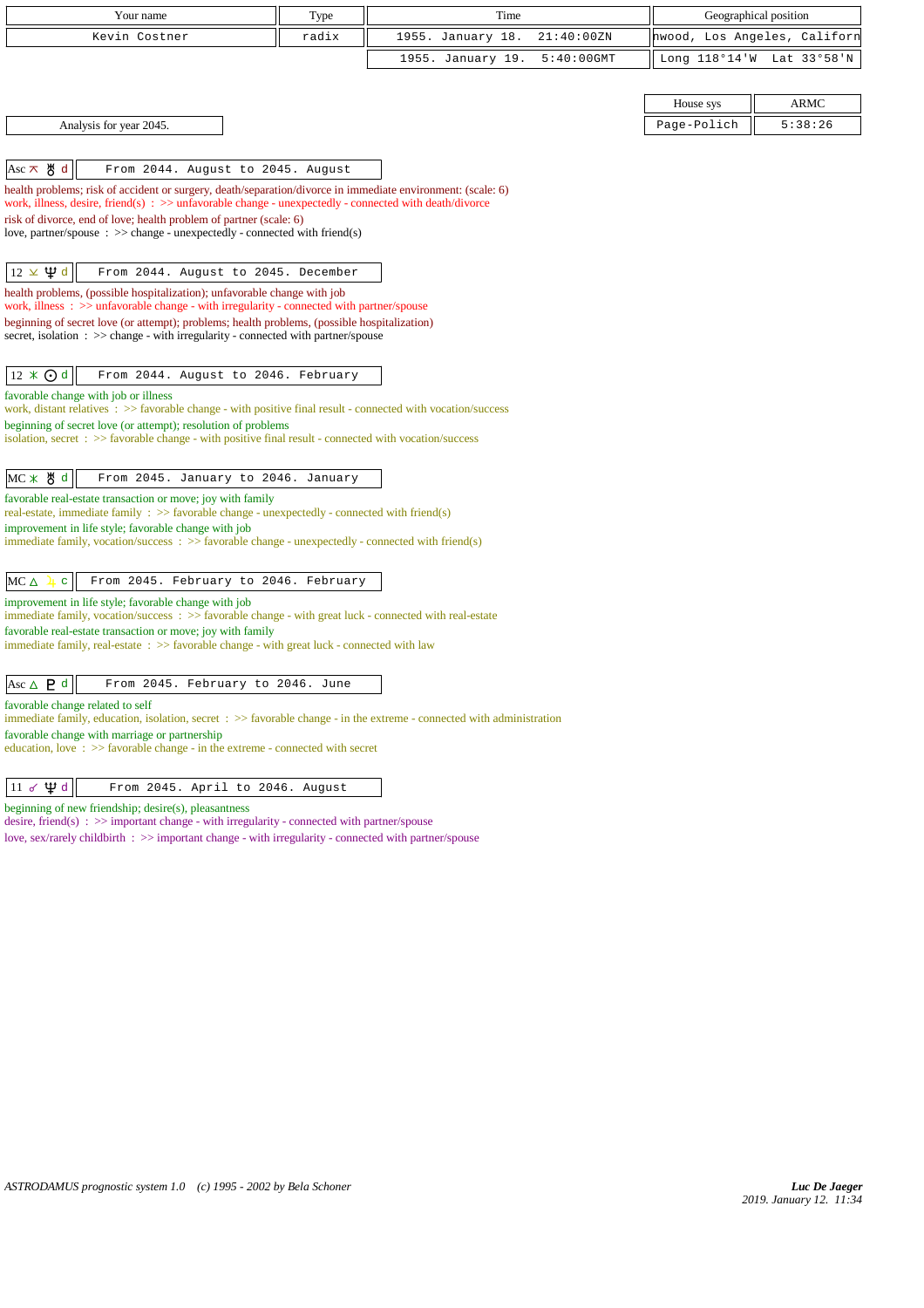| Your name                                                                                                                                                                                               | Type  | Time                               |               | Geographical position        |
|---------------------------------------------------------------------------------------------------------------------------------------------------------------------------------------------------------|-------|------------------------------------|---------------|------------------------------|
| Kevin Costner                                                                                                                                                                                           | radix | 1955. January 18.<br>21:40:00ZN    |               | hwood, Los Angeles, Californ |
|                                                                                                                                                                                                         |       | 1955. January 19.<br>$5:40:00$ GMT | Long 118°14'W | Lat 33°58'N                  |
|                                                                                                                                                                                                         |       |                                    |               |                              |
|                                                                                                                                                                                                         |       |                                    | House sys     | ARMC                         |
| Analysis for year 2046.                                                                                                                                                                                 |       |                                    | Page-Polich   | 5:38:26                      |
|                                                                                                                                                                                                         |       |                                    |               |                              |
| $11 \Box$ $\odot$ d<br>From 2045. April to 2046. October                                                                                                                                                |       |                                    |               |                              |
| separation from friends; desires are fulfilled with great difficulties                                                                                                                                  |       |                                    |               |                              |
| desire, friend(s) : $\gg$ important change - with positive final result - connected with vocation/success                                                                                               |       |                                    |               |                              |
| gynecology problem; end of love; problem with child; unpleasantness                                                                                                                                     |       |                                    |               |                              |
| love, luck $\div \Rightarrow$ important change - with positive final result - connected with vocation/success                                                                                           |       |                                    |               |                              |
| Asc $\vee$<br>From 2045. July to 2046. July<br>$\mathbf{C}$<br>五                                                                                                                                        |       |                                    |               |                              |
|                                                                                                                                                                                                         |       |                                    |               |                              |
| risk of divorce, end of love; health problem of partner (scale: 5)<br>law, partner/spouse : >> unfavorable change - with great luck - connected with immediate family                                   |       |                                    |               |                              |
| health problems; risk of accident or surgery, death/separation/divorce in immediate environment: (scale: 5)                                                                                             |       |                                    |               |                              |
| real-estate, immediate family, partner/spouse, external environment : >> change - with great luck - connected with death/divorce                                                                        |       |                                    |               |                              |
|                                                                                                                                                                                                         |       |                                    |               |                              |
| $MC \times P d$<br>From 2045. July to 2046. November                                                                                                                                                    |       |                                    |               |                              |
| unfavorable real-estate transaction or move; losses; problem with family<br>immediate family, death/divorce : >> unfavorable change - in the extreme - connected with secret                            |       |                                    |               |                              |
| (public) assault affecting life style; end of job; illness of parents                                                                                                                                   |       |                                    |               |                              |
| immediate family, influential $\Rightarrow$ > change - in the extreme - connected with secret                                                                                                           |       |                                    |               |                              |
|                                                                                                                                                                                                         |       |                                    |               |                              |
| $11 \triangle P$ c<br>From 2045. August to 2046. December                                                                                                                                               |       |                                    |               |                              |
| beginning of new friendship; desire(s), pleasantness<br>desire, friend(s) : $\gg$ favorable change - in the extreme - connected with secret                                                             |       |                                    |               |                              |
| beginning of love; joy with child; pleasantness                                                                                                                                                         |       |                                    |               |                              |
| love, sex/rarely childbirth $\Rightarrow$ favorable change - in the extreme - connected with secret                                                                                                     |       |                                    |               |                              |
|                                                                                                                                                                                                         |       |                                    |               |                              |
| $\gamma \mid \beta d$<br>From 2045. September to 2047. September<br>$\odot$                                                                                                                             |       |                                    |               |                              |
| events determining long term tendencies:                                                                                                                                                                |       |                                    |               |                              |
| isolation, secret, love, child $\Rightarrow$ important change - with positive final result                                                                                                              |       |                                    |               |                              |
| $\mathbf d$<br>$3 \times$<br>From 2046. April to 2047. April                                                                                                                                            |       |                                    |               |                              |
| problem with sibling; unfavorable travel; poor school test result; unfavorable communication                                                                                                            |       |                                    |               |                              |
| immediate family, education : >> unfavorable change - with great luck - connected with real-estate                                                                                                      |       |                                    |               |                              |
| problem with law; unfavorable foreign travel; poor school test results<br>law, authority : >> change - with great luck - connected with immediate family                                                |       |                                    |               |                              |
|                                                                                                                                                                                                         |       |                                    |               |                              |
| Ψ<br>\/⊳  #:d<br>From 2046. February to 2047. August                                                                                                                                                    |       |                                    |               |                              |
| events determining long term tendencies:                                                                                                                                                                |       |                                    |               |                              |
| partner/spouse, external environment, finances $\therefore$ $\gg$ important change - with irregularity                                                                                                  |       |                                    |               |                              |
|                                                                                                                                                                                                         |       |                                    |               |                              |
| $12 \Box P c$<br>From 2046. March to 2047. July                                                                                                                                                         |       |                                    |               |                              |
| problems; health problems, (possible hospitalization)                                                                                                                                                   |       |                                    |               |                              |
| death/divorce, secret : >> unfavorable change - in the extreme - connected with immediate family                                                                                                        |       |                                    |               |                              |
| health problems, (possible hospitalization); unfavorable change with job<br>distant relatives, illness $\Rightarrow$ > $\Rightarrow$ unfavorable change - in the extreme - connected with death/divorce |       |                                    |               |                              |
|                                                                                                                                                                                                         |       |                                    |               |                              |
| $11 \Box \text{ } \overset{\text{H}}{\circ} \text{ } c$<br>From 2046. June to 2047. June                                                                                                                |       |                                    |               |                              |
| separation from friends; desires are fulfilled with great difficulties                                                                                                                                  |       |                                    |               |                              |
| $friend(s)$ , desire : $\gg$ unfavorable change - unexpectedly - connected with death/divorce                                                                                                           |       |                                    |               |                              |
| gynecology problem; end of love; problem with child; unpleasantness<br>child, love: >> unfavorable change - unexpectedly - connected with death/divorce                                                 |       |                                    |               |                              |
|                                                                                                                                                                                                         |       |                                    |               |                              |
|                                                                                                                                                                                                         |       |                                    |               |                              |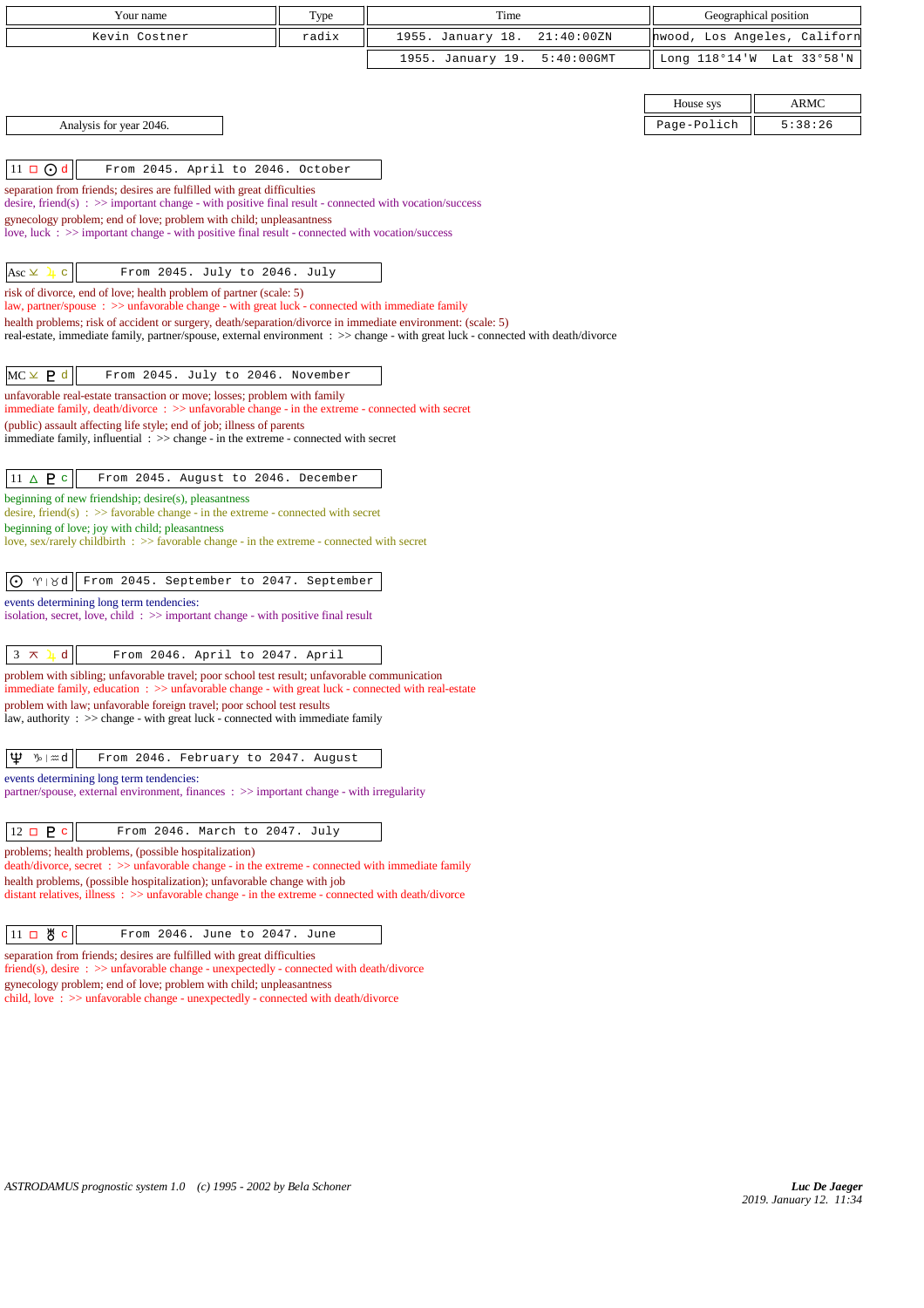| Your name                                                                                                                                                                               | Type  | Time              |               |                              | Geographical position     |
|-----------------------------------------------------------------------------------------------------------------------------------------------------------------------------------------|-------|-------------------|---------------|------------------------------|---------------------------|
| Kevin Costner                                                                                                                                                                           | radix | 1955. January 18. | 21:40:00ZN    | hwood, Los Angeles, Californ |                           |
|                                                                                                                                                                                         |       | 1955. January 19. | $5:40:00$ GMT |                              | Long 118°14'W Lat 33°58'N |
|                                                                                                                                                                                         |       |                   |               |                              |                           |
|                                                                                                                                                                                         |       |                   |               | House sys                    | <b>ARMC</b>               |
| Analysis for year 2047.                                                                                                                                                                 |       |                   |               | Page-Polich                  | 5:38:26                   |
|                                                                                                                                                                                         |       |                   |               |                              |                           |
| d<br>$2\sigma$<br>From 2046. August to 2047. August                                                                                                                                     |       |                   |               |                              |                           |
| (if existed) end of risk of divorce; improvement of partner's financial situation<br>$death/divorce, surgery : >> important change - with great luck - connected with immediate family$ |       |                   |               |                              |                           |
| finances $\Rightarrow$ important change - with great luck - connected with immediate family                                                                                             |       |                   |               |                              |                           |
|                                                                                                                                                                                         |       |                   |               |                              |                           |
| $12 \times 8$ c<br>From 2047. January to 2048. January                                                                                                                                  |       |                   |               |                              |                           |
| favorable change with job or illness<br>illness, work : $>$ favorable change - unexpectedly - connected with friend(s)                                                                  |       |                   |               |                              |                           |
| resolution of problems                                                                                                                                                                  |       |                   |               |                              |                           |
| distant relatives, isolation : $\gg$ favorable change - unexpectedly - connected with friend(s)                                                                                         |       |                   |               |                              |                           |
|                                                                                                                                                                                         |       |                   |               |                              |                           |
| $2\Delta$ 5 c<br>From 2047. January to 2048. May                                                                                                                                        |       |                   |               |                              |                           |
| improvement of financial situation<br>$finances : \gg$ favorable change - with obstacles - connected with illness                                                                       |       |                   |               |                              |                           |
| (if existed) end of risk of divorce; improvement of partner's financial situation                                                                                                       |       |                   |               |                              |                           |
| illness, sex/rarely childbirth $\Rightarrow$ S favorable change - with obstacles - connected with work                                                                                  |       |                   |               |                              |                           |
| $\text{Asc} \times \Psi$ d<br>From 2047. April to 2048. August                                                                                                                          |       |                   |               |                              |                           |
| favorable change with marriage or partnership                                                                                                                                           |       |                   |               |                              |                           |
| partner/spouse, publicity : $\gg$ favorable change - with irregularity - connected with law                                                                                             |       |                   |               |                              |                           |
| favorable change related to self<br>partner/spouse, external environment, finances : >> favorable change - with irregularity - connected with publicity                                 |       |                   |               |                              |                           |
|                                                                                                                                                                                         |       |                   |               |                              |                           |
| $3 \times 8d$<br>From 2047. May to 2048. May                                                                                                                                            |       |                   |               |                              |                           |
| problem with sibling; unfavorable travel; poor school test result; unfavorable communication                                                                                            |       |                   |               |                              |                           |
| immediate family, transportation $\therefore$ >> unfavorable change - unexpectedly - connected with friend(s)<br>problem with law; unfavorable foreign travel; poor school test results |       |                   |               |                              |                           |
| distant relatives, law : $\gg$ change - unexpectedly - connected with friend(s)                                                                                                         |       |                   |               |                              |                           |
|                                                                                                                                                                                         |       |                   |               |                              |                           |

 $\sigma$   $\sqrt{v}$   $\sqrt{z}$  From 2047. March to 2048. September

events determining long term tendencies:

immediate family, education, accident/damage, surgery, death/divorce : >> important change - with dynamics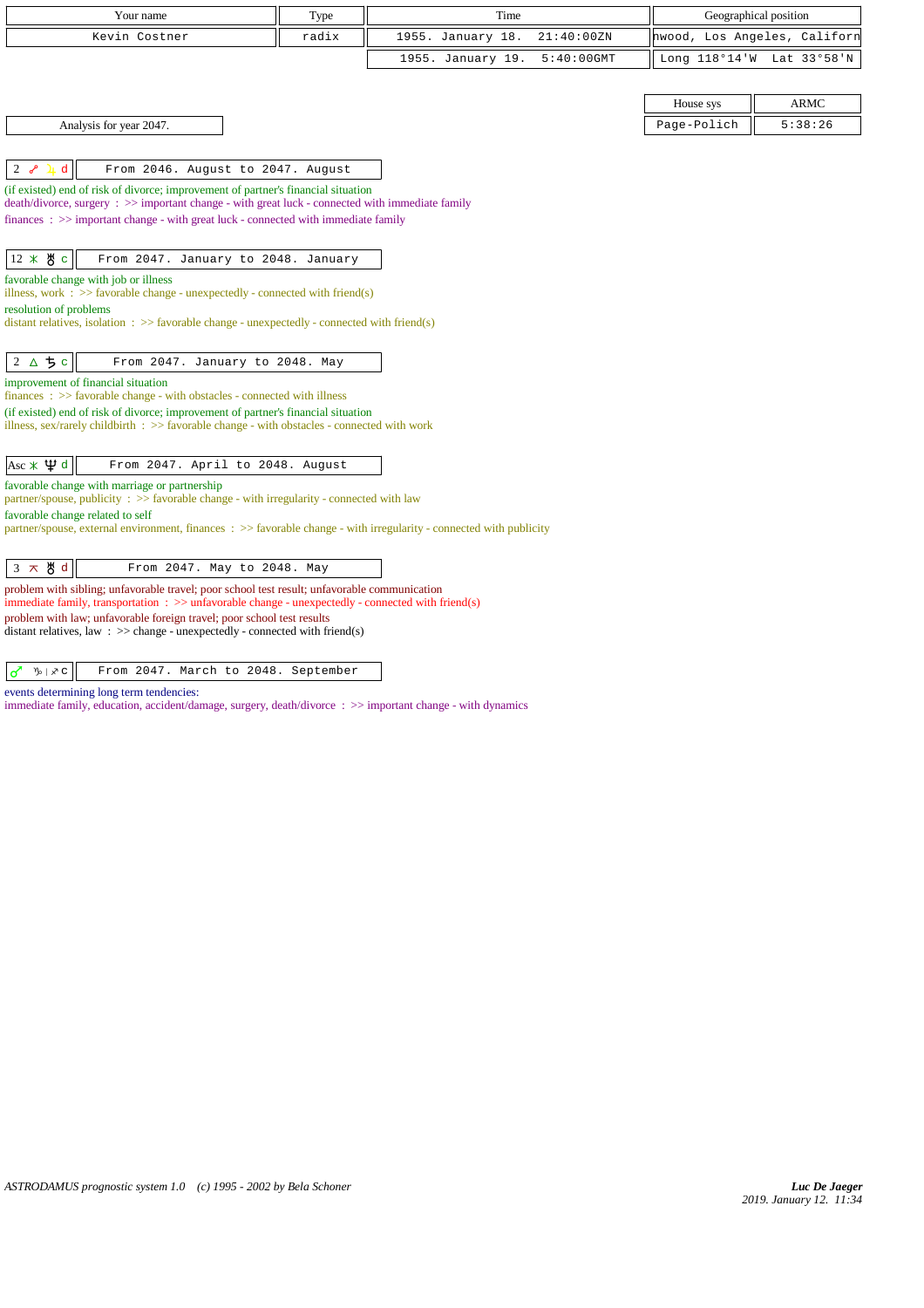| Your name                                                                                                                                                                                                                                                                                                                                                                    | Type  | Time                               | Geographical position        |             |
|------------------------------------------------------------------------------------------------------------------------------------------------------------------------------------------------------------------------------------------------------------------------------------------------------------------------------------------------------------------------------|-------|------------------------------------|------------------------------|-------------|
| Kevin Costner                                                                                                                                                                                                                                                                                                                                                                | radix | 1955. January 18.<br>21:40:00ZN    | hwood, Los Angeles, Californ |             |
|                                                                                                                                                                                                                                                                                                                                                                              |       | 1955. January 19.<br>$5:40:00$ GMT | Long 118°14'W                | Lat 33°58'N |
|                                                                                                                                                                                                                                                                                                                                                                              |       |                                    |                              |             |
|                                                                                                                                                                                                                                                                                                                                                                              |       |                                    | House sys                    | <b>ARMC</b> |
|                                                                                                                                                                                                                                                                                                                                                                              |       |                                    | Page-Polich                  | 5:38:26     |
| Analysis for year 2048.                                                                                                                                                                                                                                                                                                                                                      |       |                                    |                              |             |
|                                                                                                                                                                                                                                                                                                                                                                              |       |                                    |                              |             |
| Asc $\times$ $\odot$ d<br>From 2047. April to 2048. October                                                                                                                                                                                                                                                                                                                  |       |                                    |                              |             |
| risk of divorce, end of love; health problem of partner (scale: 6)                                                                                                                                                                                                                                                                                                           |       |                                    |                              |             |
| love, sex/rarely childbirth : >> important change - with positive final result - connected with vocation/success<br>health problems; risk of accident or surgery, death/separation/divorce in immediate environment: (scale: 6)                                                                                                                                              |       |                                    |                              |             |
| isolation, secret, love, child: $\gg$ change - with positive final result - connected with vocation/success                                                                                                                                                                                                                                                                  |       |                                    |                              |             |
|                                                                                                                                                                                                                                                                                                                                                                              |       |                                    |                              |             |
| 3 ロ ち c<br>From 2047. June to 2048. October                                                                                                                                                                                                                                                                                                                                  |       |                                    |                              |             |
| problem with sibling; unfavorable travel; poor school test result; unfavorable communication                                                                                                                                                                                                                                                                                 |       |                                    |                              |             |
| education, immediate family $\Rightarrow$ >> unfavorable change - with obstacles - connected with illness                                                                                                                                                                                                                                                                    |       |                                    |                              |             |
| problem with law; unfavorable foreign travel; poor school test results<br>distant relatives, law $\Rightarrow$ > unfavorable change - with obstacles - connected with illness                                                                                                                                                                                                |       |                                    |                              |             |
|                                                                                                                                                                                                                                                                                                                                                                              |       |                                    |                              |             |
| $11 \square \square$<br>From 2047. July to 2048. July<br>$\mathbf{C}$                                                                                                                                                                                                                                                                                                        |       |                                    |                              |             |
| separation from friends; desires are fulfilled with great difficulties                                                                                                                                                                                                                                                                                                       |       |                                    |                              |             |
| $friend(s)$ , desire $\Rightarrow$ > unfavorable change - with great luck - connected with immediate family                                                                                                                                                                                                                                                                  |       |                                    |                              |             |
| gynecology problem; end of love; problem with child; unpleasantness                                                                                                                                                                                                                                                                                                          |       |                                    |                              |             |
| child, love $\Rightarrow$ solution $\Rightarrow$ solution $\Rightarrow$ by $\Rightarrow$ solution $\Rightarrow$ solution $\Rightarrow$ solution $\Rightarrow$ solution $\Rightarrow$ solution $\Rightarrow$ solution $\Rightarrow$ solution $\Rightarrow$ solution $\Rightarrow$ solution $\Rightarrow$ solution $\Rightarrow$ solution $\Rightarrow$ solution $\Rightarrow$ |       |                                    |                              |             |
|                                                                                                                                                                                                                                                                                                                                                                              |       |                                    |                              |             |
| $MC \times \Psi d$<br>From 2047. September to 2049. January                                                                                                                                                                                                                                                                                                                  |       |                                    |                              |             |
| unfavorable real-estate transaction or move; losses; problem with family                                                                                                                                                                                                                                                                                                     |       |                                    |                              |             |
| accident/damage, death/divorce : >> unfavorable change - with irregularity - connected with partner/spouse<br>(public) assault affecting life style; end of job; illness of parents                                                                                                                                                                                          |       |                                    |                              |             |
| authority, vocation/success: >> change - with irregularity - connected with partner/spouse                                                                                                                                                                                                                                                                                   |       |                                    |                              |             |
|                                                                                                                                                                                                                                                                                                                                                                              |       |                                    |                              |             |
| ტ∦ d<br>From 2047. October to 2048. October<br>$2\sigma$                                                                                                                                                                                                                                                                                                                     |       |                                    |                              |             |
| (if existed) end of risk of divorce; improvement of partner's financial situation                                                                                                                                                                                                                                                                                            |       |                                    |                              |             |
| illness, $death/div$ orce: $\gg$ important change - unexpectedly - connected with friend(s)                                                                                                                                                                                                                                                                                  |       |                                    |                              |             |
| finances : $\gg$ important change - unexpectedly - connected with friend(s)                                                                                                                                                                                                                                                                                                  |       |                                    |                              |             |
|                                                                                                                                                                                                                                                                                                                                                                              |       |                                    |                              |             |
| MC△⊙d<br>From 2047. September to 2049. March                                                                                                                                                                                                                                                                                                                                 |       |                                    |                              |             |
| improvement in life style; favorable change with job                                                                                                                                                                                                                                                                                                                         |       |                                    |                              |             |
| vocation/success, influential: >> favorable change - with positive final result - connected with love<br>favorable real-estate transaction or move; joy with family                                                                                                                                                                                                          |       |                                    |                              |             |
| immediate family, real-estate : >> favorable change - with positive final result - connected with vocation/success                                                                                                                                                                                                                                                           |       |                                    |                              |             |
|                                                                                                                                                                                                                                                                                                                                                                              |       |                                    |                              |             |
| P <sub>d</sub><br>3 <sub>o</sub><br>From 2047. November to 2049. March                                                                                                                                                                                                                                                                                                       |       |                                    |                              |             |
| foreign travel; favorable law procedure                                                                                                                                                                                                                                                                                                                                      |       |                                    |                              |             |
| distant relatives, authority : >> important change - in the extreme - connected with death/divorce                                                                                                                                                                                                                                                                           |       |                                    |                              |             |
| administration, immediate family : >> important change - in the extreme - connected with death/divorce                                                                                                                                                                                                                                                                       |       |                                    |                              |             |
|                                                                                                                                                                                                                                                                                                                                                                              |       |                                    |                              |             |
| $12 \times$<br>From 2048. February to 2049. February<br>$\mathbf{C}$                                                                                                                                                                                                                                                                                                         |       |                                    |                              |             |
| favorable change with job or illness                                                                                                                                                                                                                                                                                                                                         |       |                                    |                              |             |
| illness, work $\Rightarrow$ Savorable change - with great luck - connected with immediate family<br>beginning of secret love (or attempt); resolution of problems                                                                                                                                                                                                            |       |                                    |                              |             |
| isolation, secret $\Rightarrow$ favorable change - with great luck - connected with immediate family                                                                                                                                                                                                                                                                         |       |                                    |                              |             |
|                                                                                                                                                                                                                                                                                                                                                                              |       |                                    |                              |             |
| $\mathbbmss{N} \mid \mathcal{S} \text{d}$<br>P.<br>From 2048. March to 2049. September                                                                                                                                                                                                                                                                                       |       |                                    |                              |             |
| events determining long term tendencies:                                                                                                                                                                                                                                                                                                                                     |       |                                    |                              |             |
| immediate family, education, isolation, secret $\Rightarrow$ important change - in the extreme                                                                                                                                                                                                                                                                               |       |                                    |                              |             |
|                                                                                                                                                                                                                                                                                                                                                                              |       |                                    |                              |             |
| $2 \times P d$<br>From 2048. April to 2049. August                                                                                                                                                                                                                                                                                                                           |       |                                    |                              |             |
| financial decline, incidental expenses                                                                                                                                                                                                                                                                                                                                       |       |                                    |                              |             |
| $finances : \gg$ unfavorable change - in the extreme - connected with secret                                                                                                                                                                                                                                                                                                 |       |                                    |                              |             |
| end of love, divorce; risk of accident or surgery, death/separation/divorce in immediate environment: (scale: 5)                                                                                                                                                                                                                                                             |       |                                    |                              |             |

death/divorce, accident/damage : >> change - in the extreme - connected with immediate family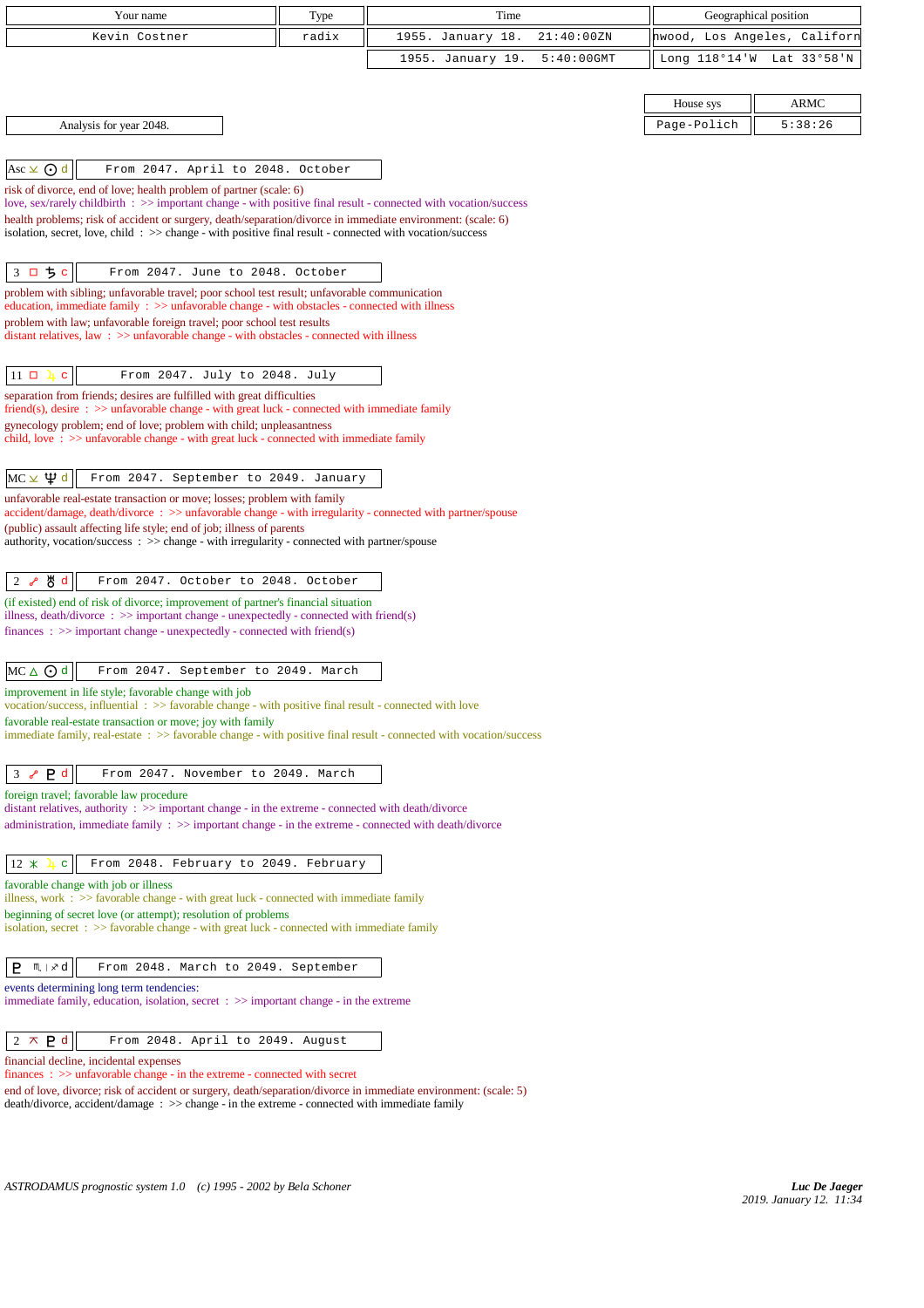| Your name               | Type  | Geographical position<br>Time |             |                              |
|-------------------------|-------|-------------------------------|-------------|------------------------------|
| Kevin Costner           | radix | 1955. January 18. 21:40:00ZN  |             | hwood, Los Angeles, Californ |
|                         |       | 1955. January 19. 5:40:00GMT  |             | Long 118°14'W Lat 33°58'N    |
|                         |       |                               |             |                              |
|                         |       |                               | House sys   | ARMC                         |
| Analysis for year 2049. |       |                               | Page-Polich | 5:38:26                      |
|                         |       |                               |             |                              |

 $\boxed{\mathbf{D}$   $\mathbf{\mathfrak{M}}\mid\mathcal{Q}\subset$  From 2048. May to 2050. May events determining long term tendencies:

desire, friend(s), immediate family, education : >> important change - repeatedly

| 뿅 $\triangle$   ጢ $d$   <br>From 2048. November to 2050. May |
|--------------------------------------------------------------|
|--------------------------------------------------------------|

events determining long term tendencies:

work, illness, desire, friend(s) : >> important change - unexpectedly